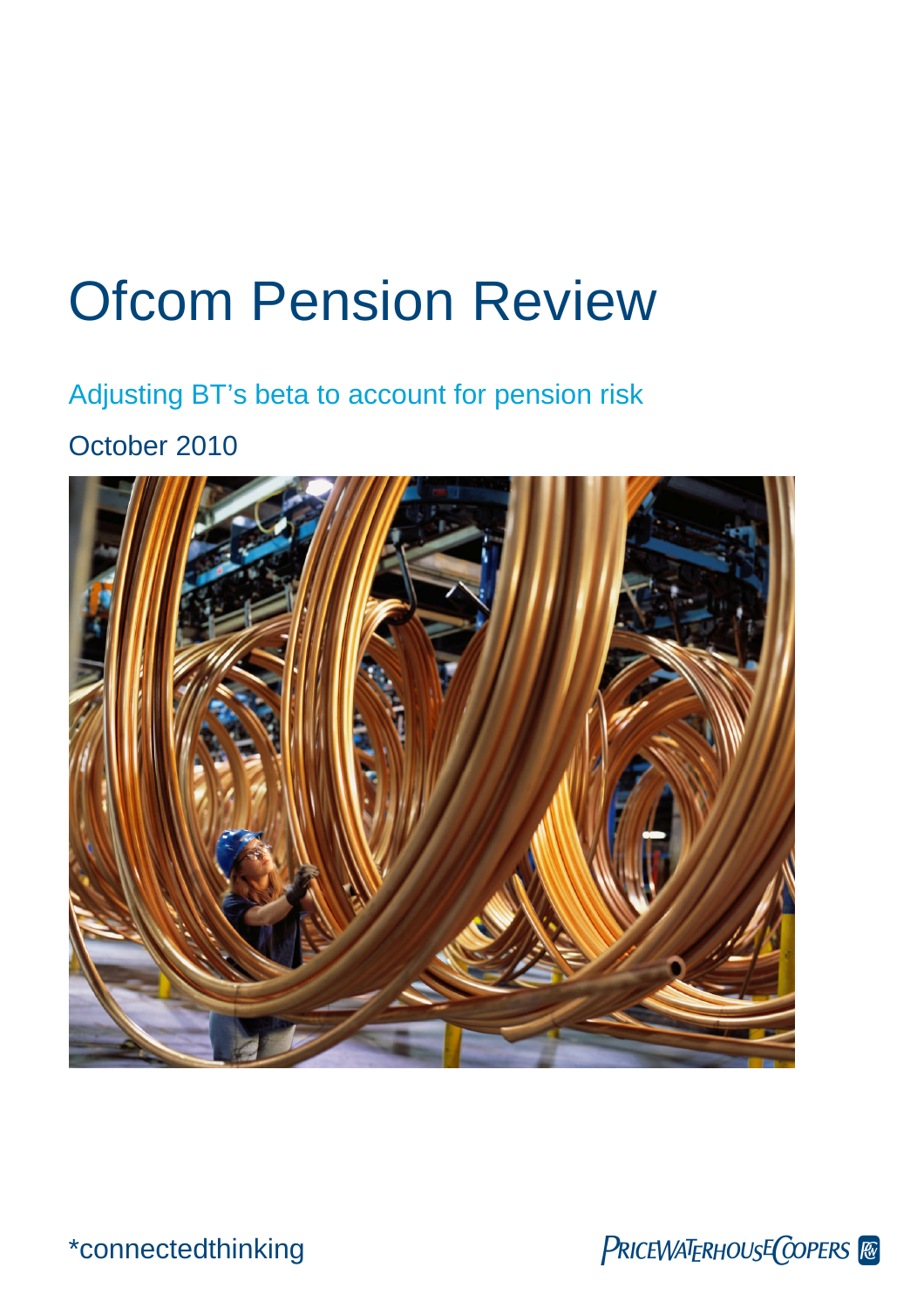# Important notice

This report has been prepared by PricewaterhouseCoopers LLP ("PwC") for British Sky Broadcasting Group plc, Cable and Wireless Worldwide plc and TalkTalk Group in connection to responding to Ofcom's pensions review, in particular the use of possible adjustments to BT's cost of capital to reflect the pension scheme risk under the terms of Engagement Letter dated 6 September 2010 (the "Engagement").

PwC neither accept any responsibility nor owe any duty of care to any person (except to British Sky Broadcasting Group plc, Cable and Wireless Worldwide plc and TalkTalk Group under the relevant terms of the Engagement, including the provisions limiting PwC's liability) for the preparation of the report. Accordingly, regardless of the form of action, whether in contract, tort or otherwise, and to the extent permitted by applicable law, PwC neither accepts any liability or responsibility of any kind nor owes any duty of care for the consequences of any person (other than to British Sky Broadcasting Group plc, Cable and Wireless Worldwide plc and TalkTalk Group on the above basis) acting or refraining to act in reliance on the report or any part thereof or for any decisions made or not made which are based on such report or any part thereof.

This report contains information obtained or derived from a variety of sources as indicated within the report. PwC has not sought to establish the reliability of those sources or verified the information so provided. Accordingly no representation or warranty of any kind (whether express or implied) is given by PwC to any person (except to British Sky Broadcasting Group plc, Cable and Wireless Worldwide plc and TalkTalk Group under the relevant terms of the Engagement) as to the accuracy or completeness of the report. Moreover the report is not intended to form the basis of any investment decisions and does not absolve any third party from conducting its own due diligence in order to verify its contents.

© 2010 PricewaterhouseCoopers LLP. All rights reserved. "PricewaterhouseCoopers" refers to PricewaterhouseCoopers LLP a limited liability partnership incorporated in England or, as the context requires, other member firms of PricewaterhouseCoopers International Limited, each of which is a separate legal entity.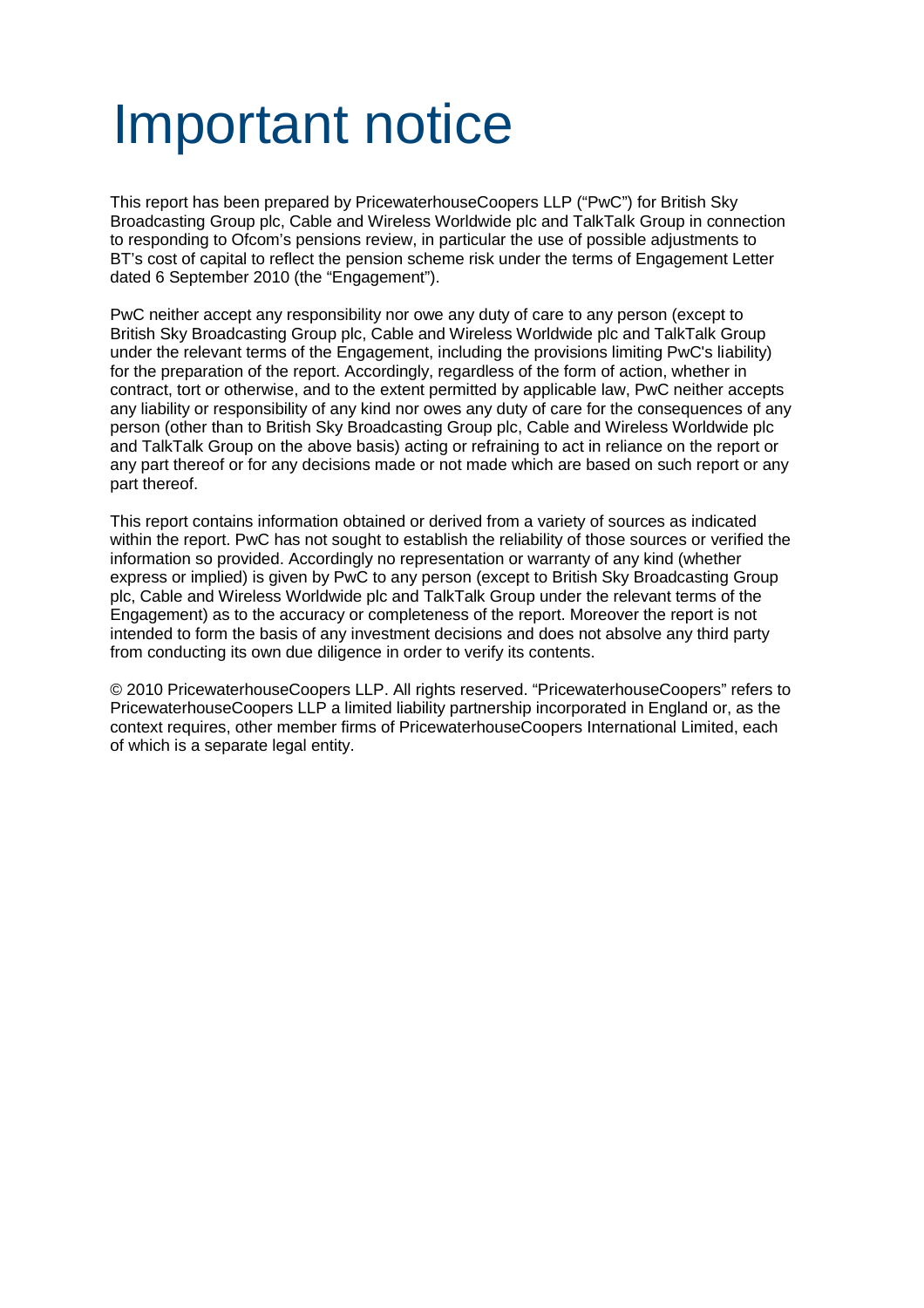# **Table of Contents**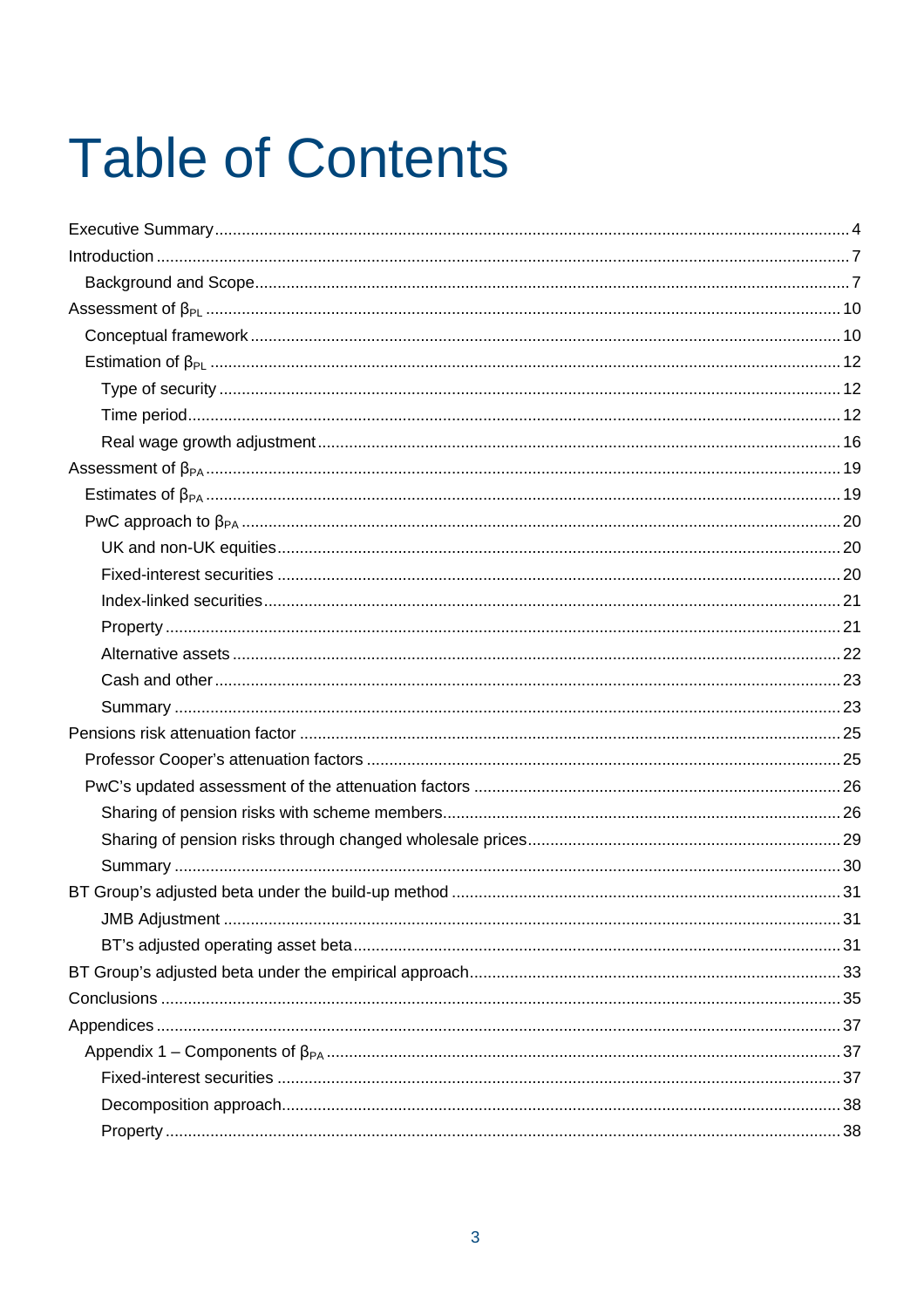# Executive Summary

- 1. Ofcom launched its Pension Review in December 2009 to consider its regulatory approach in the context of the increased deficit payments and capital market scrutiny of BT's pension scheme (BTPS). An important element of this review is whether an adjustment should be made to the observed cost of capital to take account of the impact of pension fund risks.
- 2. In March 2010, PricewaterhouseCoopers LLP (hereafter "PwC" or "we") was appointed by British Sky Broadcasting Group plc, Cable and Wireless Worldwide plc and TalkTalk Group to prepare a report in relation to responding to Ofcom's Pension Review. In that report we focused on the aggregate impact of attenuation factors on the appropriate adjustment to the cost of capital to reflect pension risk. Ofcom have since issued a second consultation in relation to BT's pension scheme. We have again been appointed by British Sky Broadcasting plc, Cable and Wireless Worldwide plc and TalkTalk Group to respond to the ongoing consultation. Specifically, we were asked to produce a robust estimate of an appropriate adjustment to be applied to BT's asset beta in order to account for pension risk.
- 3. The methodology we use to calculate the impact of pensions risk on the cost of capital has been set out by Li Jin, Robert Merton and Zvi Bodie (JMB) who proposed that alternative cost of capital expressions be used to take account of the differential risk of the pension scheme. This concept is broadly accepted, including by Professor Cooper in both of his reports for Ofcom, who then includes additional attenuation factors for pensions risks not borne by shareholders (and shared with other stakeholders). The key inputs required in the refined JMB approach therefore include:
	- a. the beta of pension liabilities  $(\beta_{\text{Pl}})$ ;
	- b. the beta of pension assets  $(\beta_{PA})$ ; and
	- c. the attenuation factor (i.e. the flow-through risk from the pension plan to the shareholders).
- 4. To calculate  $\beta_{PL}$ , we first calculate the beta of a long-duration UK government index-linked gilt ( $\beta_{ILG}$ ). We take a long-term view on the level of  $\beta_{\text{II-G}}$  (over 20 years) in order to smooth out the cyclical fluctuations that occur in the beta over time. We refine our estimate by adjusting for the risk relating to real wage growth, a risk factor relevant to pensions and suggested for inclusion by a number of commentators. This approach provides an estimate for  $β_{PI}$  of 0.17.
- 5. We have undertaken extensive analysis to estimate  $\beta_{PA}$ . We calculate the beta for each of the asset classes in the BTPS and then take a value weighted average of each asset class beta to estimate an overall  $β_{PA}$ . This provides a  $β_{PA}$  estimate of 0.53.
- 6. We have updated the attenuation factors we presented in our first report to take account of comments and suggestions made by other commentators, particularly Professor Cooper. We use, for the most part, the same attenuation assumptions as in the first report but include an additional factor that takes account of the probability of default. Our revised range for the aggregate attenuation factor is 45% – 66%.
- 7. Using this build up approach, with our estimates of  $\beta_{PA}$  and  $\beta_{PL}$  and the aggregate attenuation factor, we calculate a refined JMB adjustment factor of 0.18-0.29 (i.e. the asset beta should be adjusted downwards by this amount).
- 8. Any assessment of the robustness of the estimated JMB refined adjustment needs to consider:
	- a. The validity of the concept that the observed cost of capital is an aggregate of pension risk and operating risk and the risk of a company's pension scheme and the underlying risk of its operating assets are not necessarily the same;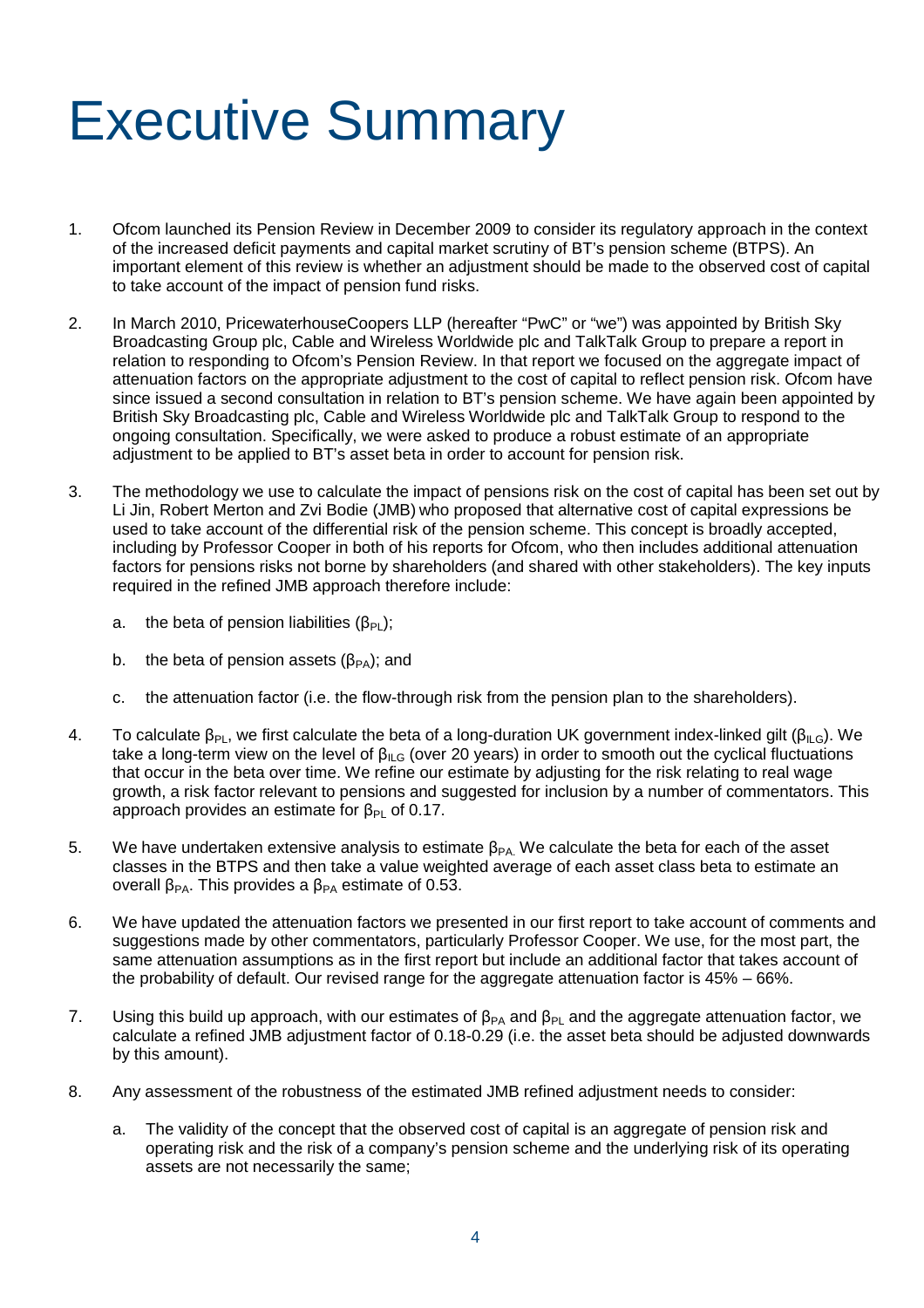- b. The validity of the refined JMB approach for quantifying the impact of the pension risk; and
- c. The precision of the inputs used in the refined JMB formula.
- 9. With regard to (a), most commentators accept that the risk of a company's pension scheme and the underlying risk of its operating assets are not necessarily the same.
- 10. With regard to (b) there also seems to be acceptance among the commentators that in principle the refined JMB formula is an appropriate approach that can be used to quantify the effect of pension risk on the observed beta. All commentators (except BT) consider that in the case of BT the likely affect of this adjustment is a downward adjustment to the observed asset beta of BT Group.
- 11. Given the above, the robustness of the estimated adjustment using the refined JMB formula relies on the precision and certainty around the inputs. There is most uncertainty around the estimation of β<sub>PL</sub> and some uncertainty over whether all effects have been captured in the attenuation factor analysis. However, we consider that we have incorporated all key suggestions into our analysis from the responses to Ofcom's consultation and wider commentary. There is no more uncertainty in the estimation of  $\beta_{PA}$  than for other cost of capital estimates.
- 12. Professor Cooper was asked by Ofcom for his best estimate of a refined JMB adjustment to apply to BT Group's asset beta to adjust for pensions risk. He relies more heavily on an empirical approach and from this suggests an overall downward refined JMB adjustment of 0.05. He also suggests it is highly uncertain and definitely not robust.
- 13. To obtain an adjustment figure of a reduction of 0.05 using our build up approach requires inputs at the bottom end of a reasonable range – a figure for  $\beta_{Pl}$  of around 0.3 can be justified from the historical record of beta of index-linked government bonds (if a particular period is used), but this is significantly above the historic average. A figure for  $\beta_{PA}$  of around 0.43 requires assuming very low (and possibly implausible) asset class betas in property assets and other assets (which are the more uncertain variables). Finally, the attenuation factor necessary to deliver a 0.05 JMB adjustment is around 60% which is towards the upper end of our attenuation factor range (and which drives a lower JMB adjustment).
- 14. We therefore consider a downward JMB adjustment of 0.05 to be at the bottom end of a reasonable range. By reviewing the inferred asset beta of BT Group in relation to other regulated utilities, we select a reduction of 0.18 at the top end of our reasonable range.
- 15. The choice of a point estimate within this range of 0.05 to 0.18 requires regulatory judgement. Such judgement does often reflect the risk and consequence of setting the cost of capital too high or too low and regulators tend to err on the side of caution, as the consequences of setting a cost of capital too low can be more economically damaging than setting the cost of capital too high.
- 16. Therefore, a best estimate of a refined JMB adjustment that could be applied to BT Group's asset beta to take account of the pension risk can be derived by taking a point estimate slightly below the mid-point of 0.18 (our low estimate under the build up approach) and 0.05 (Professor Cooper's estimate using the empirical approach). This gives a downward adjustment of approximately 0.10.
- 17. We recognise that there is uncertainty around  $\beta_{PL}$  and uncertainty over whether all effects have been captured in the attenuation factor analysis. However, there is usually uncertainty over the estimation of financial parameters within the cost of capital and regulators have a duty to make an assessment of their best estimate, even if there is a wide range around this estimate.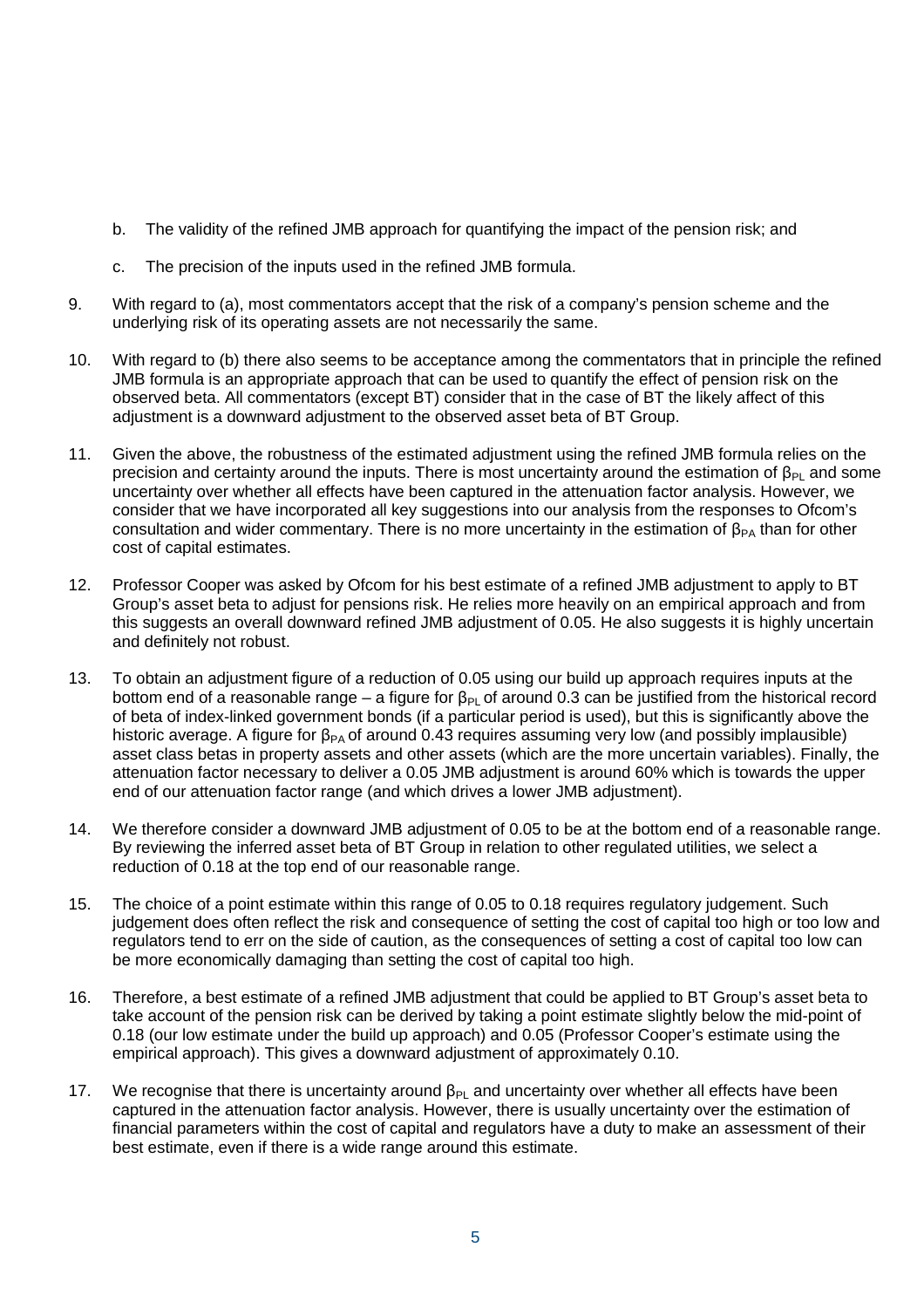18. In these circumstances making no adjustment would appear to be less robust than applying the best available estimate of the adjustment, however uncertain such an estimate may be.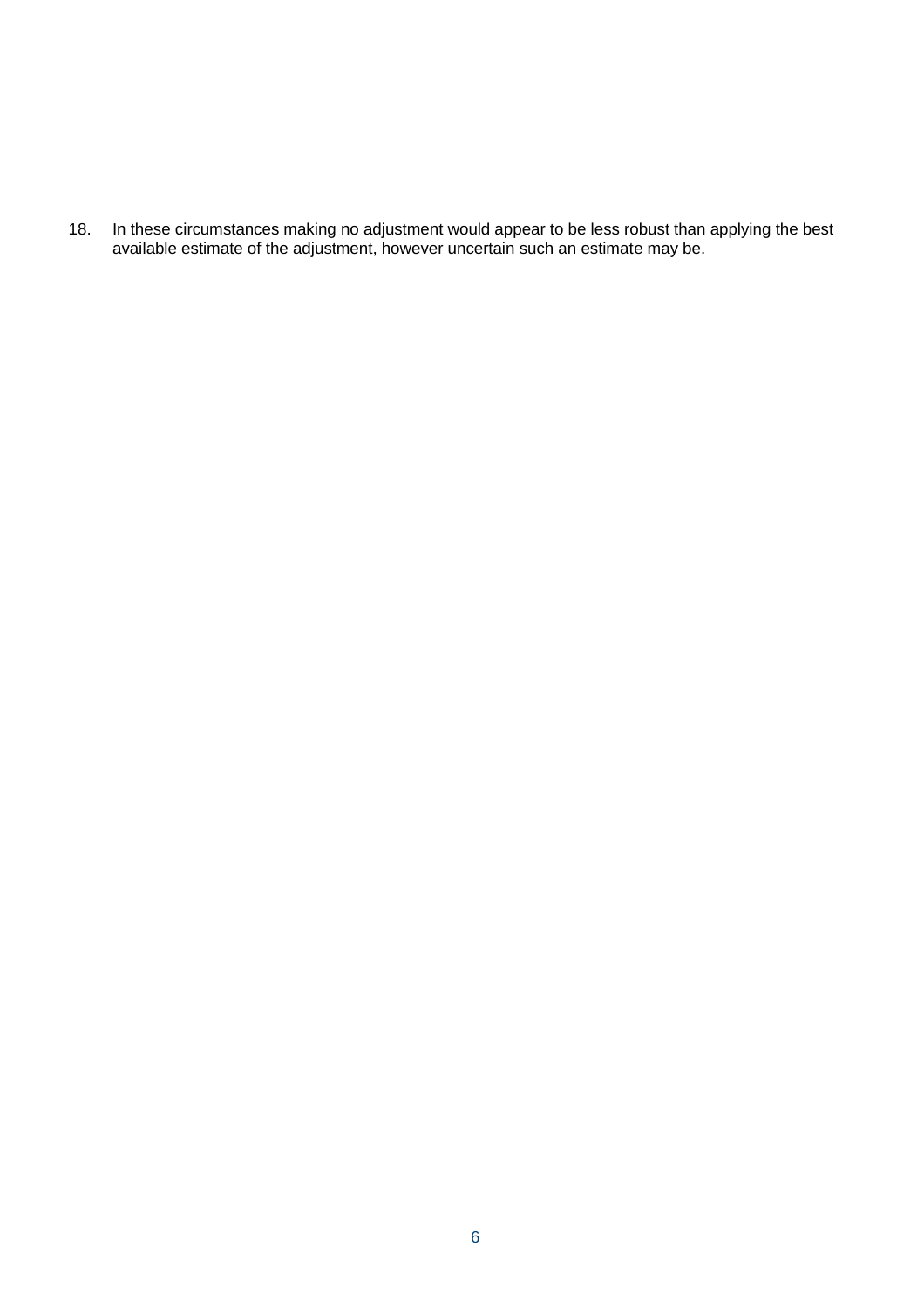# Introduction

# Background and Scope

- 19. Ofcom must decide how BT Group's pension scheme costs should be treated when considering the efficiently incurred costs of providing a regulated product or service. To refine its regulatory approach, and in the context of the increased deficit payments and capital market scrutiny of BT's pension scheme (BTPS), in December 2009 Ofcom published its Pensions Review<sup>1</sup>. This review covered ongoing service charges and deficit repair payments, as well as considering whether an adjustment should be made to the observed cost of capital to take account of pension scheme risks.
- 20. The risk of a company's pension scheme and the underlying risk of its operating assets are not necessarily the same, and therefore it is possible that the underlying cost of capital of the operating assets is not the same as the observed cost of capital of the whole company (which in part reflects the pension scheme). For companies with a small pension scheme, or for companies which happen to have an underlying operating risk profile similar to that of the pension fund, the difference between the observed beta and the underlying operational beta is likely to be small. However, in the case of BT, with its £34bn direct benefit (DB) pension scheme<sup>2</sup>, and the low underlying utility risk profile for its regulated business, this difference is likely to be relatively important. With part of its pension scheme invested in equities or similar higher risk instruments, the theory suggests the observed beta for BT could be materially higher than the underlying operational beta for the business. So to set the cost of capital for use in calculating regulated wholesale prices an adjustment can be made to the observed cost of capital.
- 21. This concept was set out by Li Jin, Robert Merton and Zvi Bodie (JMB)<sup>3</sup> who proposed that alternative cost of capital expressions be used to take account of the differential risk of the pension scheme. This concept is broadly accepted<sup>4</sup> and the effect of this adjustment is likely to be a downward adjustment to the observed asset beta of BT Group<sup>5</sup>.
- 22. In its first consultation, Ofcom considered two options regarding an adjustment to the observed cost of capital. Under Option 1, Ofcom would maintain the status quo (i.e, use the existing estimated beta in its cost of capital calculations without making any adjustment for pension scheme risk). Under Option 2 Ofcom would exercise "*regulatory judgement in order to estimate the cost of capital for a notional company without its pension scheme. If this was the case, the likelihood is that the cost of capital would reduce*" 6 .
- 23. The full JMB approach assumes that all risk from a defined benefit scheme directly impacts shareholders (i.e. they bear all the risks associated with pension fund deficits and surpluses). In Professor Cooper's first report to Ofcom (ICReport1), he rejects the application of the JMB adjustment in full, referring to this as a "naïve" approach<sup>7</sup>. Professor Cooper argues that the full JMB approach fails to take account of a number of attenuation factors which would reduce the amount of this adjustment.
- 24. Ofcom's Pensions Review invited response to these issues. In March 2010, PriceWaterhouseCoopers LLP (hereafter "PwC" or "we") was appointed by British Sky Broadcasting Group plc (BSkyB plc), Cable and Wireless Worldwide plc and TalkTalk Group to respond to Ofcom's pension review of BT Group's pension

<sup>1</sup> http://stakeholders.ofcom.org.uk/consultations/btpensions/

<sup>2</sup> BT, *"BT and Trustee announce agreement on the triennial funding valuation of the BT Pension Scheme as at 31 December 2008",* 11 February 2010. £34bn represents the value of the pension scheme assets.

http://www.btplc.com/News/Articles/Showarticle.cfm?ArticleID=CEEAF183-1FBC-43F6-951F-0646AB9D40FF

<sup>&</sup>lt;sup>3</sup> Li Jin, Robert Merton and Zvi Bodie (2006) *Do a firm's equity returns reflect the risk of its pension plan?,* Journal of Financial Economics, 81, 1-26 4 For example Professor Cooper states in the introductory section of his paper "*Some regulated firms have large DB pension plans. For these firms the observed cost of capital reflects the risks of both their operating businesses and their pension plans'*<br><sup>5</sup> In ICBopert1, Prefeceer Ceoper states that "the direction of the edivationation prebably downwards" (Si

In ICReport1, Professor Cooper states that *"the direction of the adjustment is probably downwards" (Summary page 3)*

 $6$  Pensions Review, 1 $st$  consultation, paragraphs 9.65 to 9.66

<sup>7</sup> See, for example, ICReport1, page 3 and ICReport2, page 12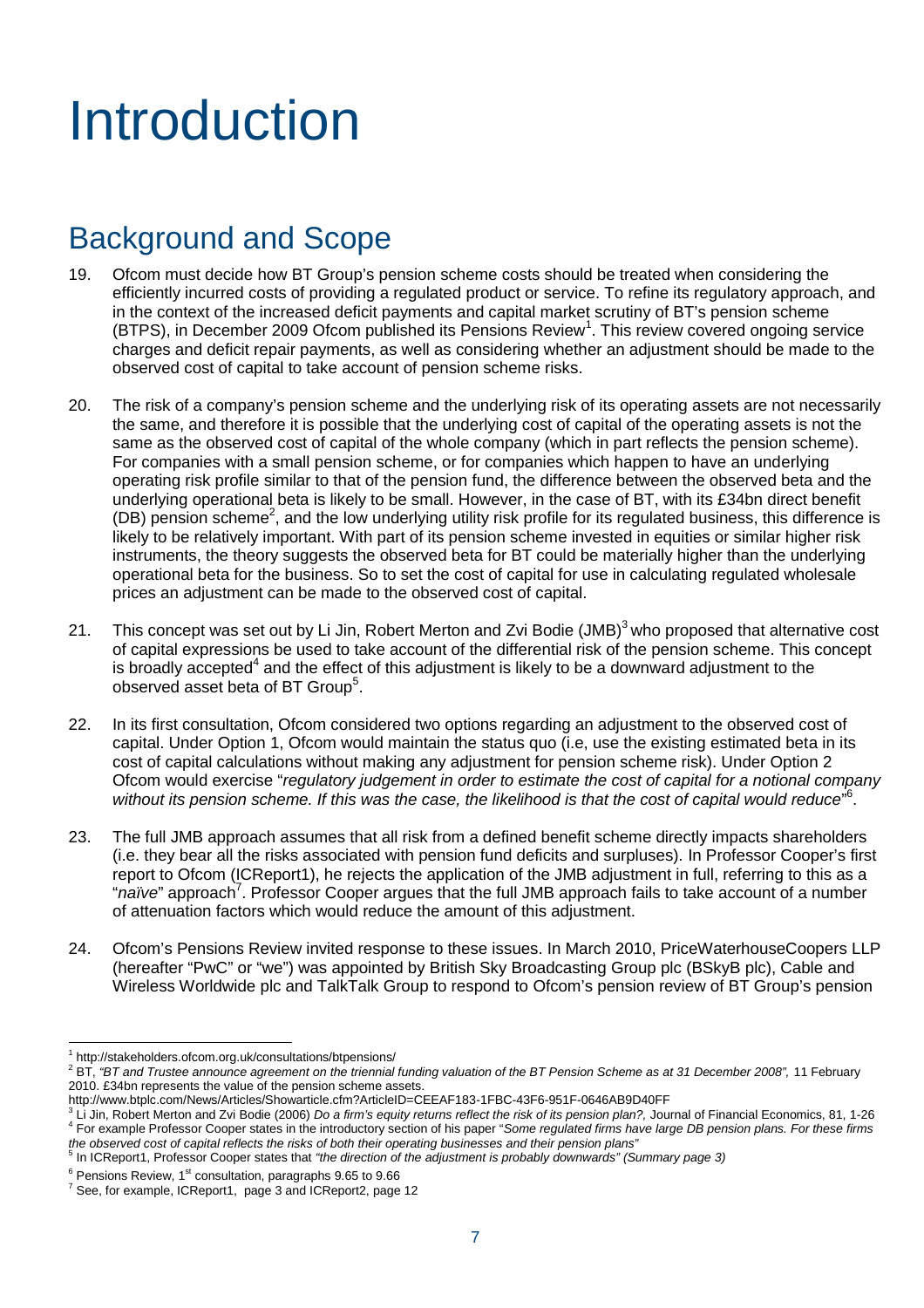scheme<sup>8</sup>. Our first report focused on the assessment of the attenuation factors that were set out in ICReport1<sup>9</sup>.

- 25. Respondents included BSkyB plc, Cable & Wireless plc, TalkTalk Group, BT Group and Professor Ian Dobbs (for BT Group). The responses were divided. Some suggested that Ofcom should make the adjustment while others suggested that it should not.
- 26. Subsequent to this, Ofcom has launched its second consultation<sup>10</sup>. Ofcom's current position, as set out in the second consultation document, is to make no adjustment to BT Group's cost of capital on account of pensions risk. Ofcom suggests that this approach makes the regulatory process consistent over time and is consistent with other proposals within the consultation.
- 27. However, Ofcom suggests that this *"conclusion is in part dependent upon the low materiality and* significant uncertainty over any required adjustment"<sup>11</sup>. Ofcom claim that this view is supported by the analysis conducted by: (i) Professor Cooper in his second paper (ICReport2)<sup>12</sup>; and (ii) the empirical assessment undertaken by Gallagher, McKillop and Pogue (GMP)<sup>13</sup>. The results from the GMP report have been incorporated by Professor Cooper into the analysis set out in ICReport2.
- 28. ICReport2 concludes that:
	- a. making an adjustment to the estimated cost of capital for BT Group to take account of risk associated with a DB pension scheme is possible, but is very difficult to do with a high degree of certainty; and
	- b. any adjustment to the cost of capital would require Ofcom to exercise a high degree of regulatory judgement. Professor Cooper states that his best guess is a downward adjustment of 0.05 to BT Group's asset beta. This translates into an impact of 0.3 percentage points on the WACC (approximately a 1% reduction in regulated prices). However, Professor Cooper cautions that this estimate *"is highly uncertain and definitely not robust…there is significant uncertainty about βPL, the attenuation factor, and whether stock market betas respond in the perfect way JMB assume"*<sup>14</sup> .
- 29. Considering this analysis, Ofcom concludes that it does not *"believe the evidence to be clear enough or robust enough for us [Ofcom] to depart from our [Ofcom's] current position"<sup>15</sup> .* Moreover Ofcom also notes that it believes even if it were to make an adjustment it would be small, perhaps less than a 0.3 percentage points impact on the WACC for BT Group.
- 30. However, Ofcom does suggest in the second consultation document that *"if compelling evidence emerged that changes this position, then we may review our proposal and treatment in the future*" 16 .
- 31. For our second report, we, PwC, were commissioned by BSkyB plc, Cable and Wireless Worldwide plc and TalkTalk Group to provide:

<sup>8</sup> PwC, *The aggregate impact of attenuation factors in adjusting the observed cost of capital for pension risk in regulated companies – some preliminary views*, 19 March 2010

<sup>9</sup> Professor Ian Cooper, *The effect of defined benefit pension plans on measurement of the cost of capital for UK regulated companies: A report for Ofcom*, London Business School, 2 September 2009

http://stakeholders.ofcom.org.uk/consultations/pensions-review/

 $11$  Pensions review,  $2<sup>nd</sup>$  consultation, para. 5.43

<sup>&</sup>lt;sup>12</sup> Professor Ian Cooper, *Comment on responses to the report: The effect of defined benefit pension plans on measurement of the cost of capital for UK regulated companies: A report for Ofcom*, London Business School, 13 May 2010

<sup>13</sup> Ronnan Gallagher, Donal McKillop and Michael Pogue (2010) *The influence of pension plan risk on equity risk: A study of FTSE100 companies – 2002 to 2008*, Queen's University Belfast and University of Ulster

ICReport 2, page 30

<sup>&</sup>lt;sup>15</sup> Pensions review,  $2^{nd}$  consultation, para. 5.44

<sup>16</sup> Ibid. para. 5.46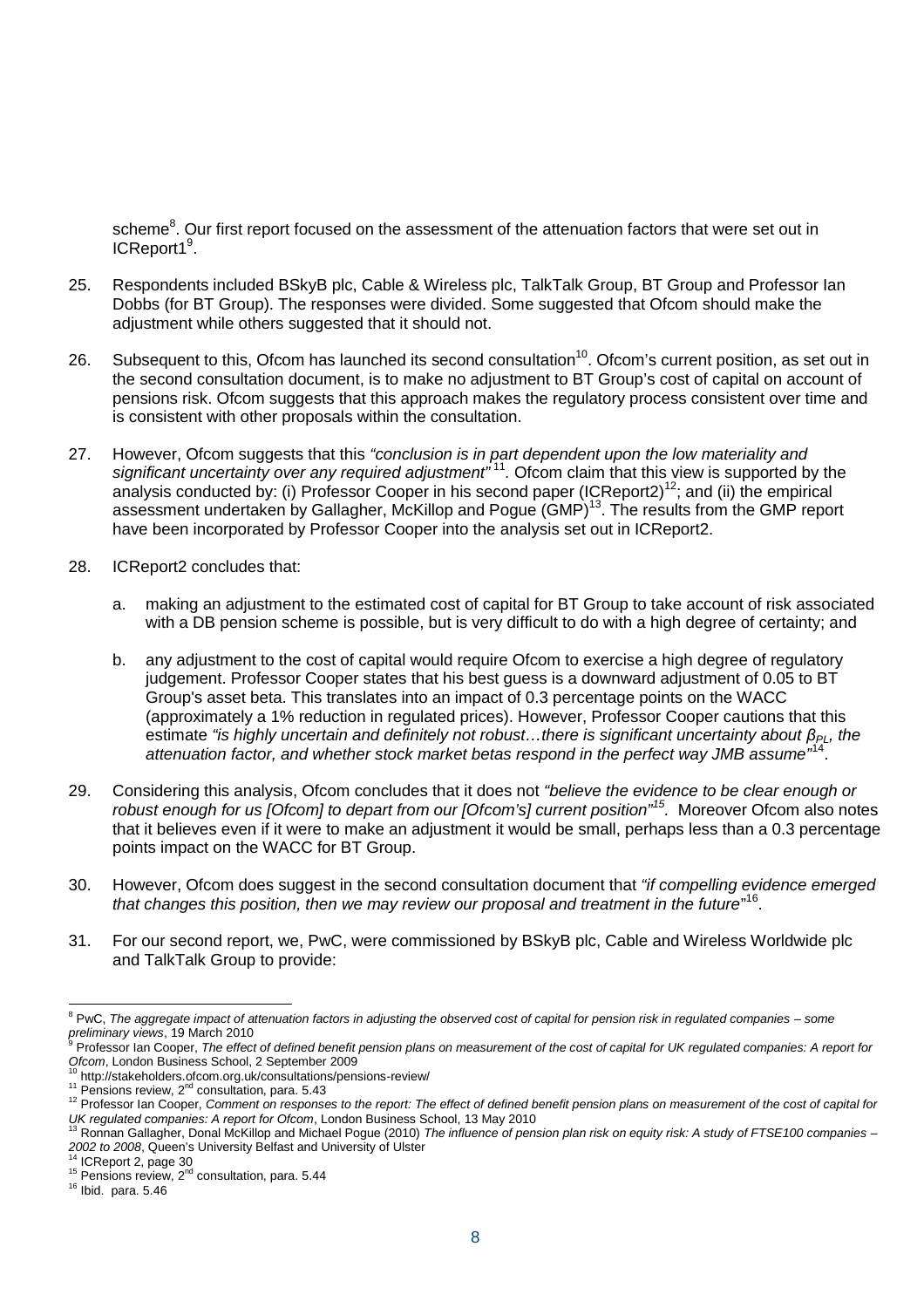- a. Our estimate of the beta of pension liabilities ( $\beta_{PL}$ ). Our overall approach is similar to other commentators' approaches, which involves regressing the returns on government bonds against the returns on the market portfolio. We also review existing estimates for  $\beta_{Pl}$  and adjust for other risks associated with pensions liabilities.
- b. Our estimate of the beta of pension assets ( $\beta_{PA}$ ). For this, we undertake an empirical assessment of the betas of individual asset classes within the investment portfolio that make up BT Group's pension scheme. We calculate the equity beta for each asset class and then build up  $\beta_{PA}$  by weighting these asset class betas in proportion to their value in the pension scheme.
- c. An update to our assessment of pensions risk attenuation factors from our first report through consideration of the relevant points raised by Professor Cooper in ICReport2; and
- d. Our best estimate of the overall adjustment that Ofcom should apply to BT's Group asset beta to account for pensions risk. We were also asked to provide our views of the robustness of this estimate.
- 32. We were commissioned to assess the impact of the pension risk on BT Group's estimated asset beta. However, in principle, pensions risk can also have an impact on the assessed cost of debt, which we have not investigated. This impact would depend on how the cost of debt is estimated for the purpose of setting a regulatory cost of capital; if it is drawn from BT market data, then any pensions effect could be present; if it is drawn from benchmark or wider market data the effect could be more subdued if those benchmarks are not inflated by pension scheme risk.
- 33. These four parts of the analysis are taken in turn in the following sections.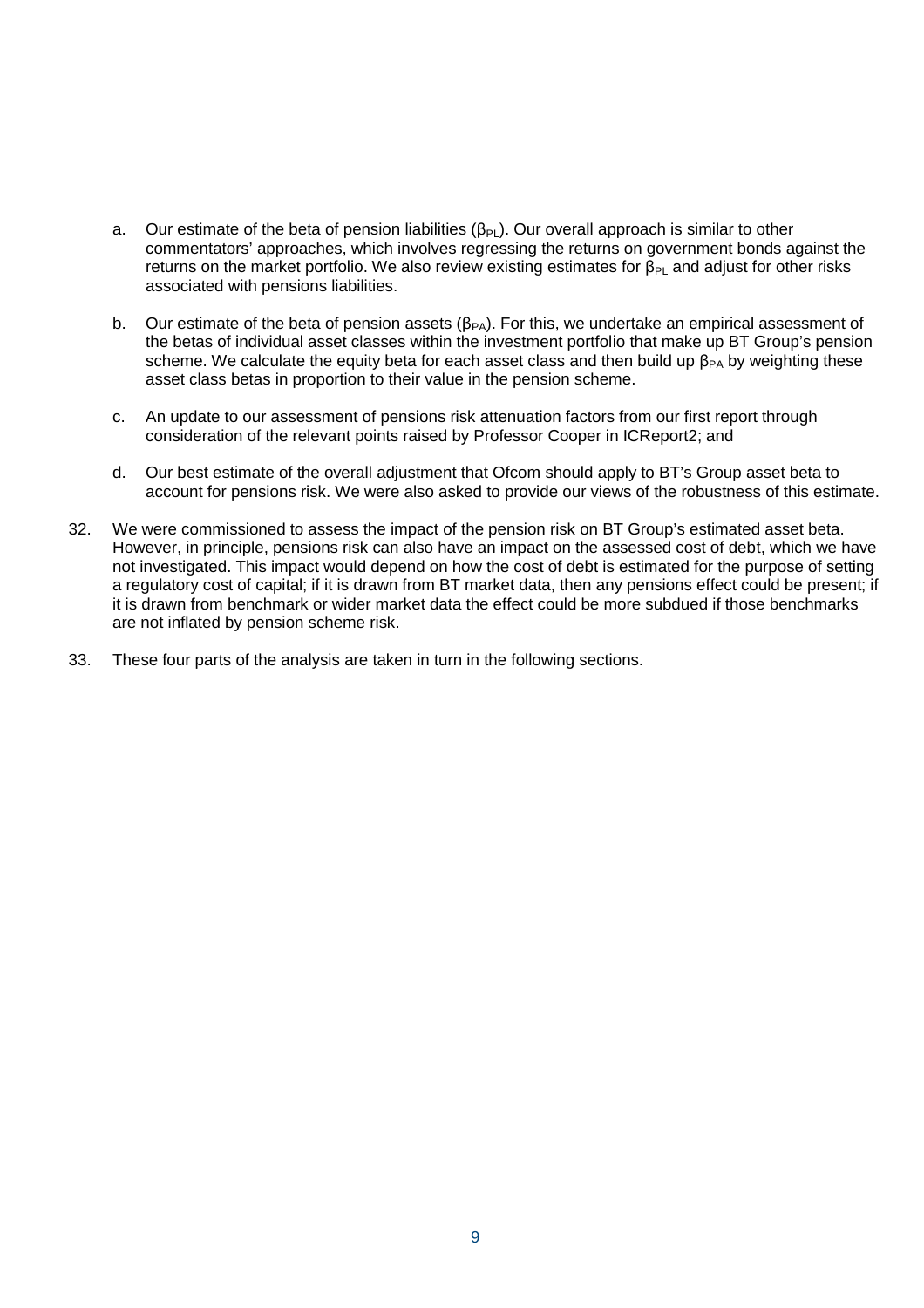# Assessment of β<sub>PL</sub>

34. In this section, we set out the conceptual basis for determining a figure for the  $\beta_{PL}$ , review the  $\beta_{PL}$  analysis undertaken by other commentators and then set out our own approach and estimates.

# Conceptual framework

- 35. The main challenge in the assessment of  $\beta_{PL}$  arises from the fact that in essence we are trying to estimate the beta of a liability (the claim held by the fund pensioners) that is not traded. Therefore, it is necessary to infer  $β_{PI}$  by analogy from the betas of comparable traded securities.
- 36. Pension liabilities (at any point in time) are the present value of all the future benefits to be paid to past and current employees. These claims by their nature are both long-term and contractually required (since the pension fund has legal obligations to make pensions payments). Moreover, in the event the employer defaults and the funds in the pension fund are insufficient to cover the liabilities, the protection provided by the pension regulator ensures that scheme members continue to receive almost the same level of pension payments.
- 37. Pension liabilities are generally considered by most observers to be similar in risk profile to a long duration government bond. This is because government bonds are generally considered to be very low default risk (as the government is expected to fulfil its obligations) and the long-dated maturity makes them similar to the long-term nature of pension liabilities. This suggests that a possible starting point in assessing the  $\beta_{Pl}$ would be the beta of a long-duration government bond.
- 38. However, pension liabilities do not have exactly the same risk characteristics as long-duration fixed income securities, as they are exposed to uncertainty surrounding expected real wage growth<sup>17</sup>. This is because the ultimate amount of pension benefit depends on the final and/or average salary that a scheme member earns prior to drawing a pension. For current employees, the expected pension depends on their expected real wage growth<sup>18</sup>. Therefore, to calculate  $β_{PL}$ , the beta of a long-duration default free bond would have to be adjusted for the relationship between expected real wage growth and equity returns.
- 39. The need to make such a real wage growth adjustment has been suggested by both Professor Cooper and Professor Dobbs<sup>19</sup>. Two additional factors that Professor Cooper points out in ICReport1 that should be considered to infer β<sub>PL</sub> include: (i) *"potential risk-sharing by pensioners in the risk of pension assets"*; and (ii) *"any sharing in the risk of the pensions assets by agents other than pensioners, shareholders and debtholders"*<sup>20</sup>. These points are covered in the attenuation factor analysis as they relate to the level of the overall JMB adjustment rather than to the value of  $\beta_{PL}$ , specifically.
- 40. Considering the above, we estimate β<sub>PL</sub> by calculating the beta of a long-dated government bond, to which we then apply an adjustment to account for the systematic risk relating to expected real wage growth. The approach used by other commentators to estimate  $\beta_{PI}$  mainly focuses on calculating the beta of a longduration default free fixed income security. None of them make any adjustment for the risk related to real wage growth. For example:

<sup>&</sup>lt;sup>17</sup> Another risk to which pensions liabilities are exposed to is longevity/mortality. This risk is more specific in nature and therefore considered as part of the quantification of expected benefits in actuarial assessments. Longevity risk exists due to the increasing life expectancy trends among policy holders and pensioners, and can result in payout levels that are higher or lower than originally anticipated. However, this is likely to have little correlation with the stock market, as the movement in life expectancy is unidirectional (life expectancy is expected to grow over time) and evolves very slowly in relation to broader systematic risks.

Note only the benefits of current employees depend on the expected real wage growth, not current pensions (including deferred beneficiaries). We discuss this point in more detail below in paragraphs 63-70.

<sup>19</sup> See, ICReport2, page 14 and Dobbs, *Defined benefit pension plans, the cost of capital and the regulatory allowed rate of return: A report for BT*, Newcastle University Business School, 29 January 2010, paragraph 38

ICReport1, page 28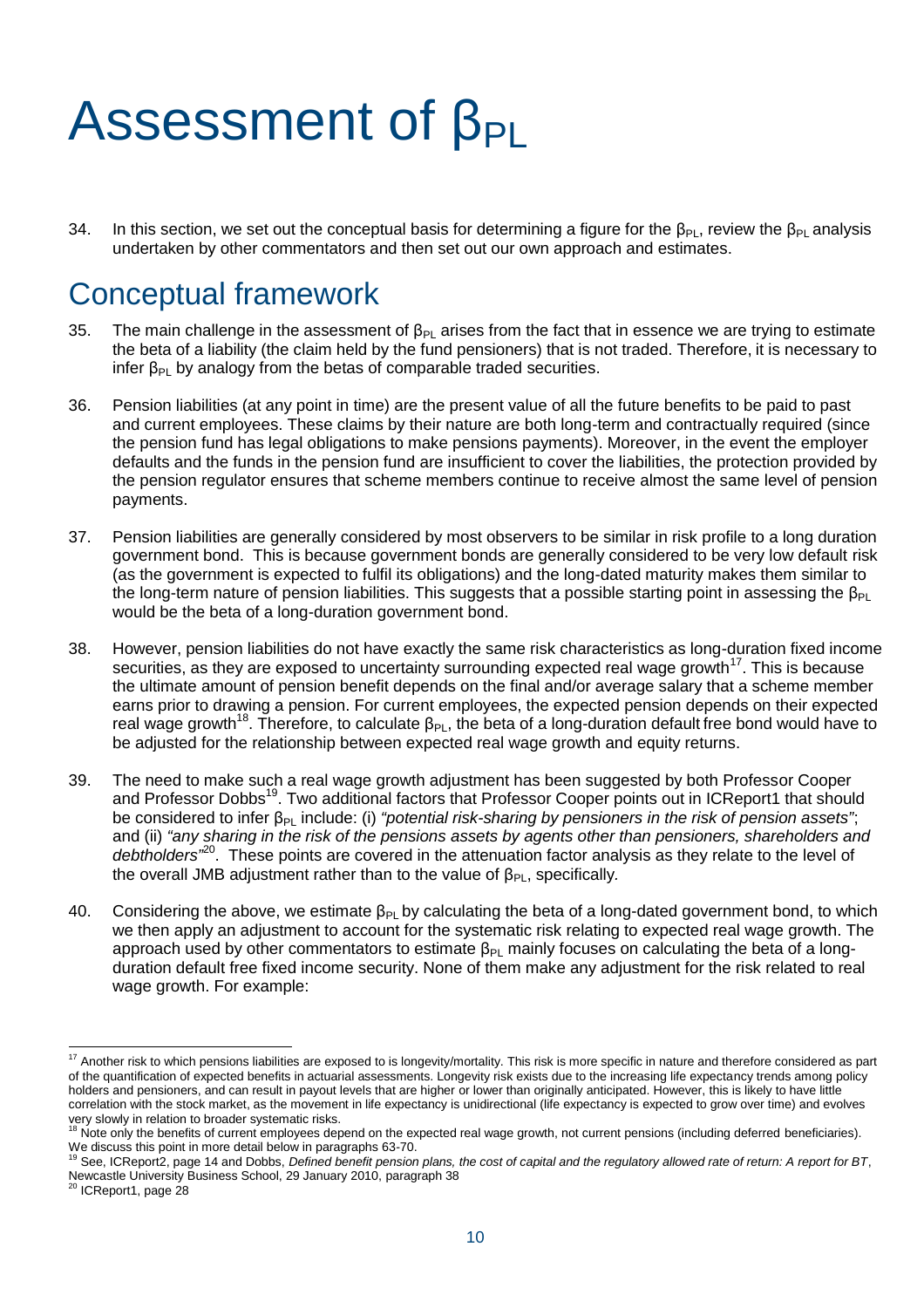- a. In the context of Ofcom's ongoing pensions review, the JMB paper is the initial reference for estimates of β<sub>PL</sub>. Their β<sub>PL</sub> estimate is based on the beta for the period 1993 to 1998 using monthly data for a 30-year US Treasury bond. They employ two methods (see Table 1) to arrive at a range for  $\beta_{PL}$  of 0.18 – 0.46. JMB suggest that the wide range is due to specific events that can affect the beta. For instance, they believe that their first estimate is lower because it captures the effects of a flight to quality resulting from the 1998 Russian bond crisis and the Long-Term Capital Management crisis<sup>21</sup>.
- b. In ICReport1, Professor Cooper calculates an estimate of  $\beta_{PL}$  by carrying out a 60-month regression of the returns on a UK Treasury 2% index-linked gilt maturing in 2035 on the FTSE all-share index for the period up to 30 June 2009. This provides a beta estimate of 0.33. However, Professor Cooper also carries out a regression for the same time period using 2-year daily data, which he notes gives a different (lower) estimate.
- c. In ICReport2, Professor Cooper uses the estimates of  $\beta_{PL}$  provided in the most recent GMP paper (which are set out below).
- d. In their 2009 paper, McKillop and Pogue<sup>22</sup> use two methods to estimate  $\beta_{PL}$  similar to those implemented by JMB, but using UK data rather than US data. They perform a market-model regression using monthly data for a 30-year UK Treasury bond and the FTSE all-share index for the period 2002 to 2006 (60 months) to estimate a range of  $β_{PL}$  of 0.28 – 0.38.
- e. In their 2010 paper, Gallagher, McKillop and Pogue (GMP) conduct a similar analysis to the McKillop and Pogue paper. They carry out the same analysis but for the period 2002 to 2008. Again, they employ two methods, and calculate an estimated  $\beta_{PL}$  range of 0.28 – 0.30.
- 41. The  $\beta_{PI}$  estimates of various authors are summarised in the table below.

| Table 1: Summary of $\beta_{PL}$ estimates used by others |  |  |
|-----------------------------------------------------------|--|--|
|-----------------------------------------------------------|--|--|

| <b>Commentator</b>                             | Estimate of $\beta_{PL}$ | <b>Method</b>                                                                                                                                                                                                                                                                                                                                        |
|------------------------------------------------|--------------------------|------------------------------------------------------------------------------------------------------------------------------------------------------------------------------------------------------------------------------------------------------------------------------------------------------------------------------------------------------|
| Jin, Merton and Bodie<br>(2006)                | $0.18 - 0.46$            | Beta of a 30-year US Treasury bond<br>In-sample estimate calculating a 60-month rolling estimate using all<br>٠<br>monthly returns up to the end of the previous year $= 0.46$<br>Estimate using all 72-months of in-sample data from $1993-1998 = 0.18$<br>٠                                                                                        |
| <b>McKillop and Pogue</b><br>(2009)            | $0.28 - 0.38$            | 30-year UK Treasury bond regressed against the FTSE all-share index.<br>Average of five yearly estimates using 60 months rolling data up until<br>the end of the prior years from 2002 to $2006 = 0.28$<br>In sample estimate of 60 months data from 2002 to $2006 = 0.38$<br>$\bullet$                                                              |
| Cooper (2009)<br>ICReport1                     | 0.33                     | UK Treasury 2% Index-linked Gilt of 2035 regressed against the FTSE all-share<br>index<br>For the period up to 30 June 2009 using 60 months data<br>٠                                                                                                                                                                                                |
| <b>Gallagher, McKillop</b><br>and Pogue (2010) | $0.28 - 0.30$            | Monthly closing prices of a 30-year UK Treasury bond and the FTSE all-share<br>index are employed in a market regression model<br>In-sample estimate using a 60 month rolling estimate consisting of all<br>٠<br>monthly returns up to the end of the previous year $= 0.30$<br>Estimate using all 84-months of data from 2002 to $2008 = 0.28$<br>٠ |
| <b>Cooper (2010)</b><br><b>ICReport2</b>       | $0.28 - 0.30$            | Using estimates by GMP (2010). In Professor Cooper's opinion, this is broadly<br>consistent with the beta of long-term default free index-linked security                                                                                                                                                                                            |

Source: JMB (2006); McKillop and Pogue (2009); ICReport1, ICReport2; GMP (2010)

<sup>21</sup> Jin, Merton and Bodie, page 10<br><sup>22</sup> McKillon and Poque (2009) *The* 

<sup>22</sup> McKillop and Pogue (2009) *The influence of pension plan risk on equity risk and credit ratings: a study of FTSE100 companies*, Journal of pension economics and finance, 8(4), 405-428.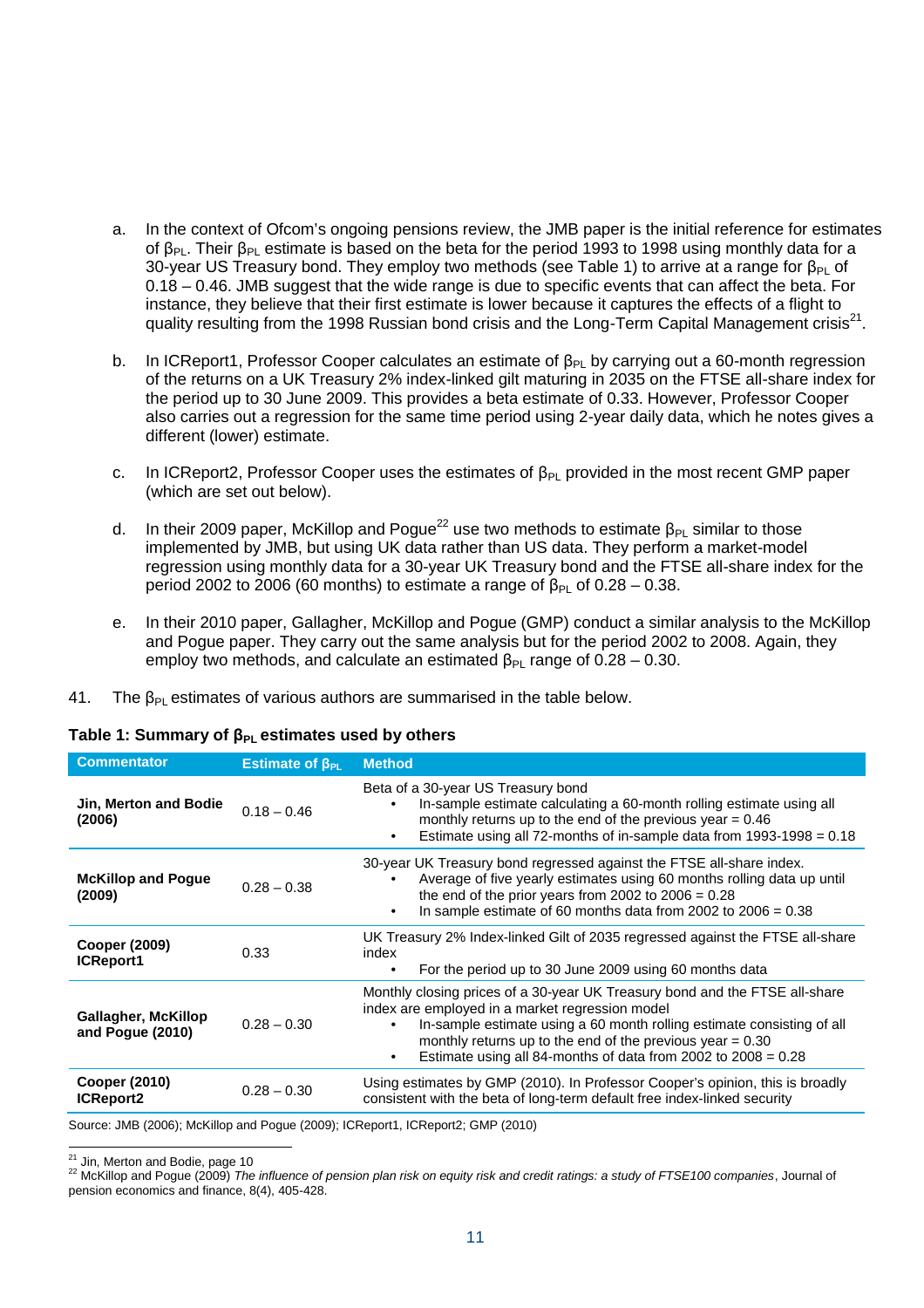- 42. The estimates and methods presented above highlight four key factors to consider when estimating  $\beta_{PL}$ :
	- a. There is a broad consensus that the correct proxy for estimating  $\beta_{Pl}$  is a long duration (30-year) government security $^{23}$ ;
	- b. There is some debate surrounding whether a nominal or index-linked bond should be used to estimate β<sub>PL</sub>:
	- c. The range of estimates suggests that  $\beta_{PL}$  is highly sensitive to the time period for which it is estimated<sup>24</sup> and to a lesser degree to the measurement approach (5 year monthly or 2 year daily); and
	- d. The approaches used by these commentators make no adjustment for the risk associated with real wage growth.
- 43. In the following section we set out the approach we have undertaken to estimate  $\beta_{Pl}$ .

# Estimation of  $\beta_{PI}$

44. To estimate  $\beta_{PI}$  we first calculate the beta of a long-duration fixed income security and then adjust it for risk related to expected real wage growth. Below we discuss each in turn.

## Type of security

- 45. Table 1 in the previous section shows that a number of commentators have used a beta of long-duration government bonds to proxy  $\beta_{PL}$ – primarily because it reflects the long-duration of the pension liabilities.
- 46. While most commentators have used nominal government bonds, Professor Cooper suggests that an index-linked bond may be more appropriate. One reason is because pension benefits increase with inflation over time. This means that shareholders bear all the inflation risk. This is analogous to the position of an issuer of an index-linked bond where the issuer also bears the inflation risk.
- 47. For the reasons above, we have used the beta of an index-linked UK government bond as a starting point for our assessment of the  $\beta_{Pl}$ .

## Time period

- 48. The next issue to consider is the time period that should be used to calculate the beta of index linked bonds (the beta is highly sensitive to the time period used for measurement).
- 49. The JMB, Professor Cooper and GMP analyses are all based on two types of beta calculation, both of which involve calculating a beta at a period in time:
	- a. Spot betas calculated using 5 to 7 years of monthly data.
	- b. Short term average of spot betas calculated using an average of 5 to 7 (year end) spot betas.

 $23$  JMB also suggest that AA-rated bonds of "significant maturity" could be an alternative.

<sup>&</sup>lt;sup>24</sup> For instance, the difference between McKillop and Pogue's 2009 paper and the GMP 2010 paper shows that by extending the period in question by 2-years changes the in-sample data estimate by -0.1 (i.e. 0.38 to 0.28). This illustrates that the time period used is important to the measurement  $of β<sub>PL</sub>$ .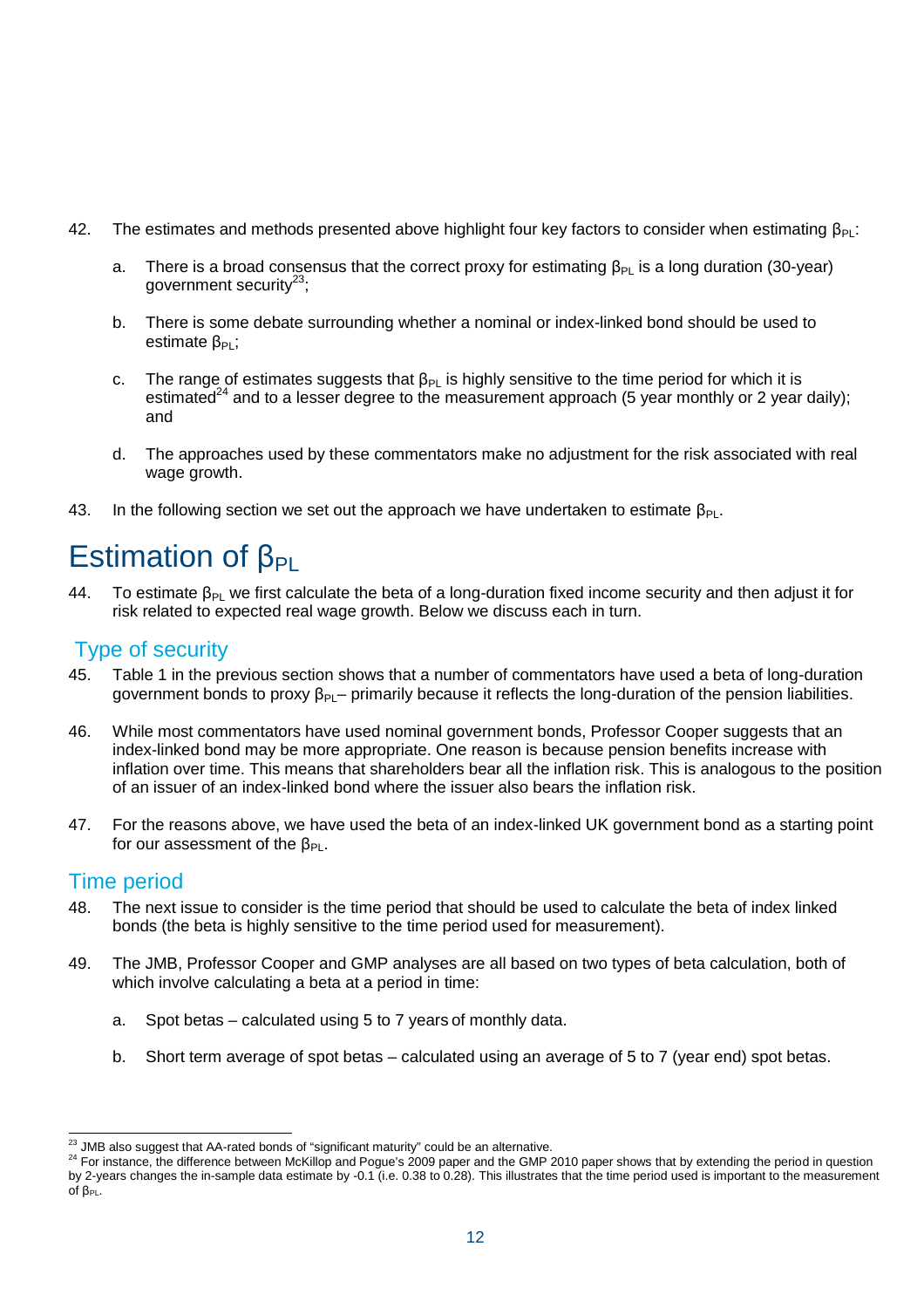- 50. Conceptually, a beta is a forward looking measure and should reflect investors' views of the future systematic risk of an asset (or liability). However, in practice it is estimated using historic data, which means we need to be careful that the historic period of estimation is appropriate for the estimation of forward looking betas.
- 51. In this respect, the assessment of the beta of a fixed income security appears to be different in many ways from a conventional equity beta. The systematic risk exposure associated with a fixed income security reflects is the correlation between movements in the price of the fixed income security and the level of the market portfolio.
- 52. According to Cornell<sup>25</sup> (and Dobbs), for fixed income securities such as government bonds that have very low default risk and have contractually set coupon cash flows, changes in prices are driven by changes in expectations about future interest rates (which affect the expected rate of return – the discount rate). If we assume that this is correct, then there are two important points to note here:
	- a. Expectations of interest rates would evolve over the duration of the bond. The movement in bond prices would depend upon where the expected interest rates are in relation to what was anticipated when the bond was issued – not the state of the interest cycle per se. For example, consider a two year zero coupon bond. For a given face value, the price at the time of issuance is dependent on the first year interest rate (which is known at the time of issuance) and the expected second year interest rate. Over the duration of the bond the expectation of the second year might change from the initial expectation. This difference between the initial expectation and the expectation at any future point in time can change substantially over time. As expectations change, so the bond price changes and this can be picked up as a correlation with changes in market values, affecting the calculated beta. The fact that movements in expectations affect the beta calculation, and these expectations can change dramatically in a particular time period, makes the calculation of beta in any particular period very sensitive to the conditions of the time. This contrasts with equity beta estimation, where betas can reasonably be expected to be determined according to fundamental business factors such as the underlying cyclicality of revenues and the degree of operational and financial leverage, which evolve but should not change dramatically in any particular period (unless the business being considered is undergoing significant change, in which case short term historic beta calculation would be seen as uncertain). This means that while it might be appropriate to estimate an equity beta using short term historical data (particularly if a forward looking target rate of financial gearing is applied), this might not hold when estimating the betas of fixed income securities.
	- b. If expectations of future interest rates are the primary drivers of price movements for risk-free fixed income securities, then beta could in principle be negative depending on the state of the interest rate cycle compared with prior expectations and how the trend in interest rates relates to economic growth and the state of the equities market. For instance, as shown in Figure 1 below, one explanation for high positive betas in the mid 1990s, could be that interest rates fell ahead of expectations (the prices of bonds therefore rose), resulting in lower borrowing costs, which may have boosted economic growth and equity values, resulting in a measured positive correlation between bond prices and equity prices and hence a calculated positive  $\beta_{PL}$ . On the other hand, it could be hypothesised that during the long period of steady growth up to 2007/8, the economy benefitted from more stable interest rates and more stable interest rate expectations exerting a downward pressure on beta  $\beta_{Pl}$ .
- 53. The above highlights the problems relating to the measurement of fixed income securities betas and how significantly they can fluctuate overtime. To illustrate this sensitivity, we recreated JMB's analysis by regressing a 30-year US Treasury bond against the S&P 500 Index using the two methods described in their paper. This produced  $β_{Pl}$  estimates of 0.15 to 0.41 for the period 1993-1998, which is approximately

<sup>25</sup> Bradford Cornell (1999) *Risk, duration, and capital budgeting: New evidence on some old questions*, Journal of Business, 72(2), pages 183-200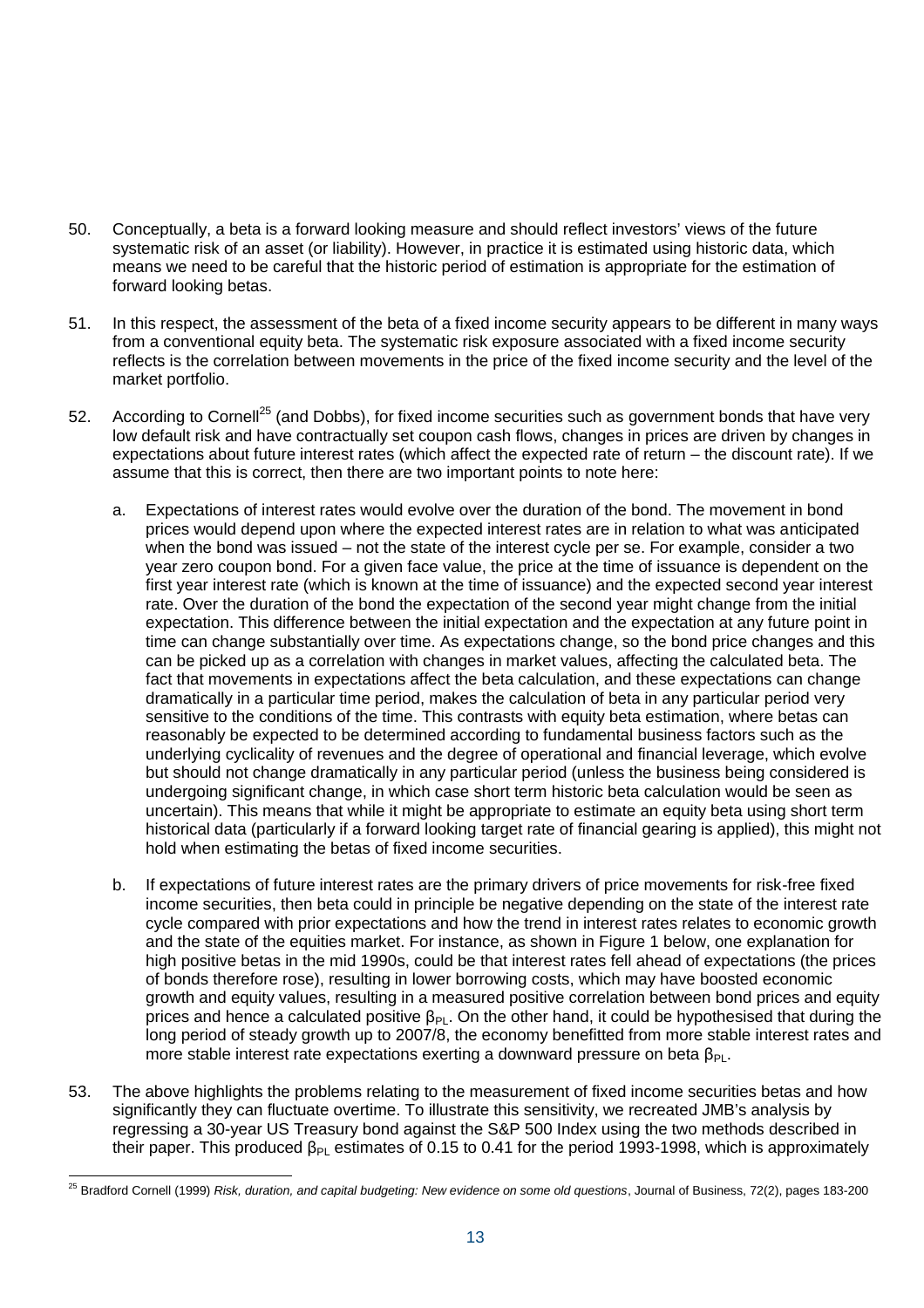in line with the estimates calculated by  $JMB^{26}$ . However, when we use the same methodology and same security but calculate β<sub>PL</sub> for the period 2003-2008 we obtain a range of -0.07 to -0.18 which is quite different from the range in the earlier period. It also illustrates that *a priori* it is not even clear whether the underlying beta should be positive or negative. Lower than expected interest rates boost fixed income bond prices. If such lower than expected interest rates are associated with high growth and high equity prices (which would be the case if low interest rates boost demand) beta will be positive. If, on the other hand, such lower than expected interest rates are associated with low growth and low equity prices (which would be the case if low interest rates are a policy response to a poorly performing economy) beta will be negative.

- 54. Which effect is more prevalent over the longer term, and the direction and extent to which interest rate expectations have changed over time, are empirical questions. In principle it appears that the beta of a relatively risk-free fixed income security issued by the US or UK government can fluctuate from positive to negative over time, but on average should be close to zero. Indeed if this were not the case it would have implications for the calculation of the cost of capital in a regulatory setting with potentially more farreaching consequences than the narrow pension deficit issue. Most regulators, including Ofcom in the context of this review of  $BT^{27}$ , use the yield on such an instrument as a proxy for the risk-free rate. If the yield in fact incorporates an uplift to reflect the systematic risk associated with such a security, this would need to be netted off the equity beta used in order to avoid double-counting of systematic risk.
- 55. Taking account of the above, we consider that the best practice to obtain a robust measure of the beta of a fixed income security would be to cover a long time period over which interest rate expectations can be expected to be more accurate and short-term fluctuations in beta can be expected to balance out.. This long-term estimation period is most suitable for use in assessing the risk of pensions liabilities over the longer term for which any recent historic short-term estimate is far less relevant and potentially misleading. Therefore, we calculated 60-month rolling betas for a UK Treasury 2.5% index-linked security regressed against the FTSE all-share index for the period from August 1990 to July 2010 $^{28}$ . We then took an average of all the betas in this time period (i.e. a 20-year average) using all 240 months which produced an estimate for beta of the index linked bond ( $\beta_{ILG}$ ) of 0.16. This is illustrated in Figure 1 below with the red dashed line representing the period average of the 5-year monthly beta.

The difference is likely due to the choice of security used in the regression analysis, as the returns of each security will differ slightly. Also, JMB do not say which market index they use in their beta calculations.

Ofcom, New pricing framework, Annex 10, page 93

<sup>28</sup> Because of the long-period of analysis (1990 to 2010) we needed to splice together a number of different bonds to form a long-term series,

otherwise the long dated bond at the early part of the data series would become a short-dated bond by the end of the data series. We shifted to a longer dated bond when the redemption maturity dropped to 20 years.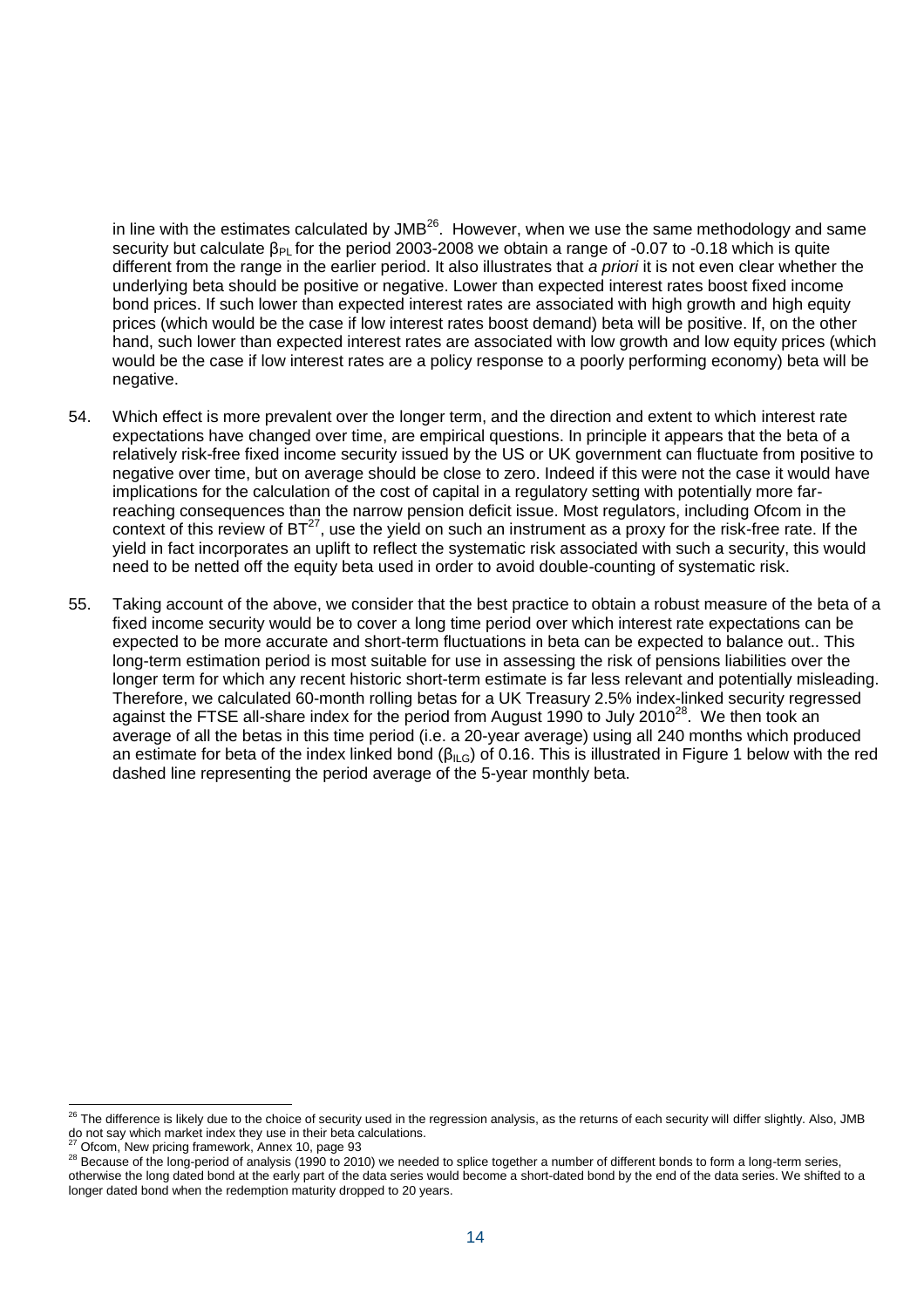

#### **Figure 1: Beta of a 30-year UK Treasury Index-linked Gilt (August 1990 – July 2010)**

Source: PwC analysis, DataStream

- 56. A related issue to consider in terms of the time period is whether to calculate betas using monthly (in which generally a 5 year period is used) data or daily data (which is generally estimated using 2 years of data). In ICReport1, Professor Cooper produces a similar analysis using a UK Treasury 2% index-linked gilt of 2035 regressed on the FTSE all share index for the period 2007 to 2009. He suggests that any estimate of  $β_{PL}$ will be imprecise because of the observed difference between a 5-year monthly beta and a 2-year daily beta. Indeed, for the time period he considers there is a large spread between the 5-year and 2-year measurements. As set out in the figure above, over the long-run the two beta measurements follow similar movements. Although, there are differences, these are similar to the differences observed in the course of normal company equity beta estimation and do not invalidate the analysis.
- 57. We have no preferred approach to calculating betas. Each has its own relative advantages and disadvantages as set out in the table below. For the purposes of calculating  $\beta_{Pl}$ , we have estimated 5-year monthly betas because we are more interested in estimating a longer term figure than capturing short-term variations. We do note that using a 5 year monthly estimate might be considered conservative in the sense that it implies a higher  $\beta_{PL}$  and so a lower JMB adjustment.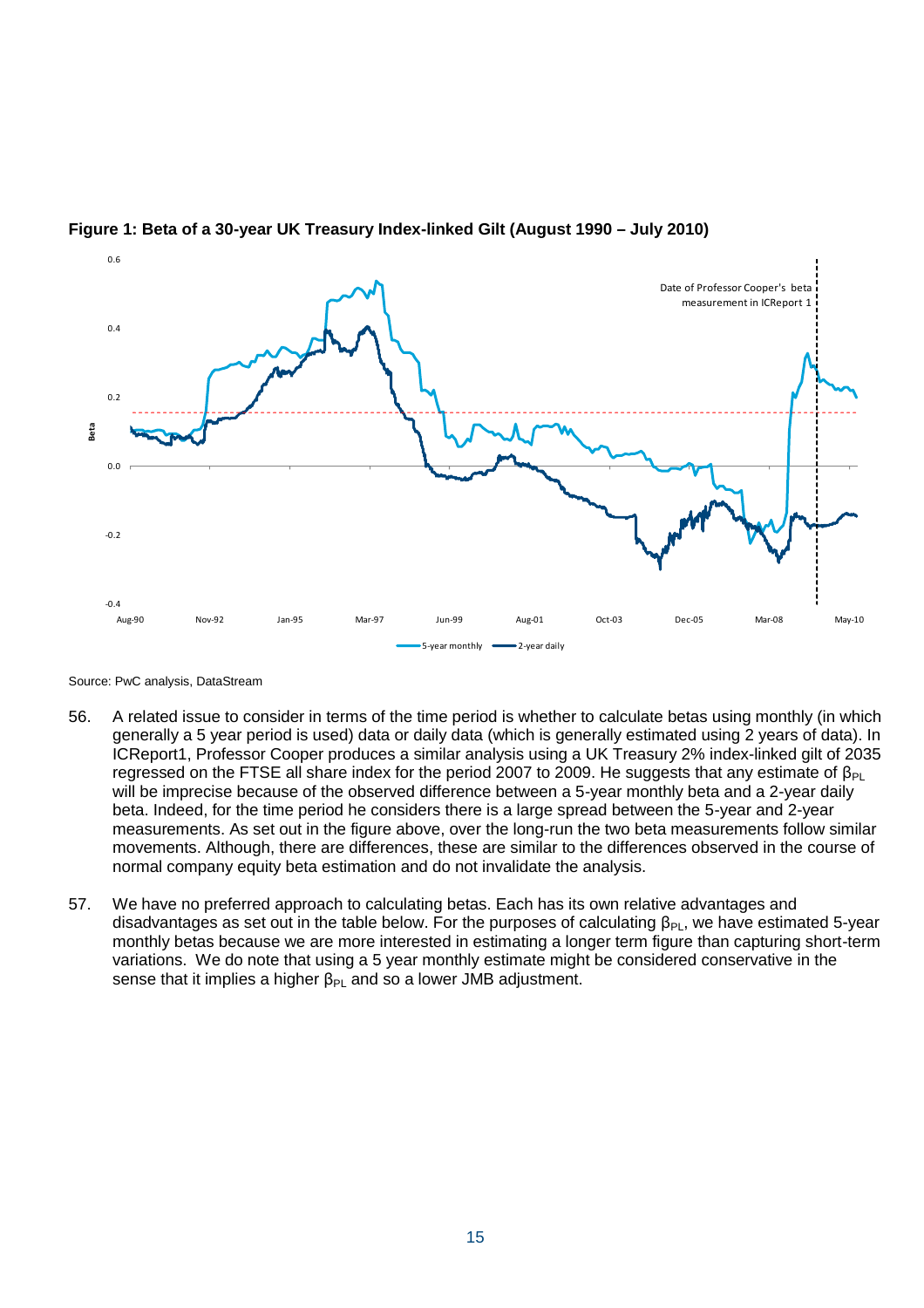### **Table 2: Assessment of alternative frequencies for estimating betas**

|                      | <b>Frequency – daily</b>                                                                                        | <b>Frequency - monthly</b>                                                                                                        |
|----------------------|-----------------------------------------------------------------------------------------------------------------|-----------------------------------------------------------------------------------------------------------------------------------|
| <b>Advantages</b>    | Large number of observations, so standard errors<br>are generally lower                                         | Typically a slower moving and more stable estimate                                                                                |
| <b>Disadvantages</b> | Daily estimates are typically more volatile<br>Requires high volume trading<br>Not appropriate across timezones | Requires 5 years of data to provide sufficient<br>observations. Over a 5 year period the risk profile of<br>the entity may change |

Source: PwC assessment

- 58. Therefore, for calculating β<sub>PL</sub>, we use the 5-year monthly estimates, which is also consistent with other commentators and provides the highest figure for  $\beta_{Pl}$ .
- 59. In summary, our assessment for a long-run estimate of  $\beta_{ILG}$  is 0.16. This figure is somewhat lower than most other commentators and has a significant impact on the overall JMB adjustment. The main reason for this difference is the timeframe used. Figure 1 shows that index-linked gilt betas were higher in the late 1990s, but that this period is not representative of the longer term. However, the 0.16 figure is higher than the most recent time period (i.e. 2000 to 2010) where the average beta (5 year monthly) is about zero. Moreover, a positive beta relies on:
	- a. Interest rate expectations being confounded; and
	- b. lower (higher) than expected interest rates being associated with higher (lower) market portfolio values.
- 60. We would expect neither of these to operate consistently over time. As a result we would expect the value of beta to be close to zero. It is important that this is the case given the conventional use of index-linked gilt yields as the basis for the estimation of the risk-free rate.
- 61. Our approach accounts for these issues as our estimate of  $\beta_{ILG}$  captures all of the fluctuations in beta over a long period, rather than only for a short period that may not be an accurate representation of the beta over the longer-term.

## Real wage growth adjustment

- 62. As set out earlier, conceptually, any estimate of  $\beta_{PL}$  should reflect the risk of real wage growth. This has been suggested by both Professor Dobbs and Professor Cooper in their submissions to Ofcom. It is important to make an adjustment for this risk because pension payments are based on an employee's final or average salary. Due to this it is necessary to adjust  $\beta_{\text{IIG}}$  (for the risk of real wage growth resulting from changes in pension contributors' salaries over time) to estimate  $\beta_{Pl}$ .
- 63. Khorasanee<sup>29</sup> (cited by Professor Dobbs and Professor Cooper) has analysed the beta of the relationship between real wage growth and the stock market using UK data from 1946-2005. His assessment suggests that this beta is equal to 0.086. We use this estimate of the effect of real wage growth to adjust our  $\beta_{\parallel G}$ estimate to account for the risk of real wage growth.

<sup>29</sup> Zaki Khorasanee (2008) *What discount rate should be used to value a cash flow linked to final salary?*, Pensions Economics and Finance, 8.3, 351-360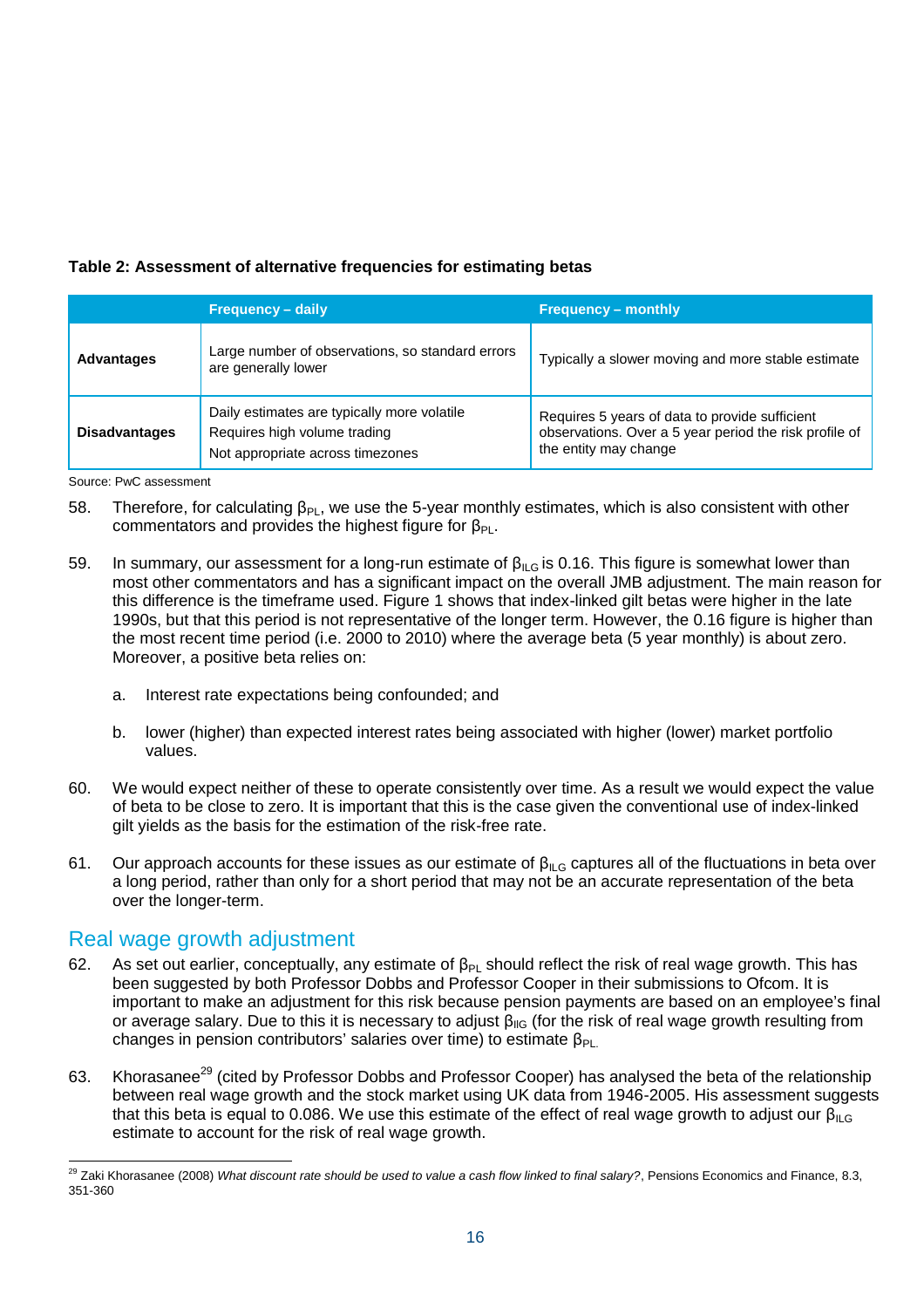64. However, because not all scheme members are current employees (i.e. a proportion of scheme members are already drawing on their pension) their claims are not linked to the expected growth rate in real wages. As a result, this adjustment should only be applied to the pension liabilities that are payable to *current* contributors to the pension scheme. This adjustment can be expressed as follows:

#### *β*<sub>*PL</sub>* (adjusted for real wage growth risk) =  $β$ <sub>*ILG*</sub> +  $β$ <sub>*RW*</sub>  $*$  *C*</sub>

where:  $\beta_{ILG}$  is the beta a long-duration index linked bond;

 $β<sub>RW</sub>$  is the beta of real wage growth rate; and

C is the proportion of forecast pension liabilities attributable to current employees.

- 65. Given our own estimate of  $β_{ILG}$  and Khorasanee's estimate of  $β_{RW}$ , the only unknown in the above equation is "C", which represents the proportion of BT Group pension liabilities related to current employees.
- 66. In order to estimate C, we need to assess the value of the pension liabilities relating to current employees. There is no direct information provided in BT's statutory accounts on this. However, the accounts do report the increase in the pension liability as a result of one year extra service of current employees. As the value of the pension liability relating to one additional year of service is known for the active membership, the total value of their liabilities can be estimated by multiplying this by the average length of their past service.
- 67. Our assessment suggests that the annual increase in pension liability as a result of one additional year of service is £332m (row A). We assume an average length of past service of 20 years based on our experience with other pension schemes (row B)<sup>30</sup>. Multiplying the two figures gives an estimate of the total liabilities attributed to current employees for the scheme of £6,630m (row C).
- 68. The total liabilities for the scheme at the accounting date as given in the financial accounts are £43,293m (row D). These figures suggest that the proportion of pension liabilities relating to current employees (and therefore exposed to expected real wage growth) is around 15% (row E) $^{31}$ .

<sup>&</sup>lt;sup>30</sup> The annual increase in pension liability as a result of one year of extra service of the current employees is set out in the financial accounts. However, the figure quoted (£221m) in BT Group's 2010 accounts is based on discount rate assumptions adopted at the start of the accounting period (i.e. 31 March 2009) rather than the assumptions at the accounting date (31 March 2010). The total pension liability (£43,293m) is based on the discount rate assumption as of the end of the year. Therefore to make them consistent we adjust the annual increase in pension liability to reflect the discount rate assumption as 31 March 2010. This gives a figure of £332m.<br><sup>31</sup> The PT DR screeks until the assumption as 31 March 2010. This gives a figure of £332m.

<sup>31</sup> The BT DB pension scheme was closed to new entrants in 2001; therefore, the risk of real wage growth with regards to the DB pension liabilities is a continually diminishing risk factor as current employees continue to retire.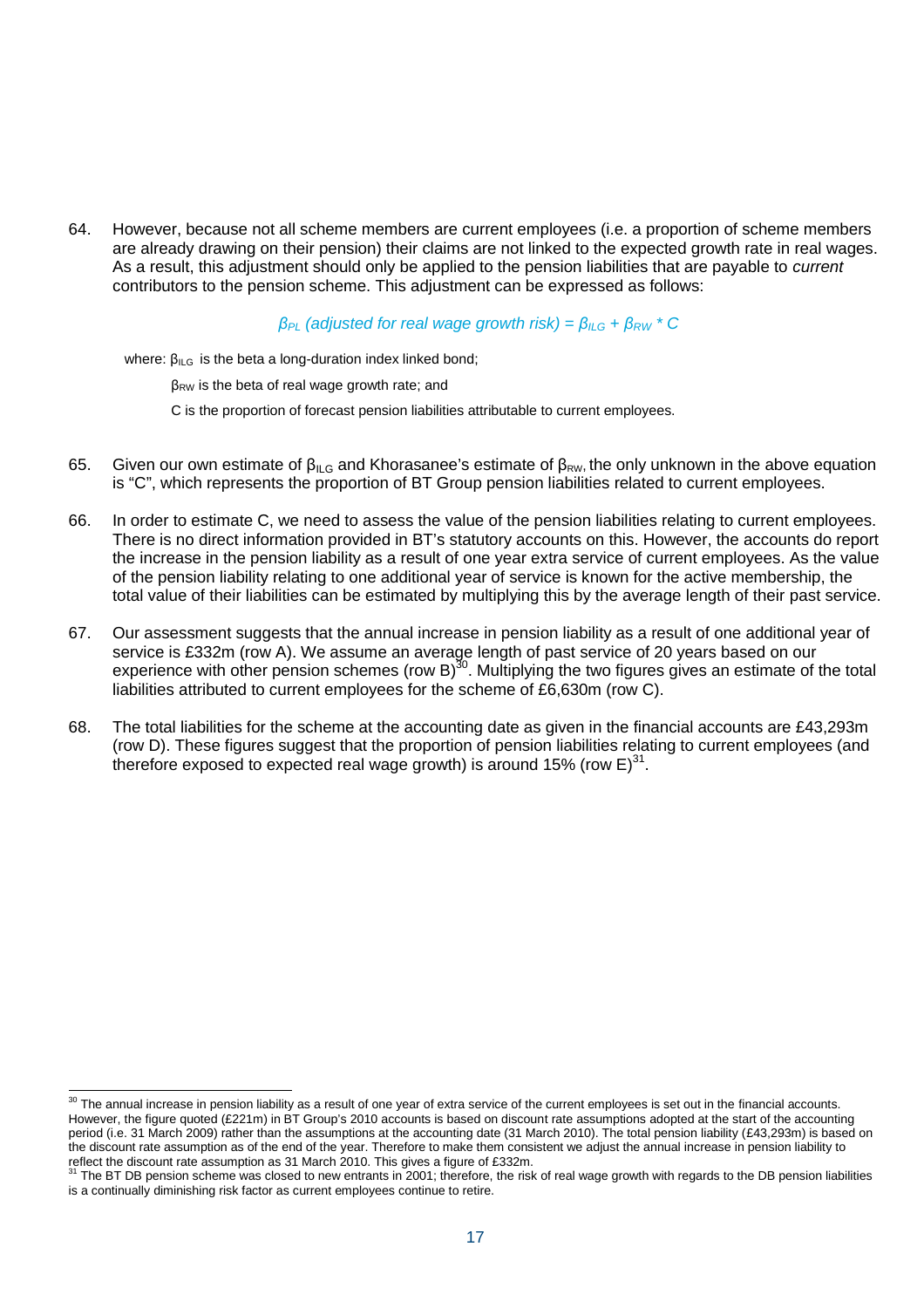## **Table 3: Proportion of DB pension liabilities that accrue to current BT employees**

| <b>DB pension scheme</b>                                                  |             |           |
|---------------------------------------------------------------------------|-------------|-----------|
| Cost of one year's benefits to active members of DB scheme                | A           | £332 m    |
| Average past service of active members                                    | B           | 20 years  |
| Liabilities attributed to current employees                               | $C = A * B$ | £6,630 m  |
| Total liabilities of DB scheme                                            | D           | £43,293 m |
| Proportion of DB pension liabilities attributable to<br>current employees | $E = C/D$   | 15%       |

Source: PwC analysis, BT Annual report & Form 20-F 2010

69. Applying a 15% factor to the risk of real wage growth provides our overall assessment of  $\beta_{PL}$  of 0.17. The calculations are summarised in the table below. We note that Ofcom would be able to gain access to data from BT that would allow refinement of this estimate.

#### **Table 4: Adjusted βPL**

| $\beta$ ILG                                                            | А               | 0.16 |
|------------------------------------------------------------------------|-----------------|------|
| Salary-linked beta                                                     | в               | 0.09 |
| Proportion of DB pension liabilities attributable to current employees |                 | 0.15 |
| Adjusted $\beta_{PL}$                                                  | $D = A + B * C$ | 0.17 |

Source: PwC analysis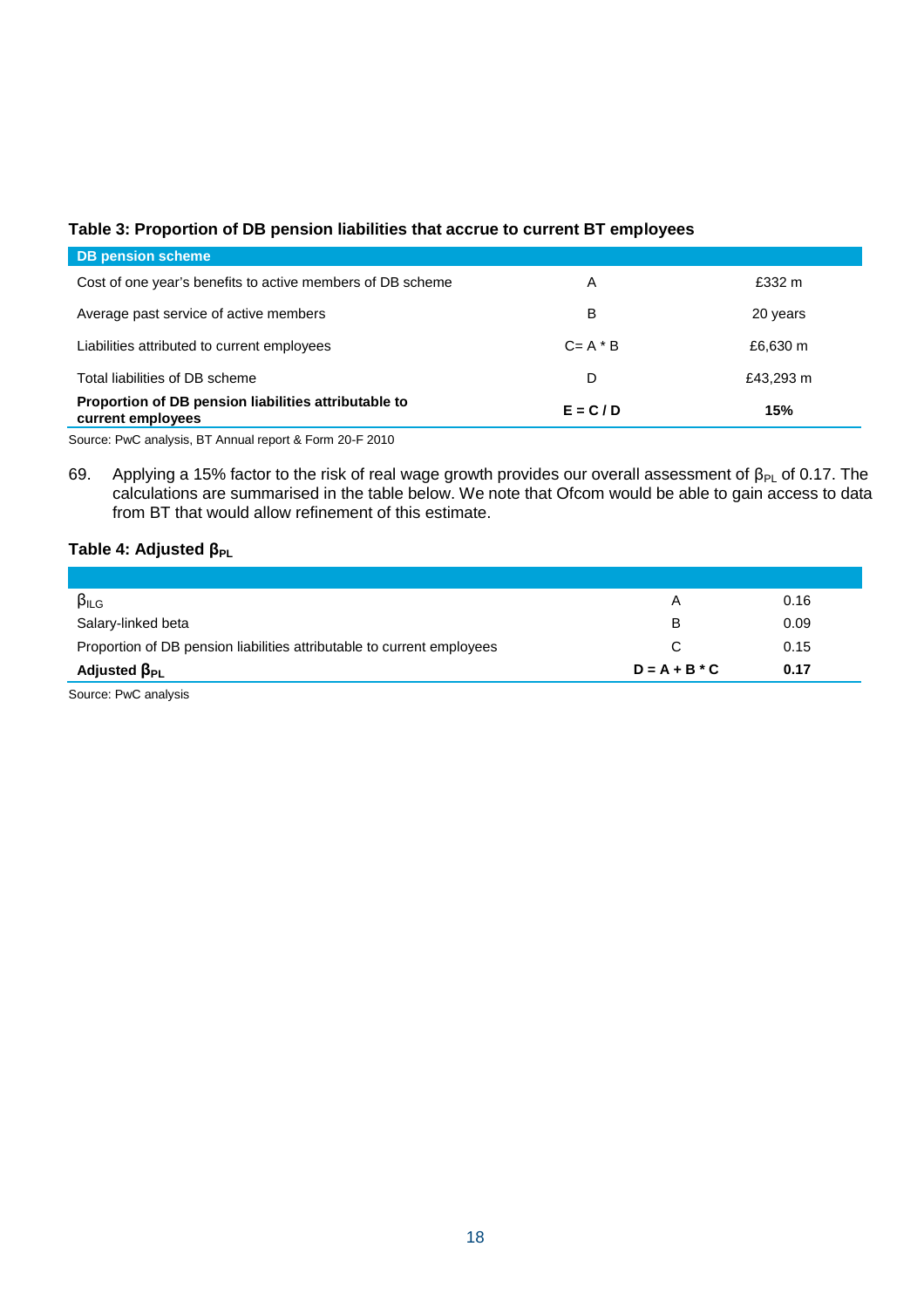# Assessment of  $\beta_{PA}$

70. The second key input to the JMB adjustment is  $\beta_{PA}$ . In this section we briefly review the assessment of  $\beta_{PA}$ analysis undertaken by other commentators before setting out our own approach.

# Estimates of  $\beta_{PA}$

- 71. The assessment of  $\beta_{PA}$  is comparatively more straightforward than the assessment of  $\beta_{PL}$  as it focuses on real assets, many of which are traded and therefore their betas can be calculated directly.
- 72. In principle,  $\beta_{PA}$  can be estimated by calculating the beta for each asset class invested in the BTPS and then by constructing the overall  $\beta_{PA}$  by weighting these asset class betas in proportion to their value in the pension fund. This is the approach that has been followed by all of the commentators reviewed in the course of our work.
- 73. In the JMB analysis, asset class betas are based on a study undertaken by the Harvard Management Company<sup>32</sup>. Other commentators have mainly used these asset betas as well (See Table 5 below). The weights used to build up the overall β<sub>PA</sub> for the BTPS are based on the breakdown of pension scheme assets (which is reported on a regular basis). (Note that the overall estimates of JMB, MP and GMP  $\beta_{PA}$ are not relevant as they are not specific to BT Group and therefore are not presented in the table below).

|                              | <b>Asset class</b> | Estimate of $\beta_{PA}$ | <b>Method</b>                                                      |  |
|------------------------------|--------------------|--------------------------|--------------------------------------------------------------------|--|
| Jin, Merton and Bodie (2006) | Equities*          | 1.000                    |                                                                    |  |
|                              | <b>Bonds</b>       | 0.175                    | Estimates are drawn from a study done by                           |  |
|                              | Real estate        | 0.150                    | the Harvard Management Company                                     |  |
|                              | Cash               | 0.006                    |                                                                    |  |
| McKillop and Pogue (2009)    | Equities           | 1.000                    |                                                                    |  |
| GMP (2010)                   | <b>Bonds</b>       | 0.175                    | Beta estimates for different asset classes<br>taken from JMB paper |  |
|                              | Property           | 0.150                    |                                                                    |  |
|                              | Other              | 0.006                    |                                                                    |  |
| Cooper (2009, 2010)          | Equities           | 1.000                    |                                                                    |  |
|                              | <b>Bonds</b>       | 0.175                    |                                                                    |  |
|                              | Property           | 0.150                    | Beta estimates for different asset classes<br>taken from JMB paper |  |
|                              | Alternate assets   | 0.006                    |                                                                    |  |
|                              | $\beta_{PA}$ used  | 0.41                     |                                                                    |  |

#### **Table 5: Summary of βPA estimates used by other commentators**

\* JMB's equities category also includes "Preferred Stock" which has an assumed beta of 0.175

Source: JMB (2006); McKillop and Pogue (2009), Gallagher, McKillop and Pogue (2010), Cooper (2009, 2010)

<sup>32</sup> Jay O. Light (2001) *Harvard Management Company*, The Harvard Business School Case 201-209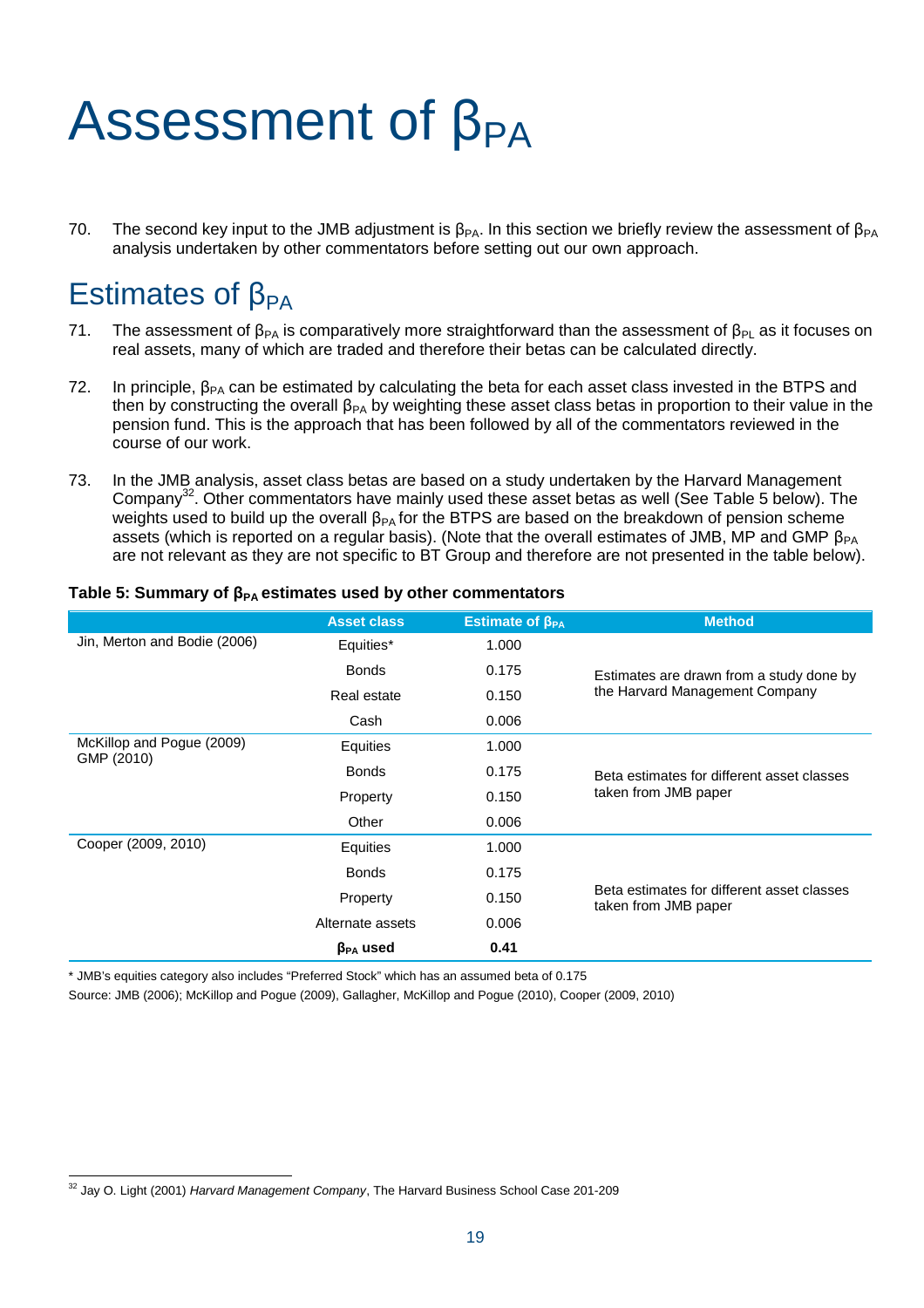# PwC approach to  $β<sub>PA</sub>$

- 74. To calculate  $\beta_{PA}$ , we based our analysis on the broad asset classes of the pension assets, as presented in BT Group's 2010 annual report<sup>33</sup>. More specific data regarding the nature and value of assets is available in the BTPS 2009 annual report $34$ , which we used to inform our analysis.
- 75. Below we set out the analysis of each asset class in turn and explain how we estimated its beta.

### UK and non-UK equities

- 76. For UK equities we used a beta of 1. This is consistent with the estimates used by JMB, Professor Cooper and GMP.
- 77. For non-UK equities, BTPS's annual report breaks down its non-UK equity assets by region. These regions include: Europe, North America, Japan, emerging markets and the Pacific Basin (ex. Japan)<sup>35</sup>. As of 31 March 2010, non-UK equities in the BTPS were valued at £7.5 billion corresponding to 21% of the total value of the BTPS assets.
- 78. Table 6 below summarises our analysis of non-UK equities. In order to capture the relative risk of these assets compared to UK equities, we regressed the main stock market index for the non-UK country/region against the FTSE all-share index. We then took a 10-year average of 5-year monthly betas<sup>36</sup> for each foreign index and weighted the average by their respective values in the BTPS. Our overall value weighted average beta for non-UK equities is 1.05.

|                         |     | <b>Asset fair value</b> |                    |                                                                                |
|-------------------------|-----|-------------------------|--------------------|--------------------------------------------------------------------------------|
| <b>Asset type</b>       | £bn | $\%$                    | <b>Equity beta</b> | <b>Approach</b>                                                                |
| <b>Non-UK equities</b>  | 7.5 | 21                      |                    |                                                                                |
| Europe                  | 2.5 | 7                       | 1.13               | FTSE Euro First 300 index regressed against FTSE<br>all-share index            |
| North America           | 2.5 | 7                       | 0.99               | S&P 500 regressed against FTSE all-share index                                 |
| Japan                   | 0.5 | 1                       | 0.84               | Nikkei 225 regressed against FTSE all-share index                              |
| <b>Emerging markets</b> | 1.7 | 5                       | 1.09               | MSCI emerging markets index regressed against<br>FTSE all-share index          |
| Pacific basin ex. Japan | 0.3 | 1                       | 0.92               | MSCI AC Asia Pacific ex. Japan index regressed<br>against FTSE all-share index |
| Value weighted average  |     |                         | 1.05               |                                                                                |

#### **Table 6: BTPS non-UK equities and assigned betas**

Source: PwC analysis, DataStream, BT Annual report & Form 20-F 2010, BTPS annual report 2009

## Fixed-interest securities

79. The BTPS fixed interest securities portfolio consists mainly of corporate bonds. There are two main approaches to estimating the beta of corporate bonds (the corporate debt beta): (i) the decomposition

<sup>33</sup> BT Group plc, *Annual report & Form 20-F 2010*, page 130

<sup>34</sup> BT Pension Scheme, *Annual report 2009* (http://www.btpensions.net/BTPS/reports/annual\_reports.htm)

 $35$  Ibid., page 45

<sup>&</sup>lt;sup>36</sup> We calculate monthly betas, because there are problems in calculating daily betas across different time zones.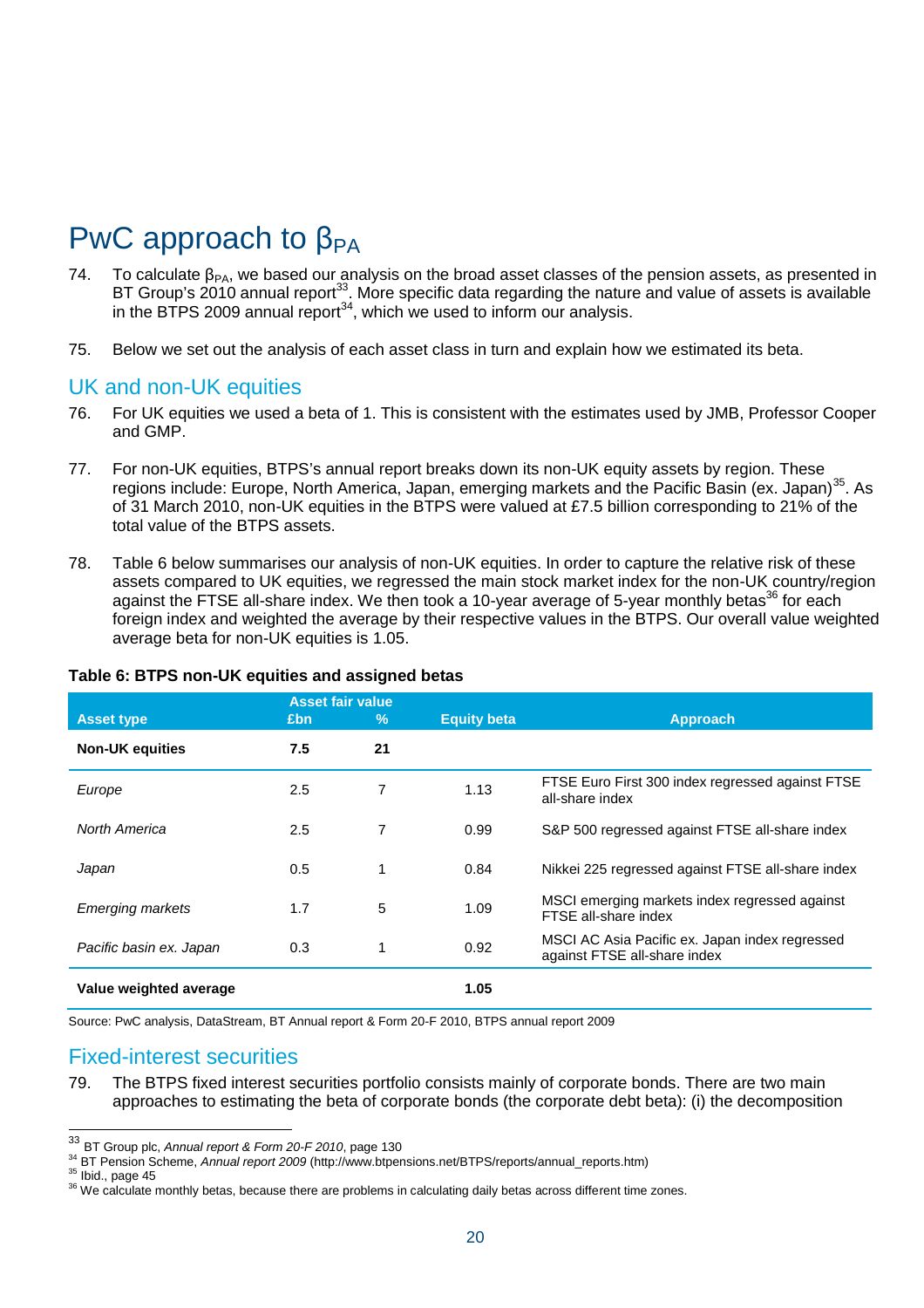approach which involves backing out the corporate debt beta embedded in credit spreads; or (ii) by regressing the returns on corporate bonds with the returns on the market portfolio.

80. The decomposition approach is an indirect method of calculating the corporate debt beta that has been used by regulators as well as the Bank of England. This approach separates credit spreads of corporate debt over a risk-free security into their constituent components in order to isolate the debt beta. It makes use of the following equation:

#### **Debt premium = liquidity premium + default premium +**  $β<sub>D</sub> * EMRP$

- 81. We have undertaken an analysis using the decomposition approach to calculate our corporate debt betas. Using this approach, we estimate a corporate debt beta range of 0.17 to 0.26. This is set out in Appendix 1.
- 82. In addition to this we have looked at corporate debt betas estimated by: (i) academics; and (ii) regulators. Both of these make use of the above two approaches.
- 83. The corporate debt beta is generally quite low with a range across all three sources of 0 to 0.26. The corporate debt betas derived from each source are summarised in Table 7 below and set out in more detail in Appendix 1.

#### **Table 7: Summary of debt beta estimates**

|                        | Corporate debt beta estimate |
|------------------------|------------------------------|
| Academic views         | $0 - 0.25$                   |
| Regulator views        | $0.09 - 0.22$                |
| Decomposition approach | $0.17 - 0.26$                |

Source: See Appendix 1

84. Considering the evidence from these sources and from our own (illustrative) analysis, we assume a corporate debt beta of 0.1 for fixed-interest securities in the BTPS. This is the most common figure used by a mix of UK and international regulators who have assessed the corporate debt beta.

### Index-linked securities

85. For index-linked securities we used our estimate of β<sub>PL</sub> (before adjusting for real wages risk) as this was based on the beta of an index linked security. Our estimate for the beta of index-linked securities is 0.16.

### Property

86. The property portfolio of the BTPS consists of office, retail and industrial properties as laid out in Table 8 below. The total value of property is £3.8 billion or 11% of total assets of the BTPS.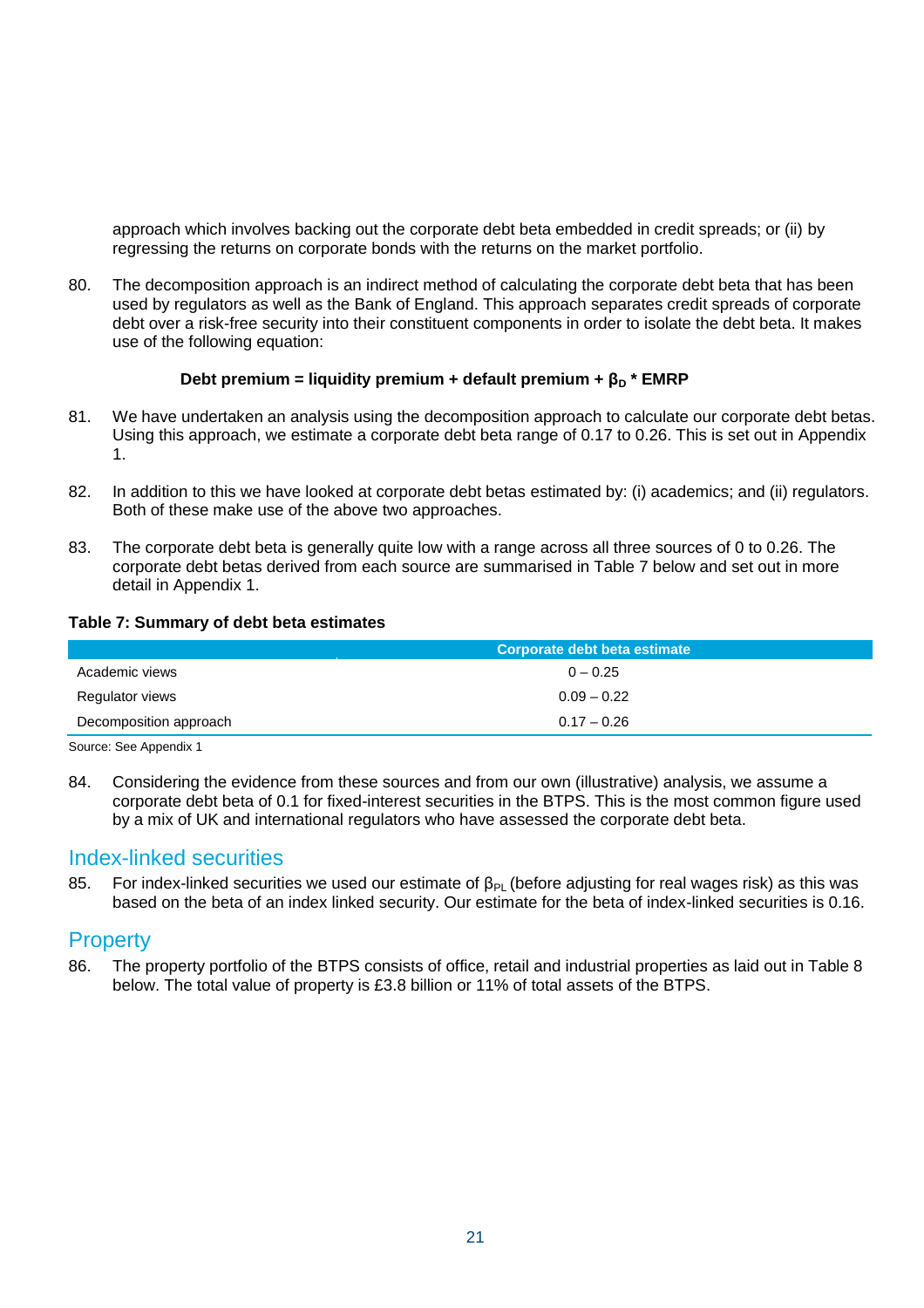#### **Table 8: BTPS property assets**

|                 |            |      | <b>Asset fair value</b> |
|-----------------|------------|------|-------------------------|
|                 |            | £bn  | %                       |
| UK              | Offices    | 1.50 | 4.3                     |
|                 | Retail     | 1.61 | 4.6                     |
|                 | Industrial | 0.30 | 0.9                     |
| <b>Overseas</b> | Offices    | 0.06 | 0.2                     |
| Other           |            | 0.33 | 0.9                     |
| <b>Total</b>    |            | 3.8  | 10.8                    |

Source: PwC analysis, BT Annual report & Form 20-F 2010, BTPS annual report 2009

- 87. In order to calculate a beta for the BTPS property assets we looked at a variety of property company betas. We examined betas for both residential and commercial property companies and found that companies that deal primarily with residential properties have relatively low betas, whereas commercial property companies exhibit higher betas. Considering that the BTPS does not contain any residential properties, we excluded residential property companies from our analysis.
- 88. We calculated a 10-year average of 2-year daily equity betas<sup>37</sup> for a number of commercial property companies, shown in Table 9 below, which had a similar portfolio of property assets to the BTPS. We then calculated the average of these property company betas to produce our overall estimate of  $\beta_{PA}$  of 0.58.

| <b>Name</b>                        | <b>Sector</b>     | <b>Equity beta</b> |
|------------------------------------|-------------------|--------------------|
| Derwent London                     | Mostly commercial | 0.52               |
| Shaftesbury plc                    | Retail / offices  | 0.63               |
| Capital shopping centres group plc | Retail            | 0.67               |
| Capital and regional plc           | Retail            | 0.55               |
| AVG immobilien AG                  | Offices / storage | 0.57               |
| Average of benchmark equity betas  |                   | 0.58               |

#### **Table 9: Property benchmarks**

Source: PwC analysis, DataStream

### Alternative assets

- 89. The BTPS "alternative asset" category is made up of investments in hedge funds, private equity, commodities, credit opportunities and other. These assets represent £5.9 billion or 17% of the total value of the BTPS. The breakdown of the assets is based on their share in the total pension fund as presented in the 2009 BTPS accounts, as this is the most recently available information. We have assumed that the proportion of each remains unchanged.
- 90. For hedge funds and private equity assets we took betas calculated by Barrie and Hibbert<sup>38</sup> based on the returns of the Credit Suisse Tremont Hedge Fund index and the 3i Group private equity index,

<sup>&</sup>lt;sup>37</sup> In practice, both 5-year monthly and 2-year daily betas can be used to measure systematic risk of normal equities. For our analysis of property companies, we have used a 2-year daily betas, because we are not concerned about timezone issues. To smooth out the impact of the last two years' volatility in real estate markets we use a long-term average of the 2 year daily betas in our calculations. The average beta calculated on a 5 year monthly basis is 0.90.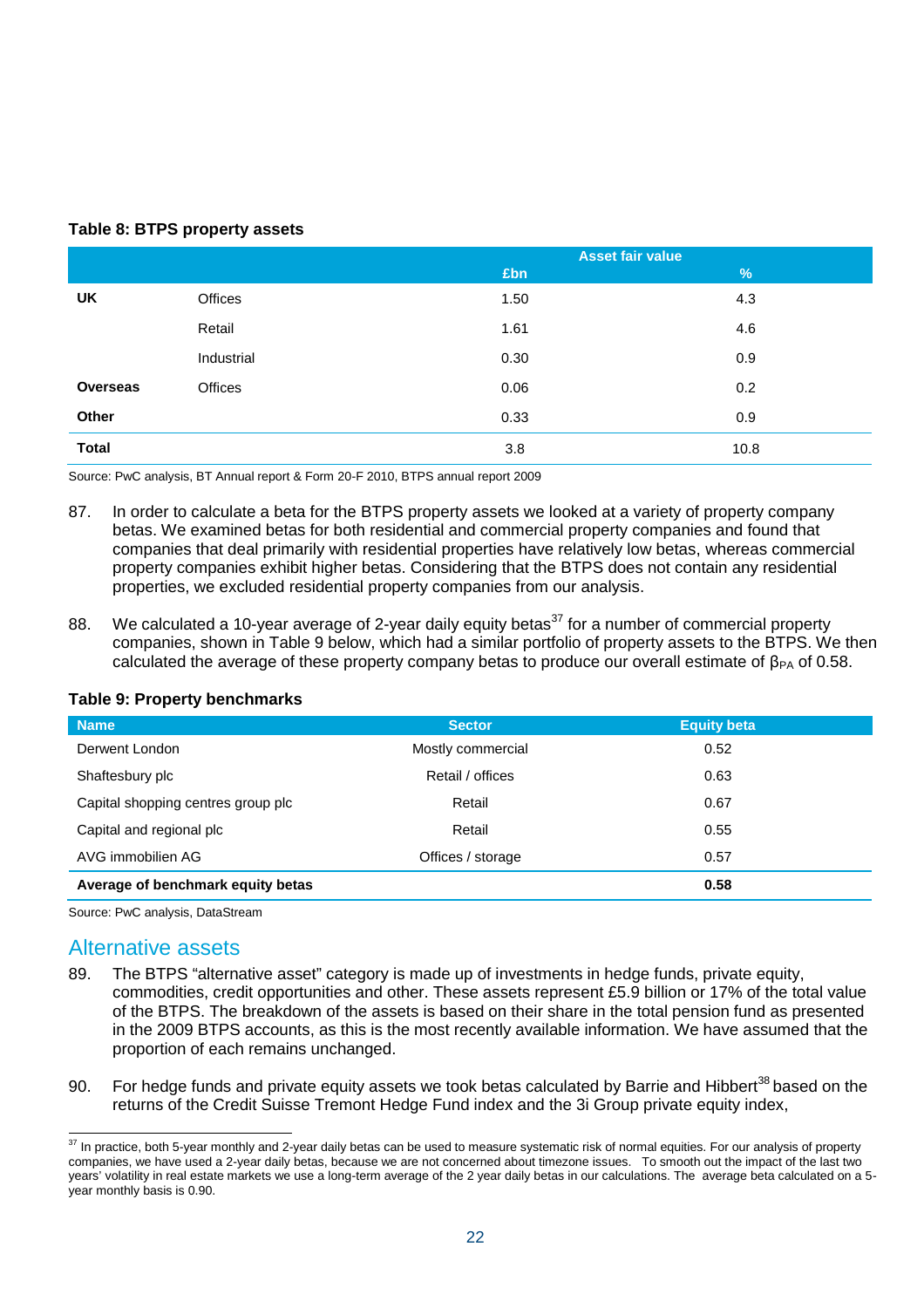respectively. The hedge fund beta is 0.28 and private equity beta is 1.54. The reason for hedge funds having a low beta is that they typically make investments which run counter to the general direction of the market. Private equity, in contrast, typically involves investing in companies, but using higher levels of financial leverage, which pushes up the beta of this asset class.

- 91. For commodities, we regressed two commodity indices, the Thomson Reuters equal weight CCI index and the Dow Jones UBS commodity index, against the FTSE all-share index and took a 10-year average of their betas. Both betas were similar and the average of the two was 0.17.
- 92. For credit opportunities and the "other" category we made an assumption for beta of 0.5 for each category<sup>39</sup>. This is because of (i) a lack of information regarding the make-up of these assets and (ii) the relatively small share of total assets that they comprise. Table 10 summarises our beta analysis and shows a value-weighted average beta of 0.58 for all alternative assets.

|                           | <b>Asset fair value</b> |    |                    |                                                                                                                                                                             |
|---------------------------|-------------------------|----|--------------------|-----------------------------------------------------------------------------------------------------------------------------------------------------------------------------|
| <b>Asset type</b>         | $£$ bn                  | %  | <b>Equity beta</b> | <b>Approach</b>                                                                                                                                                             |
| <b>Alternative assets</b> | 5.9                     | 17 |                    |                                                                                                                                                                             |
| Hedge funds               | 2.1                     | 6  | 0.26               | Source: Barrie + Hibbert (2010) – Based on the returns on the<br>Credit Suisse Tremont Hedge Fund index.                                                                    |
| Private equity            | 1.3                     | 4  | 1.54               | Source: Barrie + Hibbert (2010) - Based on the returns on the<br>3i group private equity index                                                                              |
| Commodities               | 1.1                     | 3  | 0.17               | Average of the 10-year averages of 5-year monthly equity<br>betas of the Thomson Reuters equal weight CCI index and<br>Dow Jones UBS Commodity Index against FTSE all-share |
| Credit opportunities      | 1.0                     | 3  | 0.50               | PwC assumption                                                                                                                                                              |
| Other                     | 0.4                     |    | 0.50               | PwC assumption                                                                                                                                                              |
| Value weighted average    |                         |    | 0.58               |                                                                                                                                                                             |

#### **Table 10: BT's alternative assets and assigned equity betas**

Source: PwC analysis, DataStream, BT Annual report & Form 20-F 2010, BTPS annual report 2009, Barrie and Hibbert (2010)

## Cash and other

93. Cash and other are not broken down any further; we use the JMB beta for this asset class of 0.006 which we consider to be fair as cash has a very low risk profile.

## **Summary**

94. The table below summarises our assessment of  $\beta_{PA}$ . Our overall estimate for  $\beta_{PA}$  takes a value-weighted average of the betas for each asset class discussed above. This gives us an overall beta of 0.53.

<sup>38</sup> Alexandre Pages and Harry Hibbert (2010) *Real-world alternative asset calibration: Distributional targets at end-March 2010*, Financial Economic Appliations

This information is not publicly available but could be obtained by Ofcom from BT Group and could be used to refine the estimates.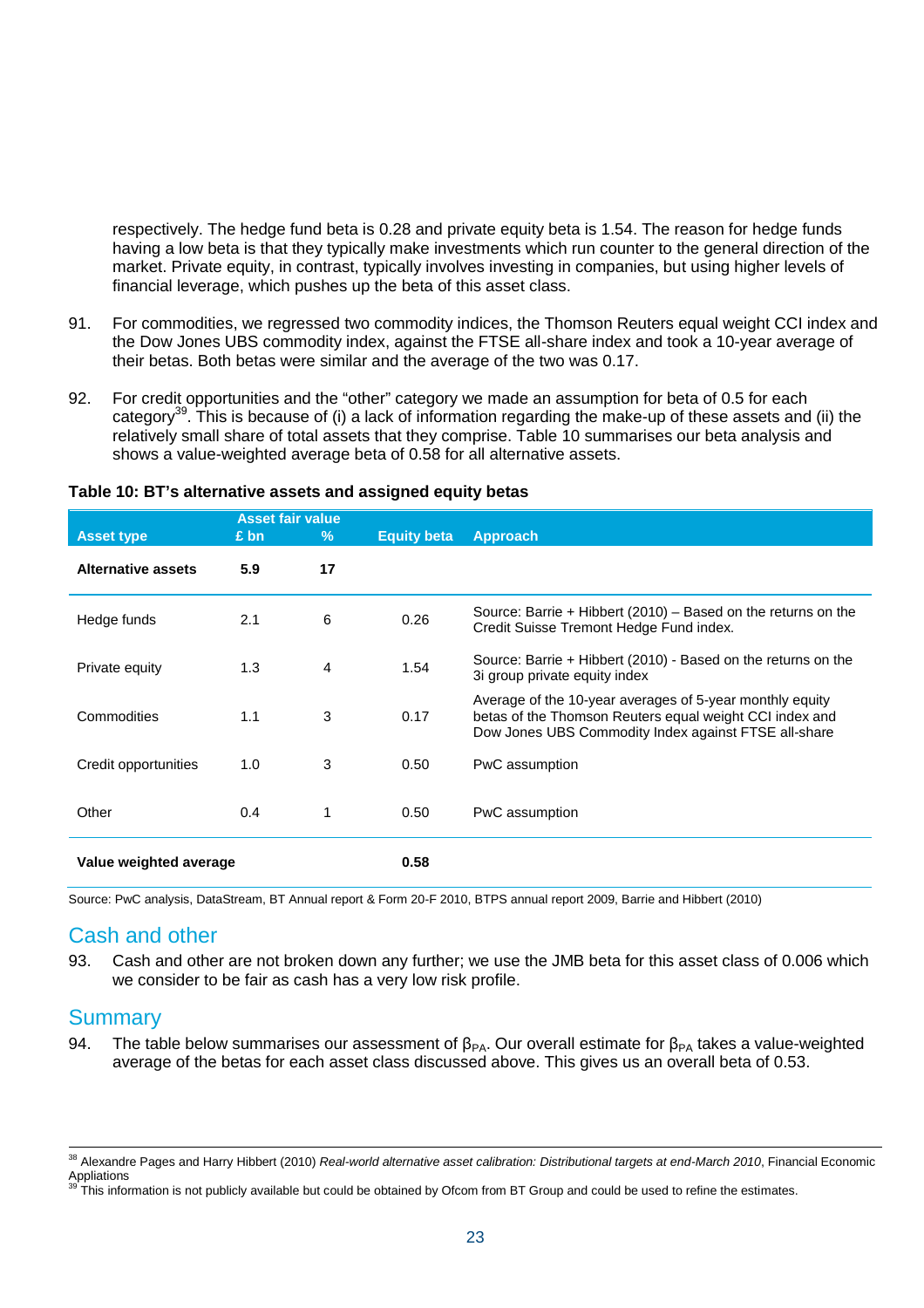#### **Table 11: PwC βPA estimate**

|                                  | <b>Asset fair value</b> |      |                    |                                       |
|----------------------------------|-------------------------|------|--------------------|---------------------------------------|
| <b>Asset type</b>                | $£$ bn                  | $\%$ | <b>Equity beta</b> | <b>Approach</b>                       |
| UK equities                      | 3.6                     | 10   | 1.00               | <b>JMB</b> estimate                   |
| Non-UK equities                  | 7.5                     | 21   | 1.05               | PwC analysis                          |
| <b>Fixed-interest securities</b> | 5.9                     | 17   | 0.10               | PwC analysis                          |
| Index-linked securities          | 5.8                     | 16   | 0.16               | Based on our estimate of $\beta_{PL}$ |
| Property                         | 3.8                     | 11   | 0.58               | PwC analysis                          |
| Alternative assets               | 5.9                     | 17   | 0.58               | PwC analysis                          |
| Cash and other                   | 2.8                     | 8    | 0.01               | <b>JMB</b> estimate                   |
|                                  | 35.3                    | 100  |                    |                                       |
| Beta average weighted by value   |                         |      | 0.53               |                                       |

Source: PwC analysis, BT Annual report & Form 20-F 2010, BTPS annual report 2009

- 95. Our estimate of  $\beta_{PA}$  is higher than other commentators Professor Cooper for instance estimates 0.41. The main drivers of this difference are:
	- a. The difference between estimates of the property assets beta. Other commentators have used a beta of 0.15 for property assets whereas our analysis suggests an estimate of 0.58. Our analysis suggests that the beta for residential and commercial properties differ significantly, with the residential property beta being lower, around 0.17 according to our analysis. This seems to suggest that property betas used by other commentators might be based on analysis of residential property investments. If this is the case, it is inappropriate as BTPS property portfolio consists of commercial properties.
	- b. The difference between estimates of the alternative assets beta. Professor Cooper uses a beta of 0.006 for alternative assets which he suggests is based on the figures set out in the JMB paper. However, the JMB paper uses a beta of 0.006 for cash, not for alternative assets (JMB analysis does not consider alternative assets). Moreover, it is difficult to see how alternative assets that are comprised of significant investments in hedge funds and private equity can have a beta as low as 0.006.
- 96. Taking account of the above, we consider that our estimate of  $\beta_{PA}$  is both robust and improves upon the analysis conducted by other commentators. If Ofcom wants to refine the data used in this calculation (in particular, a more accurate breakdown of the pensions assets), then it should be able to gain access to this from BT.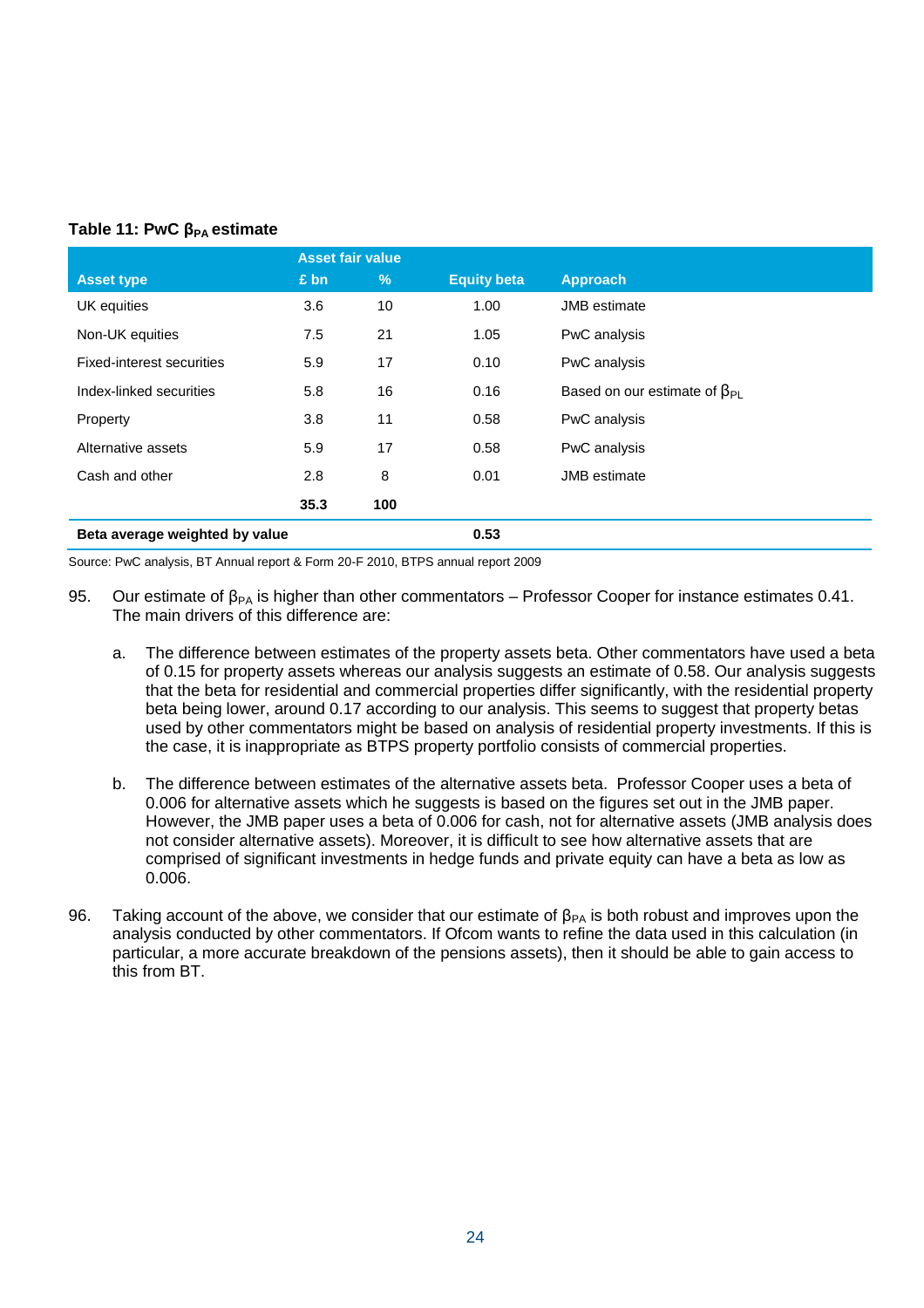# Pensions risk attenuation factor

# Professor Cooper's attenuation factors

- 97. In ICReport1, Professor Cooper argues that a "*naïve*" application of the JMB approach to BT Group's estimated asset beta would reduce it from 0.64 to 0.24, a level which Cooper considered implausibly low implying that the adjustment was excessive. Professor Cooper then sets out a number of factors and reasons as to why the full effect of the JMB adjustment would not be appropriate – these are termed 'attenuation' factors. Full attenuation would mean that none of the JMB adjustment should be applied to the beta of 0.64, whilst no or zero attenuation would result in a figure of 0.24 for the asset beta for the operations of BT as implied by the JMB approach.
- 98. These attenuation factors included the following:
	- 1. Sharing of pension risks with pension insurance schemes
	- 2. Imperfect capture of pension risks in share prices (which is more of a measurement issue than a risk-sharing attenuation factor)
	- 3. Sharing of pension risks between pensioners and the firm
	- 4. Sharing of pension risks with employees through the labour bargaining process
	- 5. Sharing of pension risks with the Government through taxes
	- 6. Sharing of pension risks through the regulatory process (i.e. risk sharing with customers or wholesalers)
- 99. In our first report, we concluded that imperfect capture of pension risks in share prices (attenuation factor 2 above) is a broad issue in the analysis of betas and the cost of capital, but did not consider this a reason for dismissing or attenuating the JMB adjustment (see Appendix I of our first report for more details).
- 100. In particular the suggestion that share prices lag movements in pension scheme values does not accord with the high degree of disclosure associated with the BTPS, the speed with which BT Group's share price appears to respond to new information about its pension scheme, and the significance of the BTPS relative to the size of the business, all of which contribute to focussed and detailed analyst attention<sup>40</sup>. It is also inconsistent with the McKillop and Pogue empirical analysis which implied feed through (see para 144).
- 101. In ICReport2, Professor Cooper suggests that even if analysts follow the BTPS risk closely, it does not necessarily mean that this pension risk is reflected in the share prices as assumed by JMB approach. To substantiate his point, Professor Cooper cites the example of when BT Group's share price fell by 8% when it announced its pension recovery plan even though the announcement was made along with quarterly results slightly ahead of analysts' expectations<sup>41</sup>.
- 102. However, it is very difficult to ascribe movements in a share price to any particular factor. Furthermore, even if the pension recovery plan did contribute to the fall in share price on this occasion, it is unclear what could have caused this. It may have been the revelation of unexpected movements in the value of underlying pensions assets and liabilities or of an unexpected outturn for the pension recovery plan. What it does show is that share prices do react quickly to new information, but that there is continually new information for investors to react to. In this context pensions information is like other information which influences share prices. For example, most commentators would agree that share prices reflect expectations of earnings, and a fall in the share price when a profits warning is issued is indicative that this is the case.

<sup>40</sup> For example, Fitch Rating, *"BT Pension Deficit Unlikely to be Short-Term Risk Despite Cash Flow Strain"*, 19 February 2010, and Evolution Securities, *"Poorly defined benefits"*, 16 February 2010.

ICReport2, page 20-21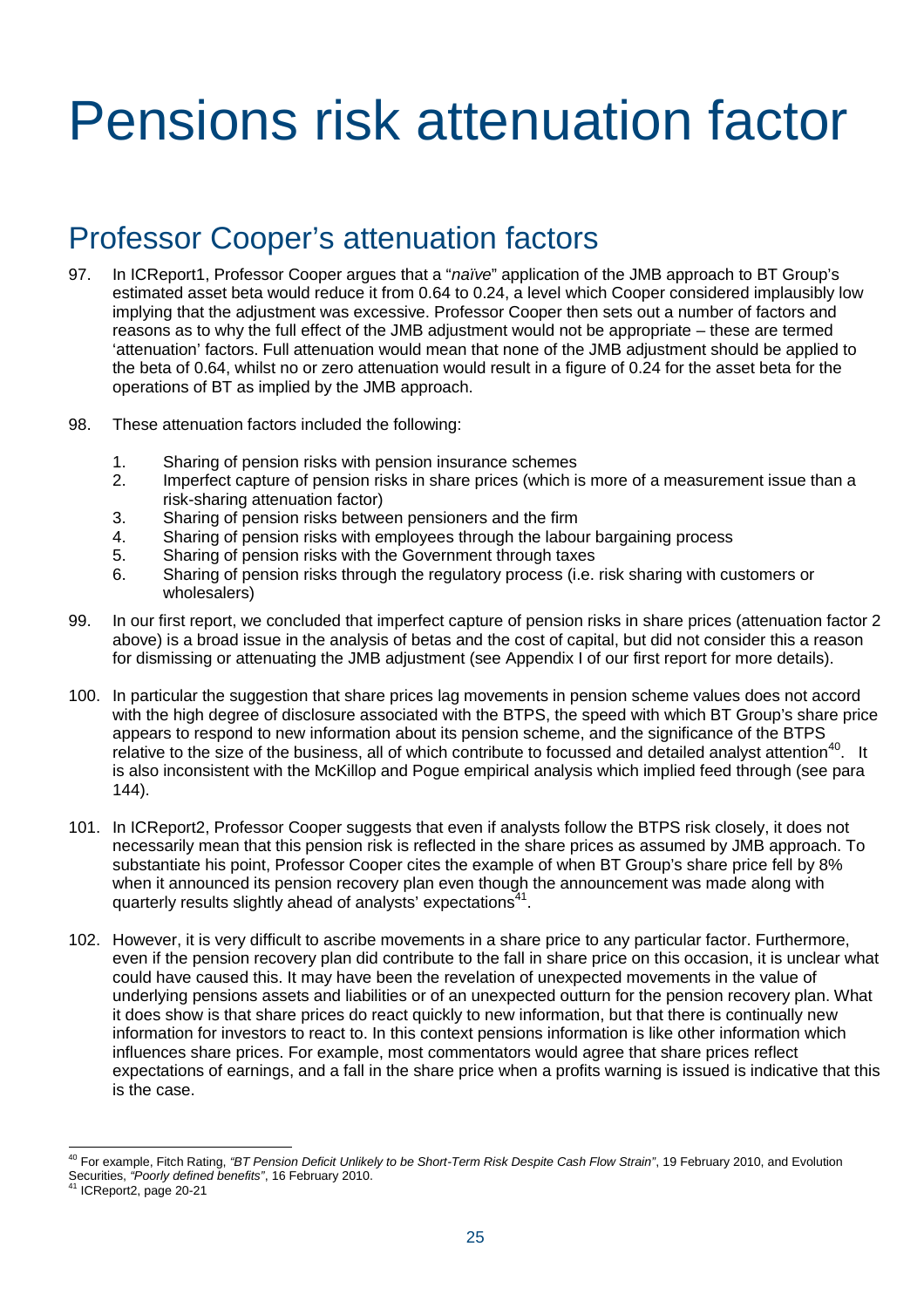- 103. Considering this and the evidence set out in our first report, we reject imperfect capture of pension risk in share prices as having any material impact on the appropriate degree of attenuation.
- 104. For the remaining factors set out in the list, our first report examined these individually and presented ranges for the effect of each of the individual factors, and a view of the aggregate impact of the attenuation factors (the build up approach). In the following part of this section we summarise our views from the first report and update this following comment from Professor Cooper in ICReport2.

# PwC's updated assessment of the attenuation factors

- 105. This section sets out our updated assessment of the attenuation factors that should be applied to the full JMB adjustment.
- 106. There is broad agreement on the treatment of two of the attenuation factors: (i) sharing of pension risks with pension insurance schemes; and (ii) sharing pension risk with the government through taxes.
- 107. As set out in our first report, we agree with Professor Cooper that sharing of pension risks with pension insurance schemes (attenuation factor 1 in the list above), certainly in the UK through the Pension Plan Fund (PPF), does not lead to risk sharing by shareholders, but rather impacts the risk borne by scheme members in the case when a firm goes bankrupt. As this implies that the scheme will only have any effect in a situation where shareholder value has already been eliminated this cannot provide any perceived reduction in pension fund risk for shareholders – resulting in an attenuation factor of 0%.
- 108. In relation to sharing pension risk with the government through taxes (attenuation factor 5 in the list above), we set out in our first report that the treatment of this factor is a broadly mechanical factor, and an attenuation figure of 28% is appropriate<sup>42</sup>. By itself this would reduce the full impact of the JMB adjustment by 28%. In sequencing attenuation factors, the tax effect must be applied to the residual risk borne by shareholders, implying that as other attenuation factors increase, the impact of the tax adjustment reduces, such that with full attenuation associated with other factors there would be no tax impact.
- 109. In ICReport2, Professor Cooper agrees with our assessment. In particular, he "agrees with the structure of PwC analysis, whereby the tax adjustment is made only after other factors have been included"<sup>43</sup>.
- 110. To account for risk sharing with the government through taxes, we continue to use the same structure and level of attenuation factor as set out in our first report.
- 111. There is less consistency between commentators on the remaining attenuation factors. We set out each in turn below, briefly setting out the analysis we conducted in relation to each as part our first report<sup>44</sup>, the review (of our analysis) conducted by Professor in ICReport2, and how we have updated our assessment<sup>45</sup>.

## Sharing of pension risks with scheme members

112. In our first report, we combined the **sharing of risks between pensioners and the firm** with the **sharing of pension risks with employees through the labour bargaining process**, as these are inexorably

<sup>&</sup>lt;sup>42</sup> In the case where BT was not in a position of paying tax (e.g. loss making, or with capital allowances eliminating taxable profit), then the tax attenuation factor could fall below 28%. There are plans for the current headline rate of UK corporation tax to reduce to 24% by 2014. This means the attenuation factor will also fall to 24% over time.

<sup>43</sup> ICReport2, page 21

<sup>44</sup> PwC, *The aggregate impact of attenuation factors in adjusting the observed cost of capital for pension risk in regulated companies – some preliminary views*, 19 March 2010

<sup>45</sup> http://stakeholders.ofcom.org.uk/binaries/consultations/751766/annexes/Ofcom2009CooperReport.pdf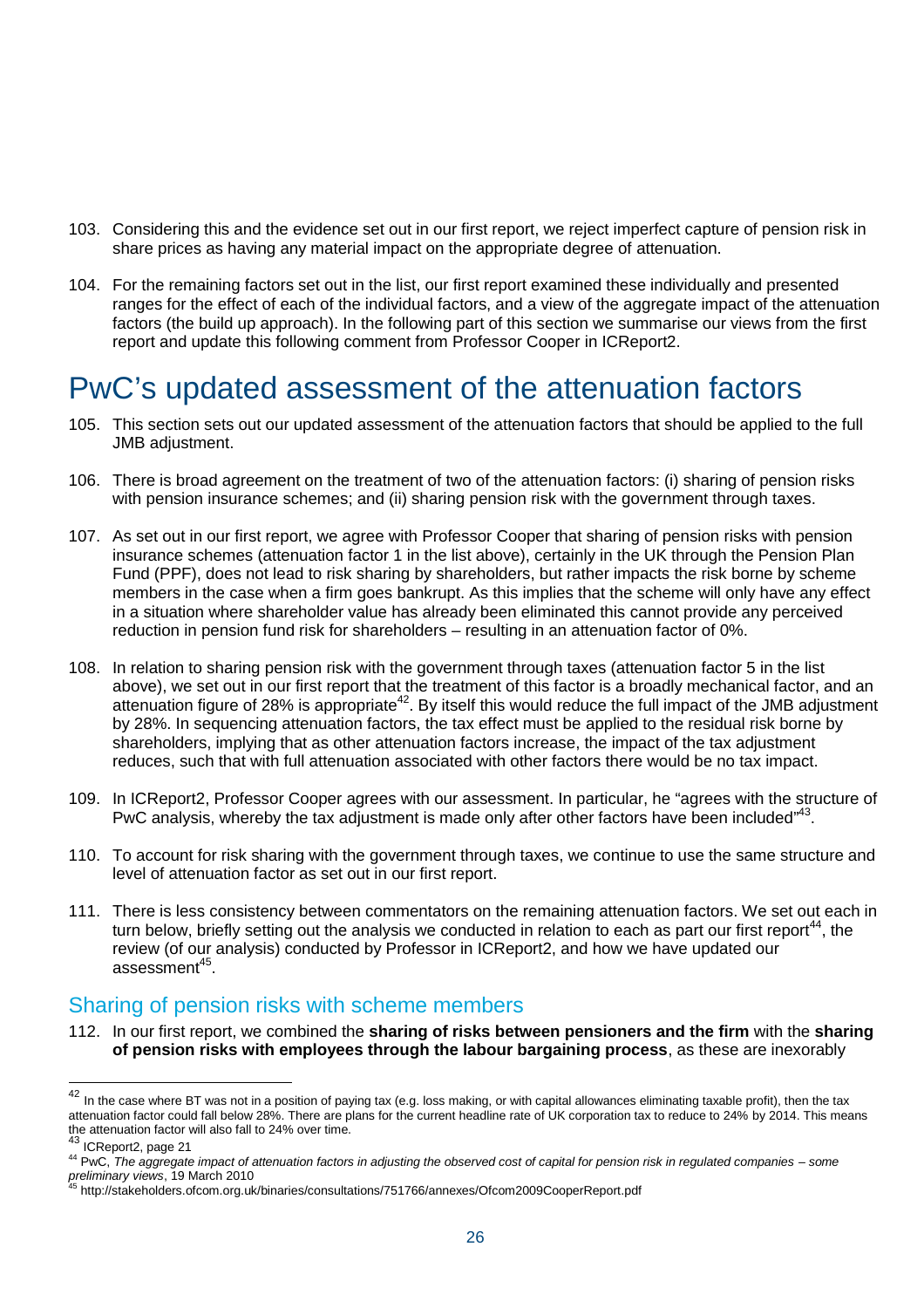linked as both pensioners and employees are scheme members. We refer to this attenuation as **risk sharing with scheme members**. Evidence that scheme members do share risk is demonstrated by examples of actual past changes in scheme benefits and contributions which appear to have occurred as a result of deficits/surpluses arising (e.g. employee pension contribution holidays during periods of surplus and benefit reductions during economic downturns).

- 113. The extent of the ability of a company to share pension risk with scheme members is limited by the following factors:
	- a. A company is effectively able to share risk only with current scheme contributors as it is virtually impossible to change benefits of current pensioners deferred beneficiaries and accrued benefits of existing members. In the case of the BTPS current contributors only represent 19% of total scheme members (see Appendix II of our first report) – limiting the amount of risk sharing that is possible.
	- b. Generally the risk sharing with scheme members is achieved through altering future new benefits accrued (due to legislation and precedent court cases)<sup>46</sup>. This is particularly relevant in the case of BT given the relative maturity of its scheme where new liabilities are small in comparison to the existing liabilities (approximately £0.3bn per year versus £43bn of liabilities i.e. less than 1%).
	- c. Shareholders bear the pensions risk within normal risk bounds. Only beyond a certain threshold or 'tipping points' do scheme members begin to bear risk.
- 114. Professor Cooper's main challenge, as set out ICReport2, in relation to risk sharing with scheme members is that we assume certain factors cause no attenuation:
	- a. "*They [PwC] assume that the present value of future wage costs is unaffected by a growing pension deficit.*"
	- b. "*They [PwC] assume that the present value of pension liabilities is unaffected by default.*" 47
- 115. We discuss each of these in turn below.

#### *Present value of future wage costs is unaffected by a growing pension deficit*

- 116. Professor Cooper states in ICReport2 that paragraph 25 footnote 20 of our first report suggests that we assume that the present value of future wage costs is unaffected by a growing deficit. Professor Cooper argues that there is evidence that suggests that the financial well being of a firm has implications for the level of future wages (e.g. Hanaka,  $1998^{48}$ ).
- 117. Our supposition, as set out in our first report, is that in making employment decisions, individual employees compare all the different aspects of the employment packages on offer. All other things being equal, an employer which requires employees to bear some of the risk of a pension scheme will be less attractive to employees than employers where this is not the case. Therefore, to recruit and retain employees in a competitive labour market some other aspect of the employment package will need to be improved to offset the employee evaluation of the pension risk. Consider the situation where all the firms

<sup>&</sup>lt;sup>46</sup> Section 67 of the Pensions Act 1995 introduced restrictions on the power to make amendments to schemes which would or might affect members' previously accrued rights. Under Section 67, any modifications to pension schemes that are made without member consent must be certified by the Scheme Actuary as not being detrimental to members' benefits. This makes it almost impossible to reduce past service benefits unless members consent. In any event, prior to the introduction of this legislation, case law would have made it difficult for trustees of defined benefit pension schemes to reduce past service benefits.

ICReport2, page 20

<sup>48</sup> Gordon Hanka (1998) *Debt and the terms of employment*, Journal of Financial Economics, 28, 245-282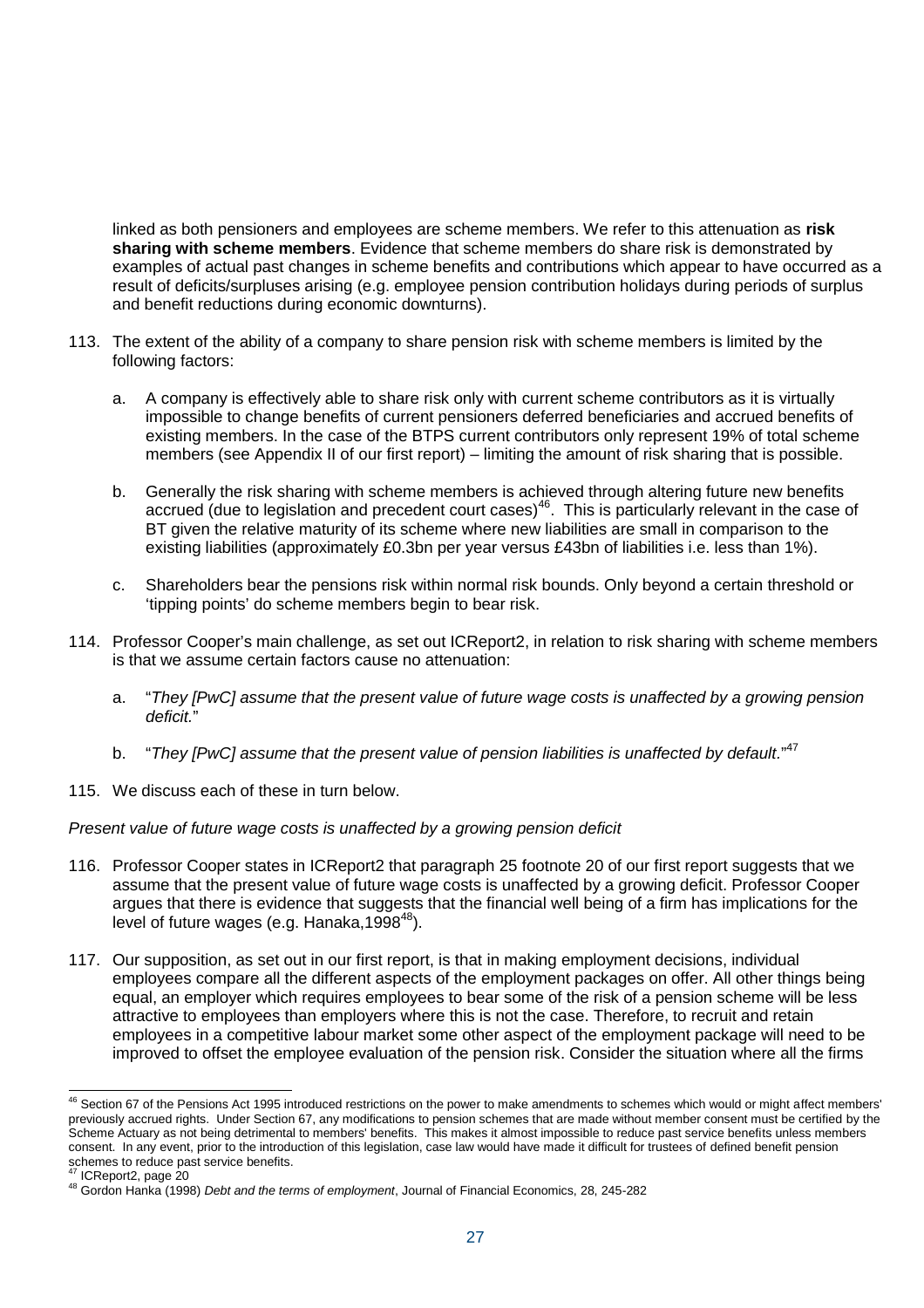operating in the labour market have a pension deficit problem that is similar in nature. In this case, there are two options to maintain the market equilibrium: all firms could exclude the sharing of pension risk with employees and bear the risk themselves or all firms could include the sharing of pension risk in the employment package (for example, through the potential of lower wages) without making any offsetting adjustment to any other element of the employment package. Now since all firms would make these choices, each option would remain equivalently attractive in terms of the employment package and therefore firms would be able to retain and recruit employees without making any improvements to the package to offset the pension risk.

- 118. On the contrary, if the pension deficit problem is unique to one firm, when this firm shares the pension risk with the employees, in order to be able to continue to recruit and retain people it will have to make improvements to the employment package to offset the pension risk; otherwise potential employees will choose employment packages at rival firms that exclude pension risk sharing.
- 119. In essence, it is important to recognise that the extent of pension risk that BT Group can share with its employees without making an offsetting adjustment to the value of the employment package depends on the level of pension risk sharing embedded into the "market clearing" value of employment package (where labour demand equals labour supply). So while we do recognise that a growing deficit can have effects on the present value of future wage growth, we consider that the competitive dynamics of the labour market limits the extent of these impacts. While a firm in a declining industry may be prepared to accept employee attrition, this is unlikely for BT which is regulated as a going concern.

#### *"They [PwC] assume that the present value of pension liabilities is unaffected by default."*

- 120. Professor Cooper in ICReport2 states that in Appendix IV of its first report PwC considers default risk but does not include it in its calculation. We do acknowledge that in extreme (downside) situations, the risk sharing between shareholders and scheme members ceases and the scheme members or insurer/statutory guarantor bear all the risk<sup>49</sup>.
- 121. To incorporate this effect we can use the default probabilities implied by the ratings provided by ratings agencies such as Moody's and Standard and Poor's for businesses with BT Group's rating. BT Group is currently rated BBB- by Standard and Poor's, Baa2 by Moody's and BBB by Fitch, which is at the lower end of investment grade. Using historic cumulative default probabilities for BBB rated companies; this would suggest that there is a cumulative probability of default of between 7% and 14% over a 10 to 20 year horizon<sup>50</sup>. In the situation of default, we can assume shareholder value would be eliminated, and in this sense there would be 100% attenuation. This can be incorporated on a probabilistic basis into the overall attenuation range.
- 122. In summary we estimate two attenuation factors relating to risk sharing with scheme members. These can be combined in a probabilistic way.
	- a. Treating BT Group as a going concern business, with no additional attenuation adjustment.
	- b. If, however, we take account of the default scenario, we would add an additional attenuation factor range of up to 14% to the figures set out above.

In the event that a company goes insolvent the scheme would become an unsecured creditor. If there are sufficient assets to secure all the member benefits then scheme members bear the risk. Otherwise, the scheme falls into the Pension Protection Fund, essentially a government set up insurance fund which provides a minimum level of benefits (typically slightly below the scheme benefits) to scheme members. In this case arguably, it's the insurer/statutory guarantor bears all the risk.

<sup>50</sup> Moody's. *'"Corporate Default and Recovery Rates 1920 to 2009"*, February 2010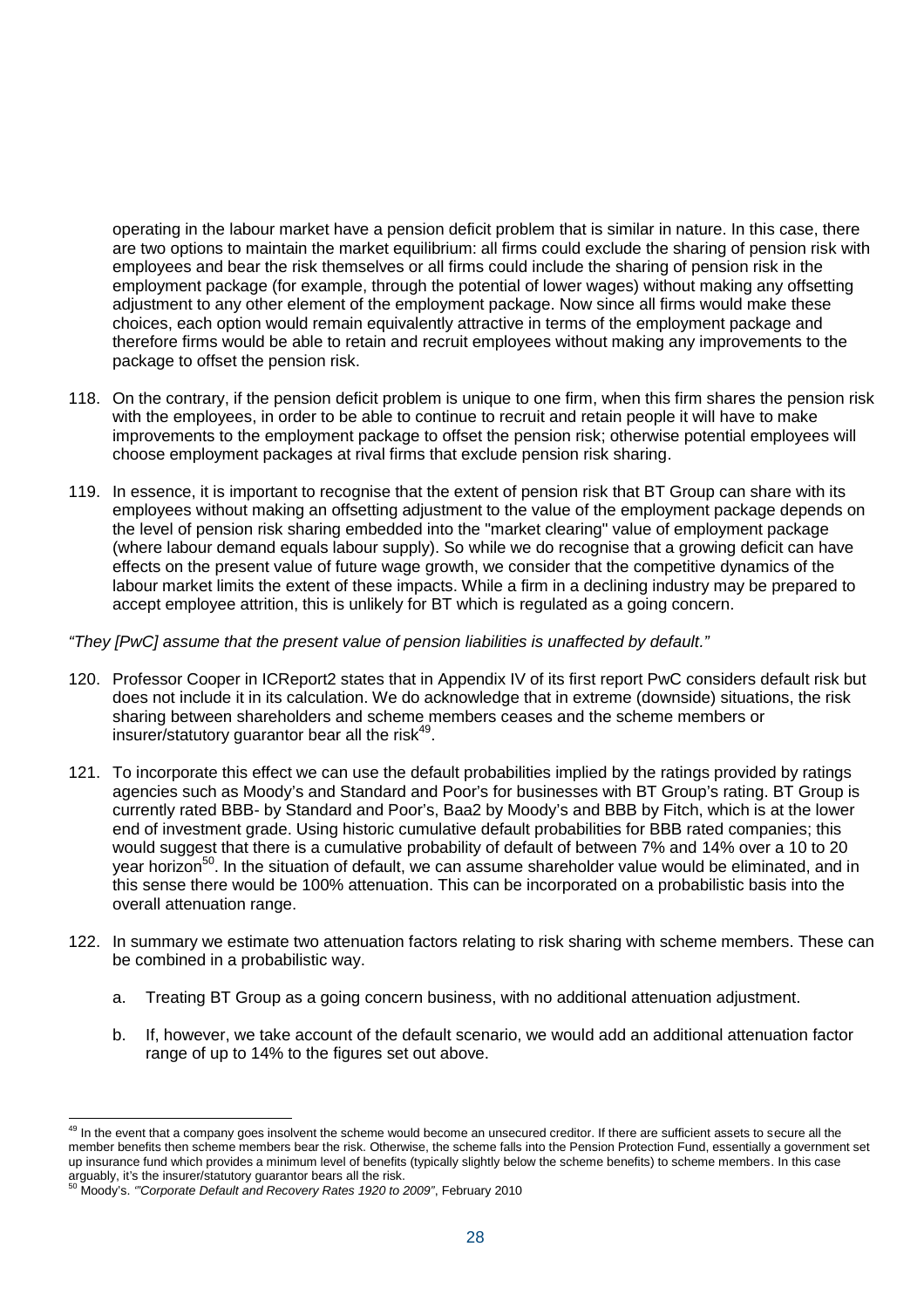## Sharing of pension risks through changed wholesale prices

- 123. The last attenuation factor we set out in our first report was the sharing of pension risks through the process of setting wholesale prices (i.e. higher or lower wholesale prices which is ultimately risk sharing with retail or wholesale customers). We assumed in our first report that this risk sharing could result in an attenuation factor of 15%.This is based on two numbers: (i) the risk sharing would be restricted to 30% of the pension deficit, where 30% is the proportion of BT who are employed in Openreach; and (ii) a 50% chance that the regulator would allow a pass through of pension deficit costs.
- 124. Professor Cooper, in ICReport2, suggests that "the probability assumption looks reasonable but also cannot be verified by the stock market evidence"<sup>51</sup>.
- 125. Whether this attenuation factor exists, and if so its size, depends on shareholder perceptions of the regulatory approach to setting prices at the time of the measurement of BT Group's cost of capital. Ofcom's latest view on the Openreach cost of capital is set out in the "New Pricing Framework"<sup>52</sup> which was published on 30 May 2008 and was based on market expectations prior to that date. This suggests that, for consistency, investors' expectations should be considered around this date as well.
- 126. Clearly, there was limited evidence available at that time to suggest that Ofcom would allow Openreach to recoup the funding deficit through regulated prices, although some other UK and international regulators have allowed some pass through of deficit payments into regulated prices.
- 127. If the cost of capital in question is measured after 23 July 2010, the date on which Ofcom published its consultation document suggesting that BT Group should not be allowed to raise its wholesale charges to help remedy its pension fund deficit, it would be reasonable to assume that shareholders' perception of the regulatory process would be for no pass through (assuming Ofcom does not change its position).
- 128. However, we do note that even if Ofcom maintains its position that deficit repair costs cannot be recovered through regulated charges, there could still be a small amount of attenuation if investors considered that there was still a possibility Ofcom could at some point in the future allow some recovery of deficit payments in regulated charges.
- 129. Ofcom, itself, is of course in the best position to assess what the right attenuation factor in relation to regulatory risk sharing is as it depends entirely on its actions (on the pass through of pension deficit costs). For the purpose of this analysis we continue to use the range we present in our first report, but would anticipate this attenuation factor would fall over time as investors reduce their expectation of risk sharing with the regulator.
- 130. For the purpose of our analysis we consider two scenarios in relation to this attenuation factor. The adjustment to be made depends on the observed cost of capital that is being used as a reference point. If that cost of capital is observed at a time before the Ofcom decision not to allow pass through of deficit into charges then some attenuation due to regulatory pass through to consumers is appropriate. However, if the expectation is no pass through then no (or little attenuation) is appropriate:
	- a. Scenario 1: If the JMB adjustment is applied to BT Openreach's cost of capital as assessed for the Pricing Framework published in May 2009, then our estimate of the attenuation factor for pension risk sharing through the regulatory process is 15% at the top end (as described above). We have updated the assumption at the bottom end to allow for some pass through of this adjustment. This has been set at 5%.

<sup>51</sup> ICReport2, page 22

<sup>52</sup> Ofcom, *"A New Pricing Framework for Openreach"*, 20 May 2009.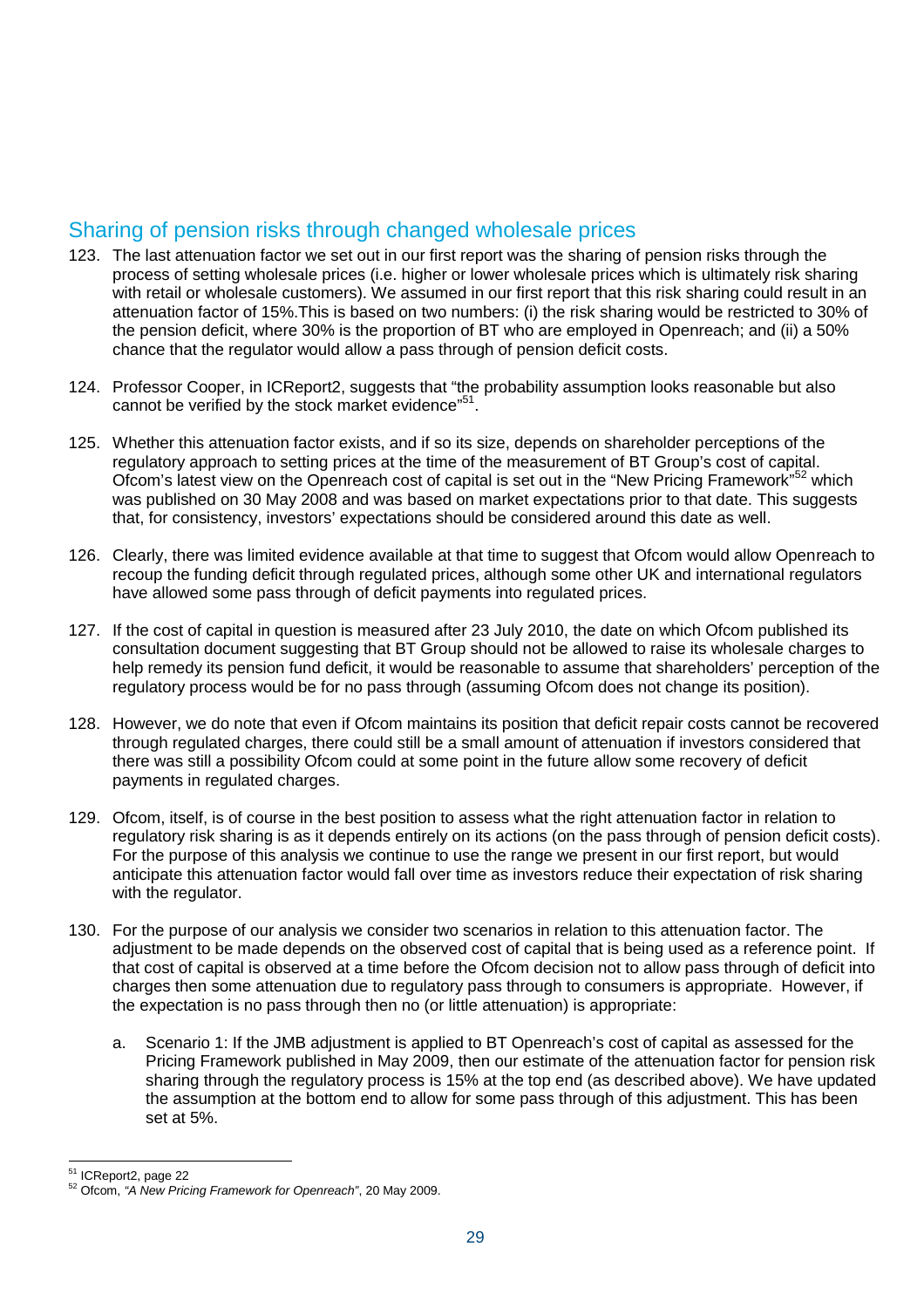b. Scenario 2: If the JMB adjustment is applied to a cost of capital measured after Ofcom published its consultation document, then we consider that the attenuation factor for pension risk sharing through the regulatory risk sharing would be much closer to 0%. We set the range from 0% to 5%.

### **Summary**

- 131. The table below summarises our estimate of each of the attenuation factors and our view of the aggregate factor. Our overall adjustment factor range is 45.4% to 66.3% - slightly higher than the range set out in our last report.
- 132. Note that the upper end of our range is very similar to the attenuation factor calculated by GMP of 59% to 66%, which Professor Cooper used in his calculations in ICReport2.

#### **Table 12: Aggregate attenuation factor**

|                                                              |                           | <b>Scenario 1</b> |             | <b>Scenario 2</b> |             |
|--------------------------------------------------------------|---------------------------|-------------------|-------------|-------------------|-------------|
| <b>Component</b>                                             | <b>Calculation</b>        | Low               | <b>High</b> | Low               | <b>High</b> |
| Scheme member attenuation                                    | A                         | 13.5%             | 30.6%       | 13.5%             | 30.6%       |
| Regulator attenuation                                        | B                         | 5.0%              | 15.0%       | 0.0%              | 5.0%        |
| Shareholder pre-tax                                          | $C = 100\% - A - B$       | 81.5%             | 54.4%       | 86.5%             | 64.4%       |
| Probability of default to apply<br>100% attenuation          | D                         | 7.0%              | 14.0%       | 7.0%              | 14.0%       |
| Shareholder pre-tax<br>(adjusted for default<br>probability) | $E = 0\% * D + C * (1-D)$ | 75.8%             | 46.8%       | 80.4%             | 55.4%       |
| Tax @ 28%                                                    | F                         | 28.0%             | 28.0%       | 28.0%             | 28.0%       |
| Shareholder post-tax                                         | $G = E * (1-F)$           | 54.6%             | 33.7%       | 57.9%             | 39.9%       |
| <b>Aggregate attenuation</b>                                 | $H = 100\% - G$           | 45.4%             | 66.3%       | 42.1%             | 60.1%       |

Source: PwC analysis

133. The ranges within both scenarios result in three different estimates for the attenuation factor. In our analysis in the next section we use the range from Scenario 1 because we apply it to the estimated cost of capital, prior to this consultation. However, it is possible for Ofcom to update the attenuation factor in the middle of this range by applying it to the calculations in Table 14 below.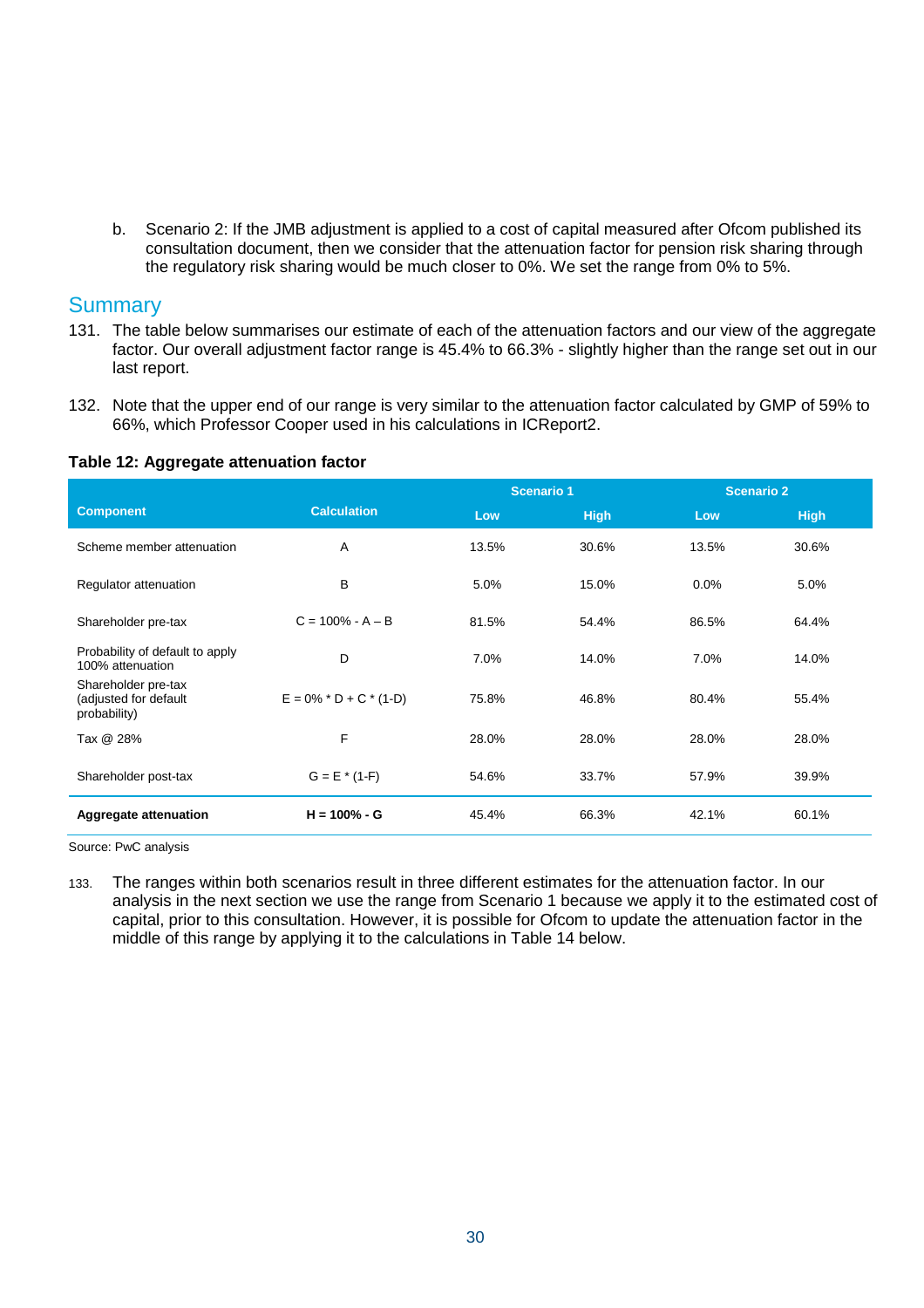# BT Group's adjusted beta under the build-up method

134. In this section, we bring together our analysis of  $\beta_{PA}$ ,  $\beta_{PL}$  and the attenuation factor estimated using the build up approach to calculate the refined JMB adjustment that Ofcom could apply to the BT Group beta to adjust for the risk related to BTPS.

## JMB Adjustment

135. As set out by JMB, the adjustment to a company's operating asset beta to remove the systematic risk arising from a DB pension scheme is calculated using the following formula:

JMB adjustment = 
$$
\beta_{PA} \frac{PA}{D+E} - \beta_{PL} \frac{PL}{D+E}
$$

- 136. To calculate the adjustment, we use BT Group specific inputs (equity, debt, pension assets, pension liabilities, BT Group unadjusted asset beta) from ICReport1 and our own estimates of  $β_{PA}$  and  $β_{PI}$ . This is to maintain consistency with other respondents to this consultation. Ofcom may use more up-to-date figures depending on the time of the measurement of the beta to which it may apply this adjustment.
- 137. Table 13 below shows our estimate of the full JMB adjustment. For reference we also present the JMB adjustment based on the figures set out in ICReport2.

#### **Table 13: JMB adjustment for BT Group (PwC and Professor Cooper's inputs)**

| <b>Row</b> |                           | <b>Equity</b><br>(Ebn) | <b>Debt</b><br>(£bn) | <b>PA</b><br>(£bn) | <b>PL</b><br>(£bn) | $\beta_{\mathsf{PA}}$ | $\beta_{PL}$  | <b>Full JMB</b><br>adjustment |
|------------|---------------------------|------------------------|----------------------|--------------------|--------------------|-----------------------|---------------|-------------------------------|
| Α          | PwC's<br>calculation      | 11.14                  | 7.08                 | 29.35              | 33.33              | 0.53                  | $0.17*$       | 0.53                          |
| B          | ICReport2<br>calculations | 11.14                  | 7.08                 | 29.35              | 33.33              | 0.41                  | $0.28 - 0.30$ | $0.10 - 0.13$                 |

Source: PwC analysis, ICReport1, ICReport2

\* Note: our  $\beta_{PL}$  figure is adjusted for the associated with real wage growth.

138. The size of the JMB adjustment is driven by the difference between  $\beta_{PA}$  and  $\beta_{PI}$ . Compared to ICReport2, we have calculated a higher figure for  $β_{PA}$  and a lower figure for  $β_{PL}$ . Both of these contribute to a higher refined JMB adjustment.

### BT's adjusted operating asset beta

- 139. Table 14 below combines all the components to show our calculations of BT Group's adjusted operating asset beta. We have provided the figures used by Professor Cooper in ICReport2 for comparison<sup>53</sup>.
- 140. As set out in the table below, our assessment suggests a refined JMB adjustment of 0.18 to 0.29, which results in an adjusted BT Group beta of 0.29 to 0.38. This is considerably different from the adjustment range set out by Professor Cooper in ICReport2 (0.03 to 0.05).

 $53$  We have not included Professor Dobbs' analysis in this Table for comparison. One reason is that his estimate of  $β_{PA}$  is a lower figure than his estimate for β<sub>PL</sub>. We find this difficult to rationalise, both conceptually and on the basis of our empirical work set out above.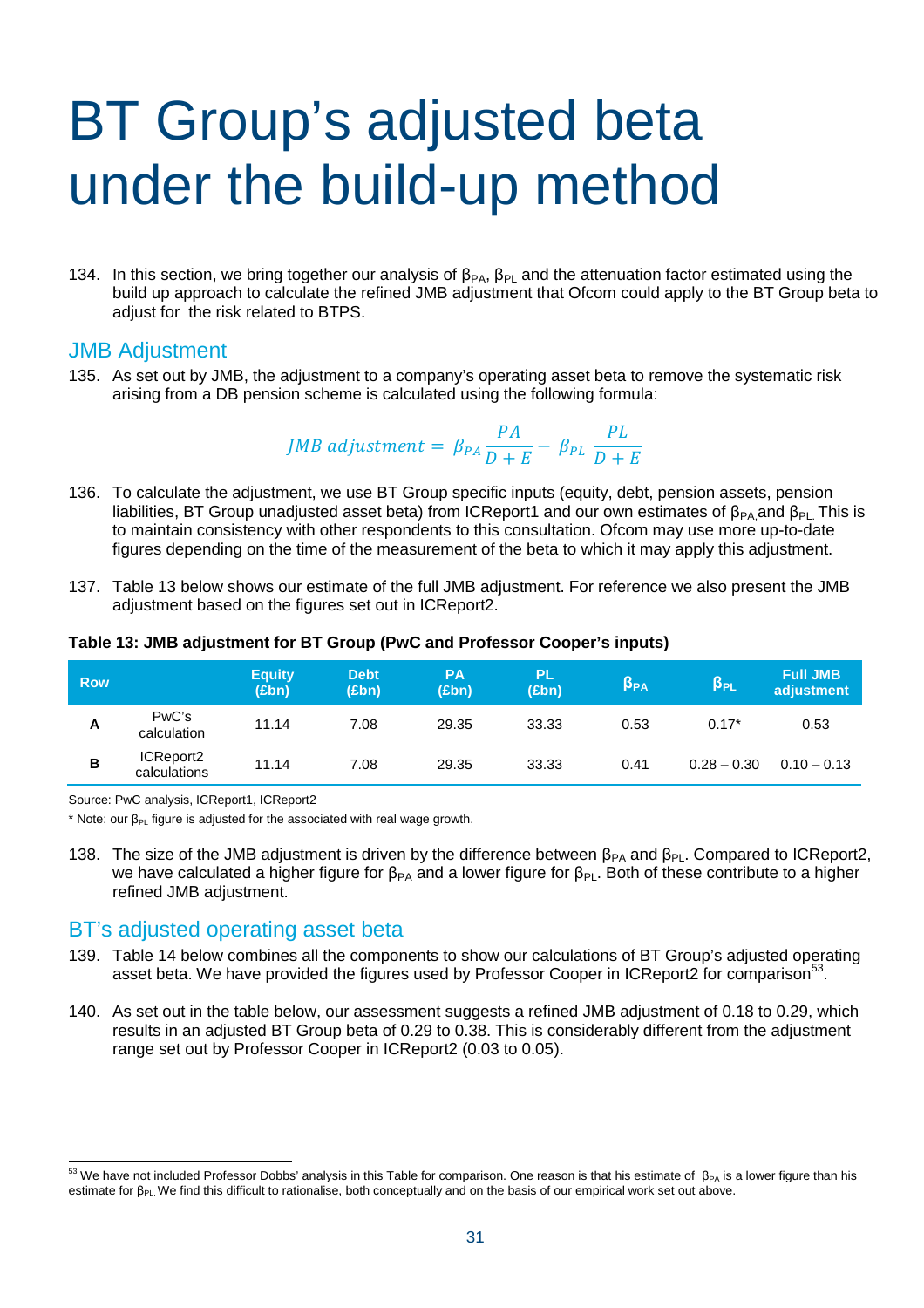|  | Table 14: BT Group's adjusted beta in Scenario 1 |  |
|--|--------------------------------------------------|--|
|  |                                                  |  |

|                                              | <b>PwC</b> estimates                    |       |             |                                       |  |  |  |
|----------------------------------------------|-----------------------------------------|-------|-------------|---------------------------------------|--|--|--|
| <b>Input</b>                                 | <b>Formula</b>                          | Low   | <b>High</b> | <b>Professor Cooper's</b><br>estimate |  |  |  |
| $\beta_{PL}$                                 | A                                       | 0.16  | 0.16        | $0.28 - 0.30$                         |  |  |  |
| $\beta$ real wages                           | B                                       | 0.09  | 0.09        | n/a                                   |  |  |  |
| Proportion of contributors to<br><b>BTPS</b> | $\mathsf{C}$                            | 15%   | 15%         | n/a                                   |  |  |  |
| Adjusted $\beta_{PL}$                        | $D = A + B * C$                         | 0.17  | 0.17        | $0.28 - 0.30$                         |  |  |  |
| $\beta_{\text{PA}}$                          | E                                       | 0.53  | 0.53        | 0.41                                  |  |  |  |
| BT Pension assets (£bn)                      | F                                       | 29.35 | 29.35       | 29.35                                 |  |  |  |
| BT Pension liabilities (£bn)                 | G                                       | 33.33 | 33.33       | 33.33                                 |  |  |  |
| BT debt (£bn)                                | H                                       | 7.08  | 7.08        | 7.08                                  |  |  |  |
| BT equity (£bn)                              | $\overline{\phantom{a}}$                | 11.14 | 11.14       | 11.14                                 |  |  |  |
| BT asset beta $\beta_{E+D}$                  | J                                       | 0.64  | 0.64        | 0.64                                  |  |  |  |
| BT's operating assets (£bn)                  | $K = H + I + G + F$                     | 22.20 | 22.20       | 22.20                                 |  |  |  |
| JMB adjustment                               | $L = E * F / (H + I) - D * G / (H + I)$ | 0.53  | 0.53        | $0.01 - 0.13$                         |  |  |  |
| Attenuation factor                           | M                                       | 66.3% | 45.4%       | 59% - 66%                             |  |  |  |
| Refined JMB adjustment                       | $N = L * (1 - M)$                       | 0.18  | 0.29        | $0.03 - 0.05$                         |  |  |  |
| <b>BT Group's adjusted asset</b><br>beta     | $O = J * (H+I) / K - N * (H+I) / K$     | 0.38  | 0.29        | $0.48 - 0.50$                         |  |  |  |

Source: PwC analysis, Khorasanee (2008), Cooper (2009, 2010)

- 141. The main drivers of the differences in our assessment of the overall refined JMB adjustment are:
	- a. A lower estimate of  $\beta_{PL}$  which is assessed over a long-term period to match the long-term nature of pensions liabilities (0.17 compared to 0.28 to 0.30 in ICReport2);
	- b. A higher estimate of the beta for property assets in the pensions fund (0.58 compared to 0.15 in ICReport2);
	- c. A higher estimate for the beta of alternative assets in the pensions fund (0.58 compared to 0.006 in ICReport2); and
	- d. Lower (low end) attenuation.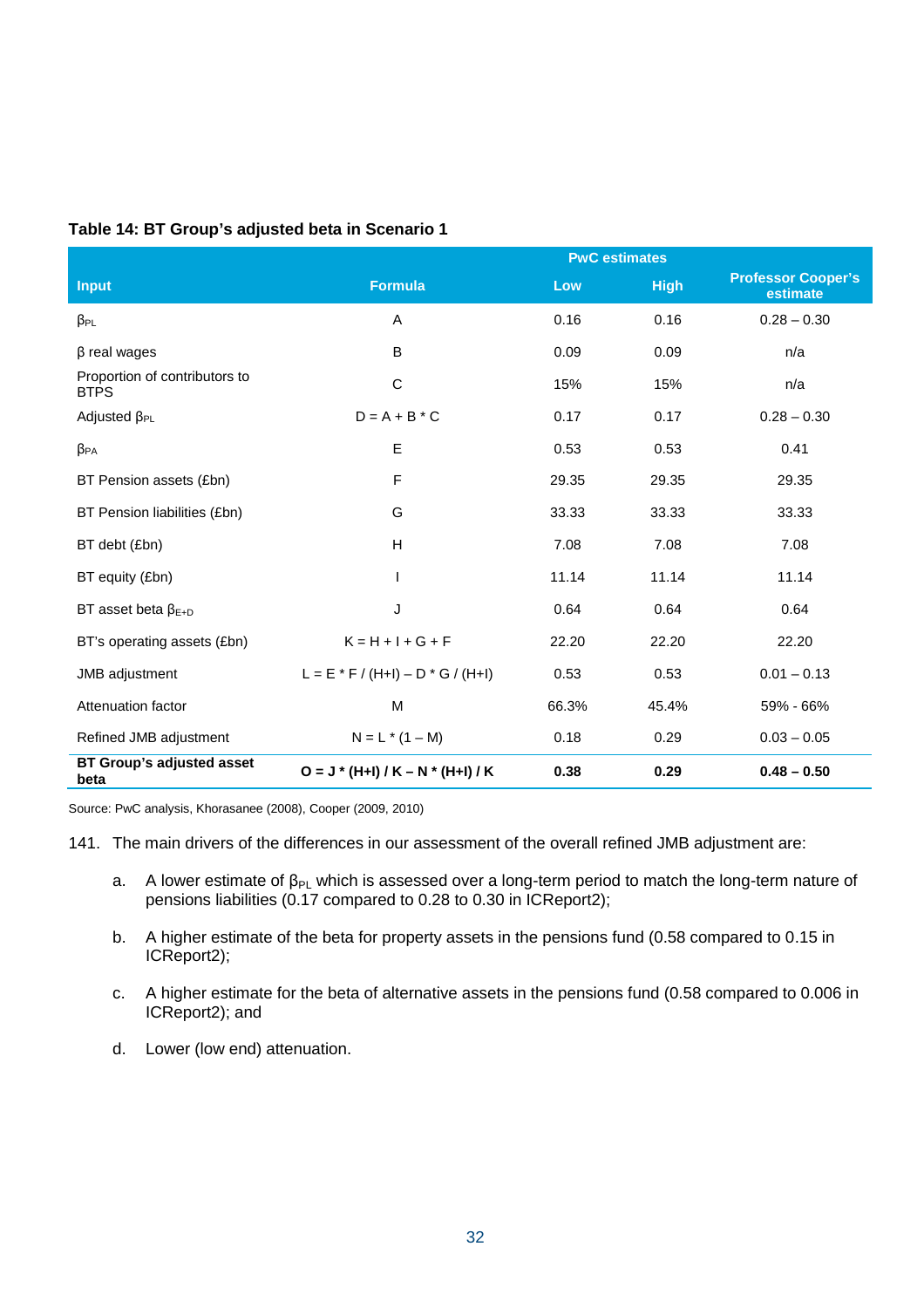# BT Group's adjusted beta under the empirical approach

- 142. In this section we review the empirical approach that was undertaken by Gallagher, McKillop and Pogue (GMP) to estimate the level to which pension risk feeds through into the estimated cost of capital. This analysis can be used to imply the attenuation factor and this was used by Professor Cooper in ICReport2.
- 143. In their original 2009 study, McKillop and Pogue examined the relationship between the pension risk (of defined benefit pension plans) and equity risk measures for FTSE100 companies. They created an econometric model using panel data of FTSE100 companies with DB pension schemes for the years 2002 to 2006. They used three different measures of pension risk, one of which was the JMB adjustment discussed earlier in this report, and ran both univariate and multivariate regressions which included additional variables including: financial leverage, growth rate, the return on investment, firm size and equity beta.
- 144. The GMP (2010) study is essentially a replication of the original McKillop and Pogue methodology covering an extended period from 2002 to 2008 (in comparison to 2002-2006). They also include an additional estimate for  $β_{PI}$  of 0.30 (the earlier study focused on estimates for  $β_{PI}$  of 0.28 and 0.38) based on a 60-month rolling estimate consisting of all monthly returns up to the end of the previous year. GMP conclude that nearly all coefficient estimates of their analysis (except for the measure based on a  $\beta_{PL}$  of 0.38) are all positive suggesting that higher levels of pension risk do feed through into higher levels of firm risk and systematic risk.
- 145. In his second report, Professor Cooper draws on GMP's empirical analysis to inform his best estimate of an adjustment to BT Group's beta. He focuses on the pension risk estimates (measured using the JMB adjustment) based on two of GMP's estimates of  $β_{PL}$  (0.28 – 0.30)<sup>54</sup>. Professor Cooper judges a  $β_{PL}$  of 0.38 (implied attenuation of 90%) to be the upper end of an adjustment to be applied to BT Group's beta and therefore excludes this from his analysis.
- 146. The table below illustrates the figures extracted by Professor Cooper from the GMP report. These figures represent a range of reduction to BT Group's beta of 0.05 to 0.047, based on a  $β_{PI}$  of 0.28 and 0.30, respectively. This includes an implied attenuation range of 59% to 66%.

|                        |             | $\beta_{PL}$ 0.28 | $\beta_{PL}$ 0.30 |
|------------------------|-------------|-------------------|-------------------|
| Pension risk measure   | A           | 0.149             | 0.113             |
| Regression coefficient | B           | 0.3448            | 0.4140            |
| Implied attenuation    | $C = 1 - B$ | 66%               | 59%               |
| Asset beta reduction   | $D = A * B$ | 0.051             | 0.047             |

#### **Table 16: Professor Cooper's adjustment calculations**

Source: ICReport2

147. The way in which the empirical analysis is set out means that the implied attenuation factor is dependent on the level of  $\beta_{PL}$  used in the regression (indeed the lower the value for  $\beta_{PL}$ , the higher the implied attenuation). As a result, it is not possible to disaggregate  $\beta_{PL}$  from the attenuation factor. This means that if we want to incorporate results from the empirical assessment into our assessment we cannot simply combine attenuation factors estimated by GMP with our estimate of  $\beta_{PA}$  and  $\beta_{PL}$ . We would have to

<sup>54</sup> Professor Cooper focuses on GMP's Rogers clustered standard errors analysis stating that "*the Rogers method is generally* better" (ICReport2, page 11) and citing a paper by Mitchell Peterson (2009) who shows that "*both OLS and the Fama-MacBeth standard errors are biased downward…Of the most common approaches used in the literature and examined in this paper, only clustered [Rogers] standard errors are unbiased as they account for the residual dependence created by the firm effect*" (*Estimating standard errors in finance panel data sets: Comparing* approaches, Review of Financial Studies, 22.1, 435-480, 437)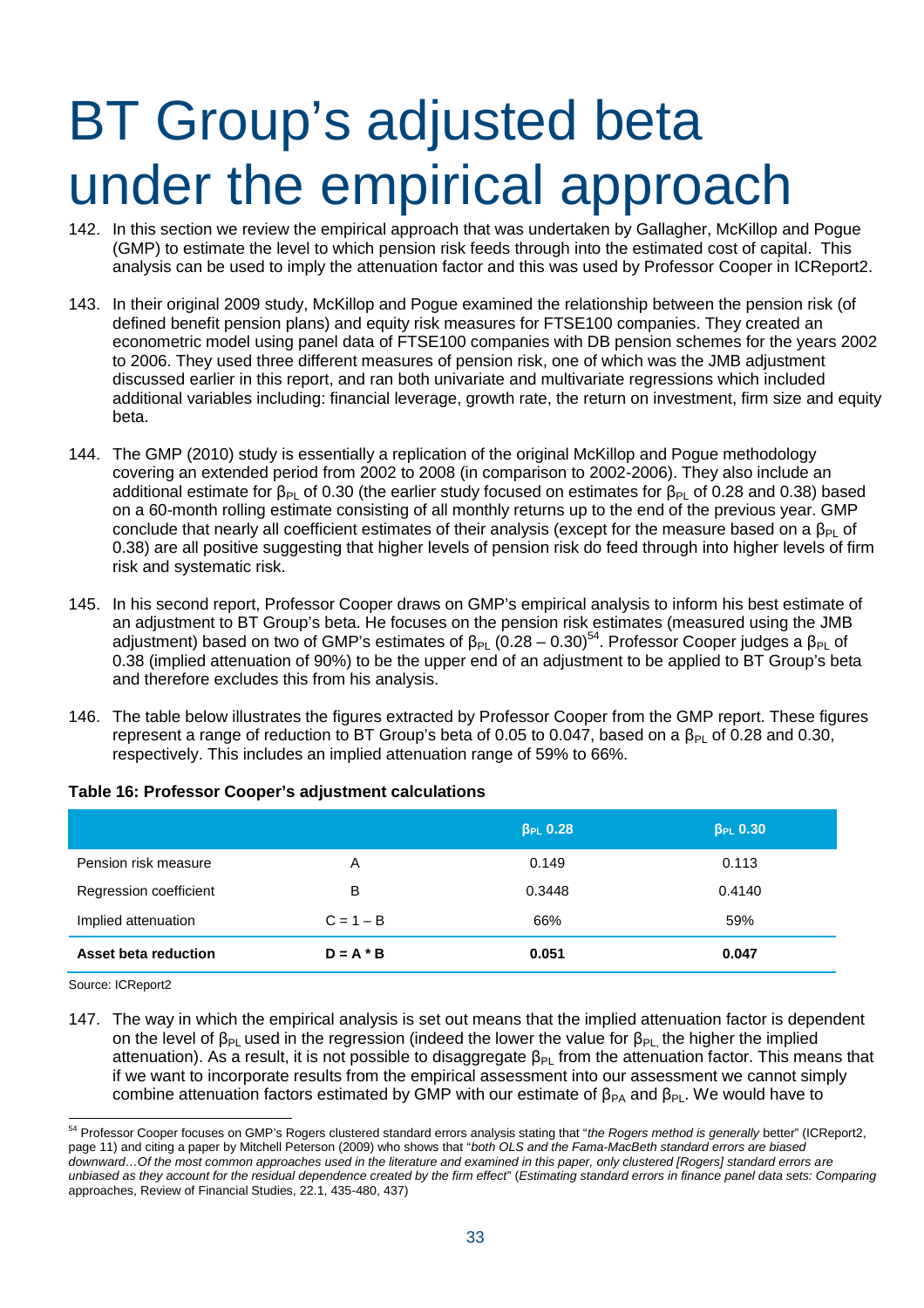replicate GMP analysis using our estimates of  $\beta_{PA}$  and  $\beta_{PL}$ . For this we would need GMP underlying dataset, which we have not sought to replicate.

- 148. We also note that the empirical approach has its limitations. For instance, the results of empirical analysis may be affected by outliers, omitted variables, the broad definition of  $\beta_{PA}$  and the lack of statistically significant multivariate 'Firm risk' regressions.
- 149. However, the empirical approach is one of the range of analyses which should be factored into any consideration of the adjustment to BT Group's asset beta (along with the build up approach we have set out above). As we are unable to include our own estimate  $β_{PL}$  in the empirical method carried out by GMP, we take Professor Cooper's range of adjustment estimates derived from the GMP analysis and factor this into our consideration of an appropriate adjustment to BT Group's asset beta.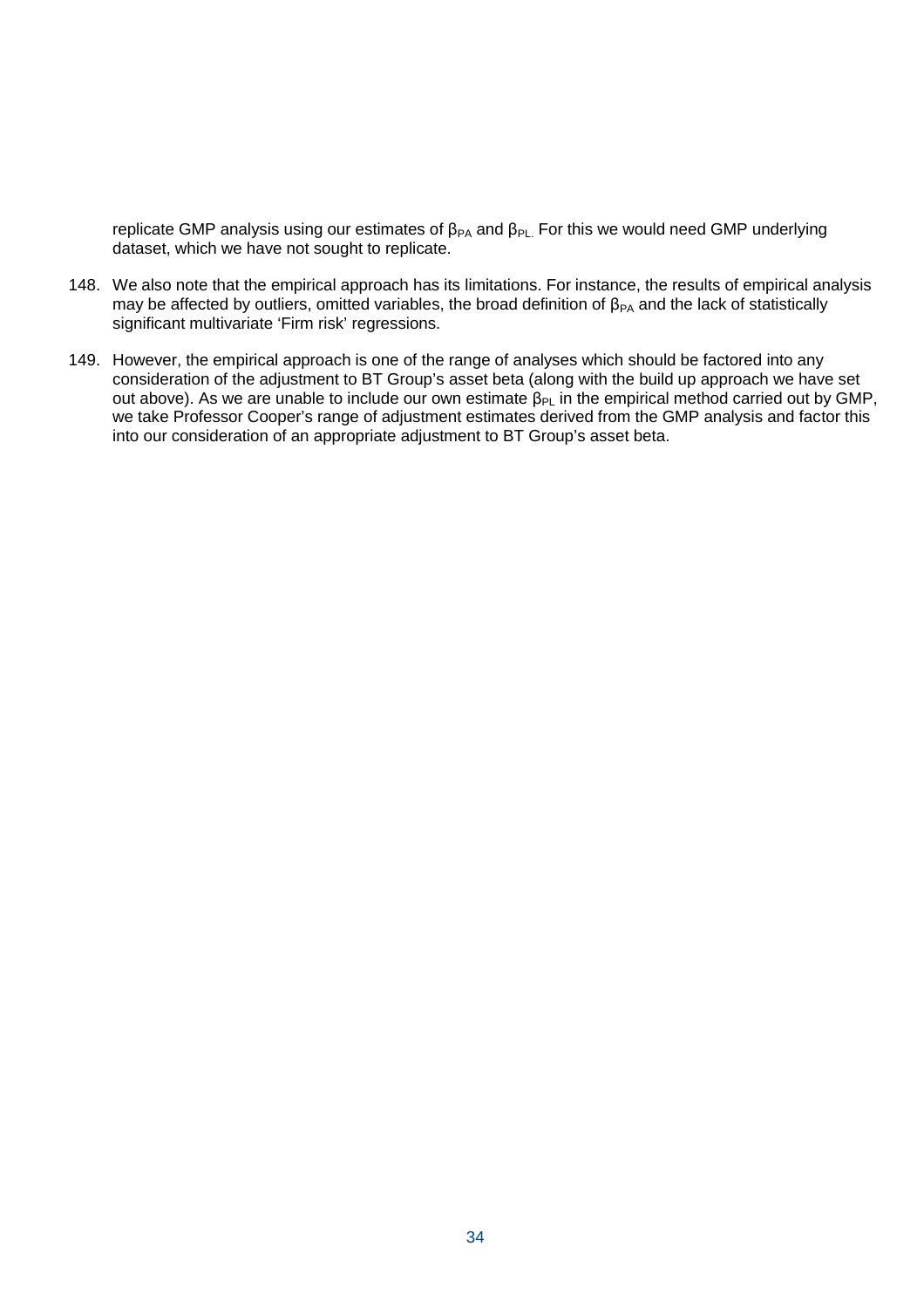# **Conclusions**

- 150. We have been asked to provide:
	- a. Our best estimate of the refined JMB adjustment to BT Group's asset beta by taking account of the available evidence; and
	- b. Our assessment of the extent to which we consider our estimate robust.
- 151. Any assessment of the robustness of the estimated JMB refined adjustment needs to consider:
	- a. The validity of the concept that the risk of a company's pension scheme and the underlying risk of its operating assets are not necessarily the same;
	- b. The validity of the refined JMB approach for quantifying the impact of the pension risk on the observed cost of capital; and
	- c. The precision of the inputs used in the refined JMB formula.
- 152. With regard to (a), most commentators accept that the risk of a company's pension scheme and the underlying risk of its operating assets are not necessarily the same.
- 153. With regard to (b) there also seems to be acceptance among the commentators that in principle the refined JMB formula is an appropriate approach that can be used to quantify the effect of pension risk on the observed beta. Most commentators consider the likely effect of this adjustment is a downward adjustment to the observed asset beta of BT Group.
- 154. Given the above, the robustness of the estimated adjustment using the refined JMB formula relies on the certainty attached to inputs. There is most uncertainty around the estimation of  $\beta_{PL}$  and some uncertainty over whether all effects have been captured in the attenuation factor analysis. However, we consider that we have incorporated all key suggestions into our analysis from the responses to Ofcom's consultation and wider commentary. Lastly, there is no more uncertainty in the estimation of  $\beta_{PA}$  than contained in other cost of capital estimates.
- 155. The assessment of  $\beta_{Pl}$  and the attenuation factors is not straightforward and in this sense we agree with many aspects raised by Professor Cooper when posed the same question, which he summarised as:

*"Although my best guess of the adjustment which should be applied to the BT Group asset beta is -0.05, this is highly uncertain and definitely not robust. The range of estimates in Table 7.2 is wide and takes no account of parameter estimation risk, which makes the range even wider. As I discussed in ICReport1, there is significant uncertainty about βPL, the attenuation factor, and whether stock market betas respond in the perfect way JMB assume. In my opinion none of these issues has been satisfactorily resolved by the new evidence and the size of the adjustment inevitably involves a large degree of judgement."<sup>55</sup>*

- 156. There is uncertainty around  $\beta_{Pl}$  and uncertainty over whether all effects have been captured in the attenuation factor analysis. There is a large degree of judgement required and the two approaches – the build-up method and the empirical method - produce differing results.
- 157. We do recognise these uncertainties surrounding our estimation and that we have had to make some subjective, but transparent, judgments. Likewise, if Ofcom decides to make an adjustment to account of

<sup>55</sup> ICReport2, page 30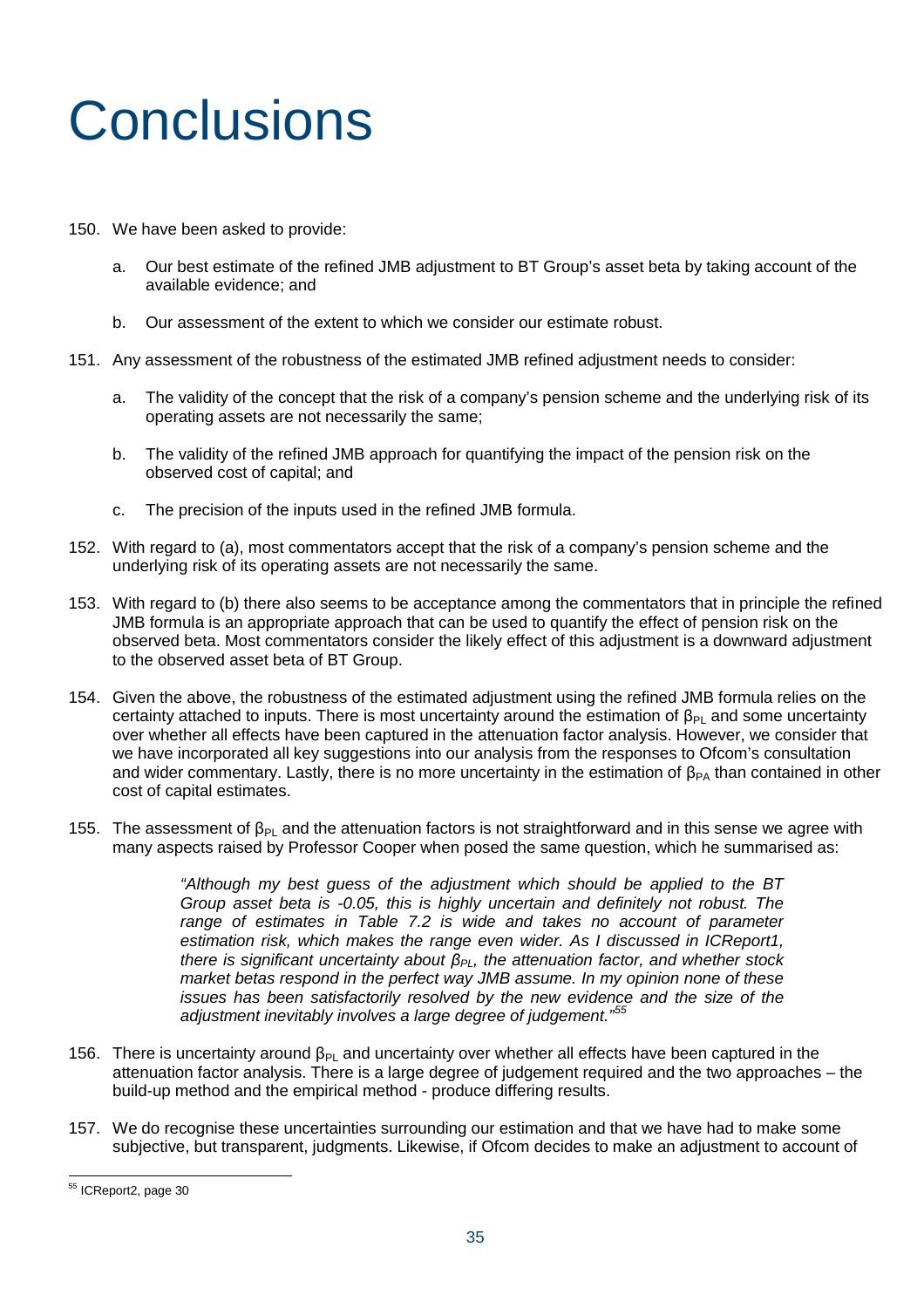the pension risk, it would need to exercise some judgement as well. However, we consider that regulators make judgements on a range of factors in setting charge controls. Indeed, the calculation of the cost of capital itself inevitably involves some exercise of regulatory judgement, and hence some element of subjectivity. Both Professor Cooper and Ofcom accept the case for a pension adjustment in principle<sup>56</sup> – in these circumstances making no adjustment would appear to be less robust than applying the best available estimate of the adjustment, however uncertain such an estimate may be.

- 158. Our best estimate of the refined JMB adjustment under the build up approach is in the range of 0.18-0.29. We consider that our build-up approach does take account of a number of the issues raised by Professor Cooper.
- 159. Professor Cooper's overall assessment relies more heavily on the empirical approach and from this he deduces an overall refined JMB adjustment of a 0.05 reduction to the asset beta, subject to the caveats stated above.
- 160. To obtain an adjustment figure of 0.05 using our build out approach would require inputs at the bottom end of our reasonable range – a figure for  $β_{PL}$  of around 0.3 can be justified from the historical record of beta of index-linked government bonds, but this is significantly above the historic average. A figure for  $\beta_{PA}$  of around 0.43 requires assuming very low asset class betas in property assets and other assets – the more uncertain variables. Finally, the attenuation factor necessary to deliver a reduction of 0.05 is around 60% which is towards the upper end of our attenuation factor range (which drives a lower JMB adjustment).
- 161. We therefore consider a JMB adjustment of 0.05 to be at the bottom end of a reasonable range.
- 162. Our build up approach suggests a JMB-adjusted asset beta for BT Group of between 0.29 and 0.38. This places BT towards the lower end of asset betas for other regulated utilities (See: ICReport2, Table 3.1) Although, it should be borne in mind that these comparators are not adjusted downwards for pensions risk, given the benchmark evidence, we place more weight on the lower refined JMB adjustment from our range of 0.18.
- 163. To pick a point estimate within our resulting range of 0.05 to 0.18 requires regulatory judgement. Such judgement often reflects the risks and consequences of setting the cost of capital too high or too low and regulators tend to err on the side of caution, as the consequences of setting a cost of capital too low can be more damaging than setting the cost of capital too high.
- 164. Therefore, we estimate our recommended refined JMB adjustment that could be applied to the BT Group beta to take account of the pension risk by taking a point estimate slightly below the mid-point of 0.18 (our low estimate under the build up approach) and 0.05 (Professor Cooper's estimate using the empirical approach). This gives a reduction to BT Group's asset beta of approximately 0.1.
- 165. We do not consider an adjustment of this size to be immaterial, as it could have a 0.6 percentage point impact on the regulated cost of capital or a 2% impact on regulated prices<sup>57</sup>.

<sup>56</sup> Professor Cooper accepts that *"the direction of the adjustment is probably downwards",* and although the attenuation factors he identifies *"generally make the size of the adjustment much smaller"* than the full JMB formula would suggest, implementation of an adjustment would be *"a matter of regulatory judgement"* (ICReport1, page 3)

<sup>57</sup> Calculated by doubling Professor Cooper's estimate which is based upon a -0.05 attenuated JMB adjustment.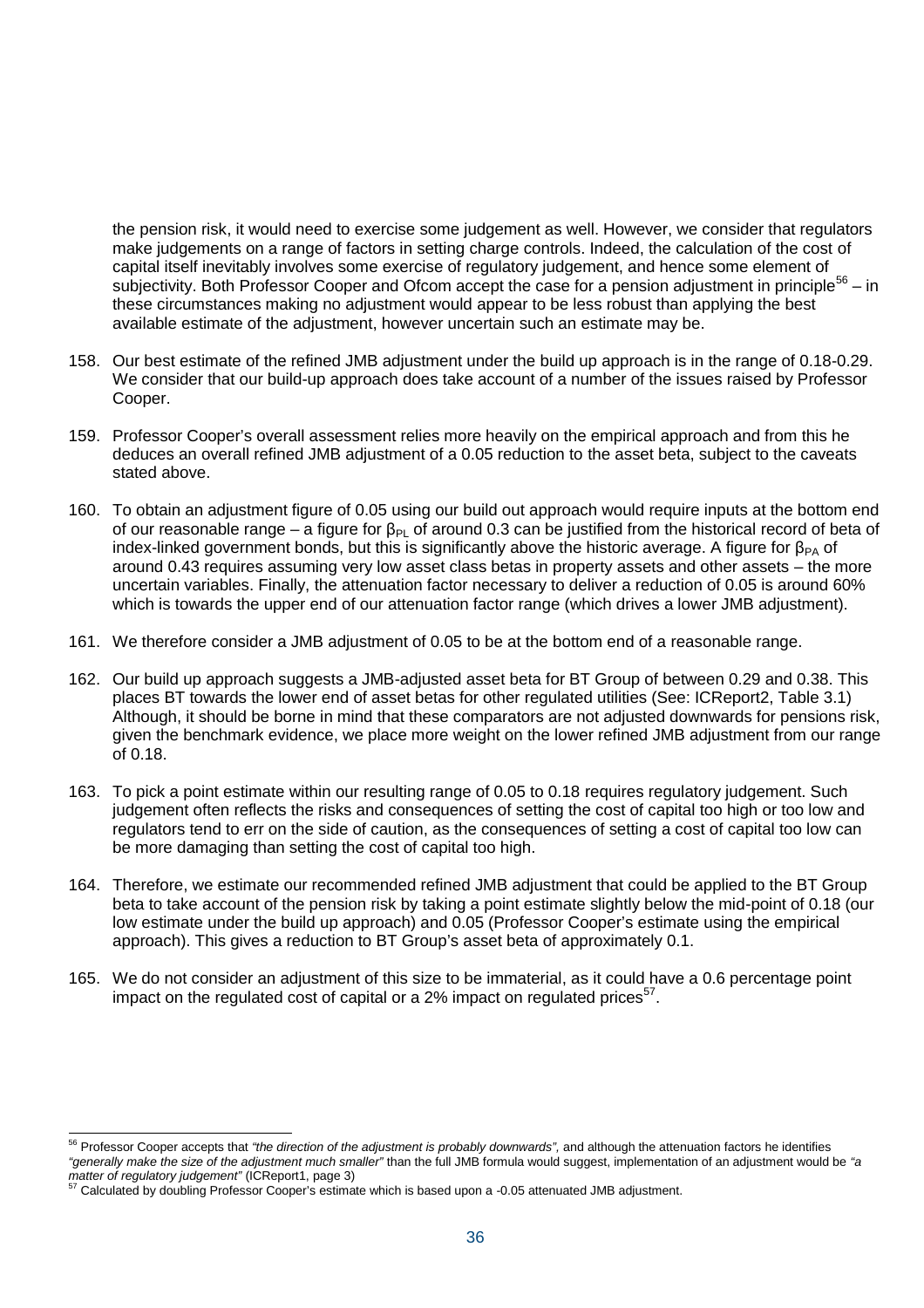# Appendices

# Appendix 1 – Components of  $β<sub>PA</sub>$

## Fixed-interest securities

### Academic and regulator estimates of debt betas

#### **Table A1: Academic estimates of debt betas**

| <b>Who</b>                | Debt beta       | <b>Approach</b>                                                                                                                                                                                                                     |
|---------------------------|-----------------|-------------------------------------------------------------------------------------------------------------------------------------------------------------------------------------------------------------------------------------|
| Brealey & Myers (2003)    | 0.17            | Regressed Salomon Brothers' high grade long term corporate bond<br>index (maturity > 20 years) regressed against the S&P 500. Using this<br>method the beta of the bond portfolio in the ten years ending December<br>2000 was 0.17 |
| Ross & Westerfield (2005) | 0               | In practice the debt beta is very low, so common place assumption is<br>made that the beta of debt is zero (p. 329)                                                                                                                 |
| Cornell & Green (1991)    | 0.25            | For "high-grade bonds" using monthly data for the period 01/977 to<br>12/1989 they calculate a debt beta of 0.25 by regressing a portfolio of<br>bonds rated BBB or above against the S&P 500 index.                                |
| Weinstein (1987)          | $0.006 - 0.007$ | Regressions of investment grade / non-investment grade bonds from<br>1962-1974                                                                                                                                                      |

Source: Brealey & Myers (2003) *Principles of corporate finance 7th edition*; Ross & Westerfield (2005) *Corporate finance*; Cornell & Green (1991) *The investment performance of low-grade bond funds*; Weinstein (1987) *A curmudgeon's view of junk bonds*

#### **Table A2: Regulator estimates of debt betas**

| <b>Who</b>                                                | <b>Debt beta</b> | <b>Approach</b>                                                                                                                                                                                  |
|-----------------------------------------------------------|------------------|--------------------------------------------------------------------------------------------------------------------------------------------------------------------------------------------------|
| Ofcom – New Pricing Framework<br>for Open reach (2008)    | $0.10 - 0.15$    | Take their lead as the 0.1 figure used by the Competition Commission,<br>but adjust up to 0.15 to account for debt margins at BT Group                                                           |
| Civil Aviation Authority -<br>Heathrow and Gatwick (2008) | 0.10             | Based on the decomposition of debt premium, in-line with an approach<br>proposed by Europe Economics. CAA identified a range of $0.10 - 0.19$ ,<br>but recommended a cautious assumption of 0.10 |
| Competition commission (2008)                             | $0.10 - 0.22$    | Decomposition method = $(debt premium - liquidity premium - default$<br>premium) * EMRP / 100                                                                                                    |
| Competition commission (2007)                             | $0.09 - 0.19$    | Decomposition method = (debt premium $-$ liquidity premium $-$ default<br>premium) * EMRP / 100<br>First inquiry that looked into debt betas, so used a cautious estimate of<br>0.1              |
| Queensland Competition Authority<br>(2004/05)             | 0.1              | Assumes 0.1, which is a midpoint of range of 0.0 to 0.2, which was the<br>suggested range from an open consultation                                                                              |

Source: CAA (2008) *Economic regulation of Heathrow and Gatwick 2008-2013*, Competition Commission (2008) *Stansted Airport – Q5 price control review*, Competition Commission (2007) *Heathrow and Gatwick – Q5 price control review*, Queensland Competition Authority (2004/05) *Annual Report 2004-05*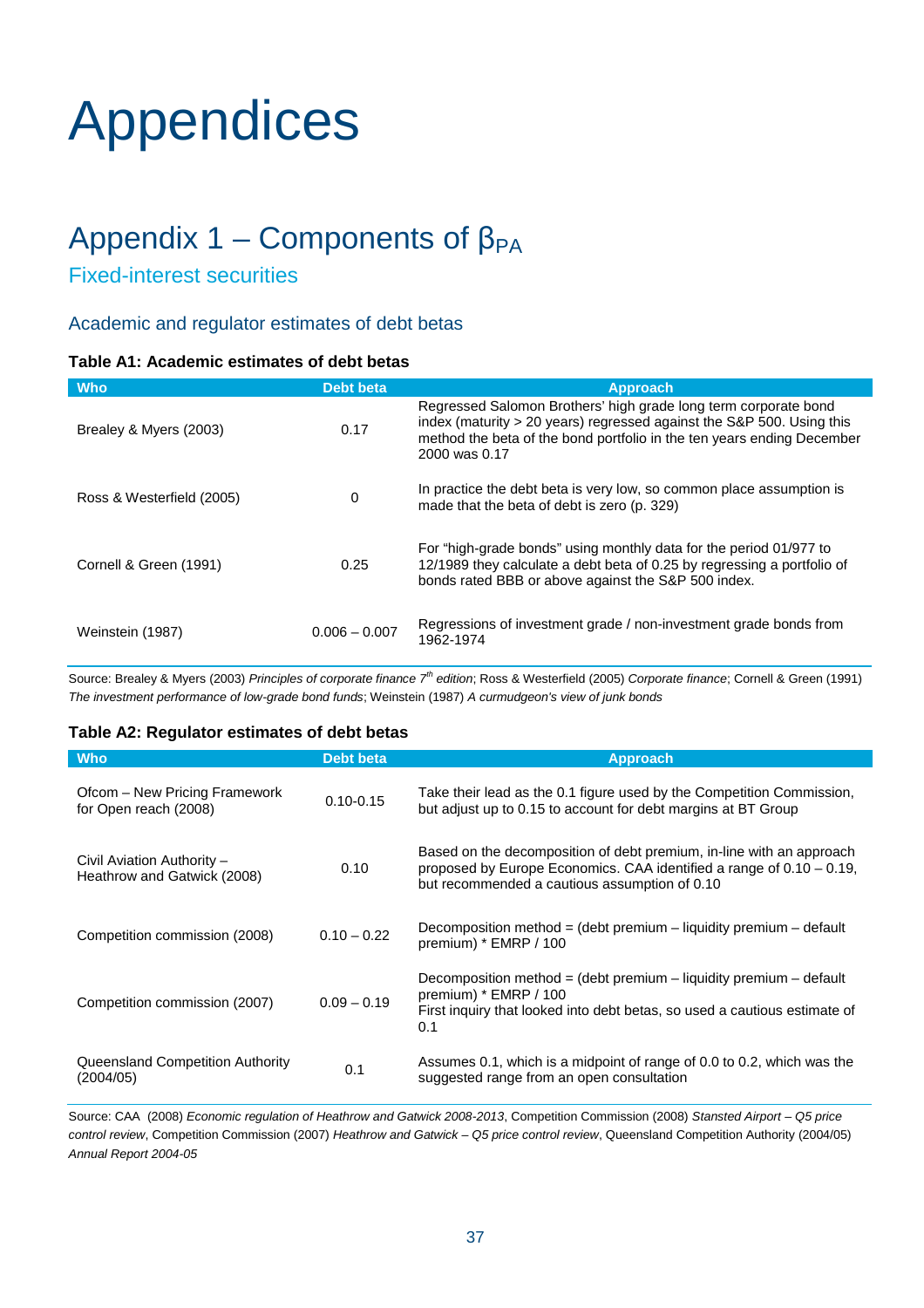## Decomposition approach

#### **Table A3: Decomposition method**

| <b>Who</b>                   |               | Low  | <b>High</b> | <b>Approach</b>                                                                                                                           |
|------------------------------|---------------|------|-------------|-------------------------------------------------------------------------------------------------------------------------------------------|
| Debt premium                 | A             | 198  | 198         | Based on a 10-year average observed gap between<br>IBOXX BBB rated bonds and UK government bonds<br>from 2000-2010                        |
| Liquidity premium            | B             | 74   | 53          | Based on CC (2007) citing a range of academic<br>studies to provide a range for the liquidity premium<br>as 27% - 37% of the Debt premium |
| Default premium              | C             | 38   | 14          | CC (2007) Based on calculations of the default<br>premium for 10-year BBB-rated corporate debt                                            |
| Implied default risk premium | $D = A-B-C$   | 86   | 131         |                                                                                                                                           |
| <b>EMRP</b>                  | E             | 5%   | 5%          | PwC in-house estimate of EMRP                                                                                                             |
| Debt beta                    | $F = D/F/100$ | 0.17 | 0.26        |                                                                                                                                           |

Source: PwC analysis, DataStream, Competition Commission (2007)

## **Property**

The 2009 BTPS portfolio consists of offices, retail and industrial property broken down according to the following:

*UK*: Offices (£1,452m); Retail (£1,553m); Industrial (£291m)*; and Overseas*: Offices (£57m)

#### **Table A4: Property benchmarks**

| <b>Name</b>                        | <b>Sector</b>     | <b>Equity beta</b> |  |
|------------------------------------|-------------------|--------------------|--|
| Derwent London                     | Mostly commercial | 0.52               |  |
| Shaftesbury plc                    | Retail / offices  | 0.63               |  |
| Capital shopping centres group plc | Retail            | 0.67               |  |
| Capital and regional plc           | Retail            | 0.55               |  |
| AVG immobilien AG                  | Offices / storage | 0.57               |  |
| Average of benchmark equity betas  |                   | 0.58               |  |

Source: PwC analysis, Datastream